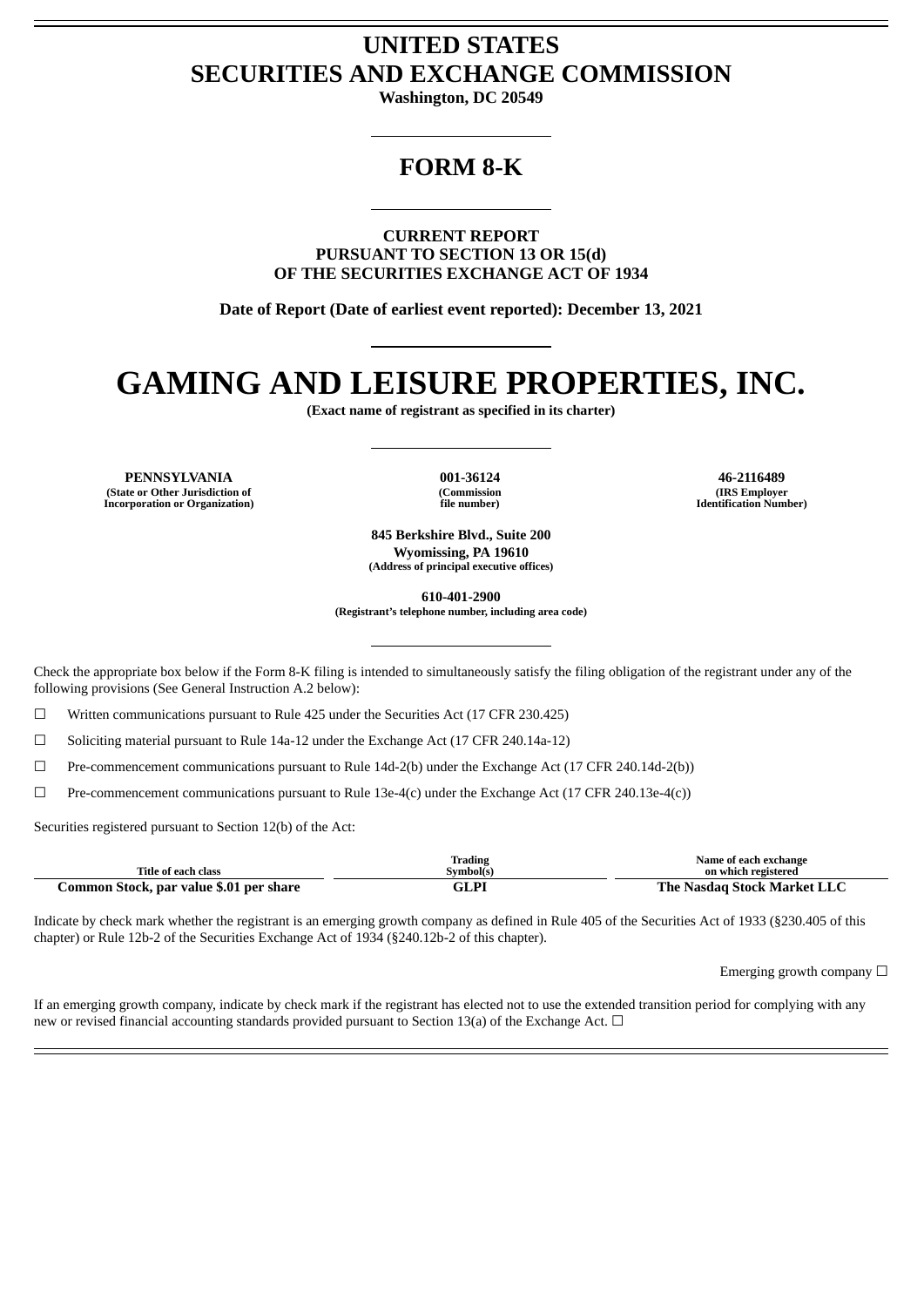## Item 2.03 Creation of a Direct Financial Obligation or an Obligation under an Off-Balance Sheet Arrangement of Registrant

## *Closing of Notes Offering*

On December 13, 2021, Gaming and Leisure Properties, Inc. ("GLPI") closed the previously announced notes offering (the "Offering") of \$800.0 million aggregate principal amount of 3.250% senior notes due 2032 (the "Notes") co-issued by GLP Capital, L.P., a wholly owned subsidiary and the operating partnership of GLPI (the "Operating Partnership"), and GLP Financing II, Inc., a wholly owned subsidiary of the Operating Partnership ("GLP Financing" and, together with the Operating Partnership, the "Issuers"). The Notes will be fully and unconditionally guaranteed on an unsecured basis by GLPI.

#### *Indenture for the Notes*

The Issuers issued the Notes on December 13, 2021 pursuant to an Indenture, dated as of October 30, 2013 (the "Base Indenture"), as supplemented by the First Supplemental Indenture, dated as of March 28, 2016 (the "First Supplemental Indenture"), and the Eleventh Supplemental Indenture, dated as of December 13, 2021 (the "Eleventh Supplemental Indenture" and, together with the Base Indenture and the First Supplemental Indenture, the "Indenture"), among the Issuers, GLPI, as parent guarantor, and Computershare Trust Company, N.A. as successor to Wells Fargo Bank, National Association, as trustee (the "Trustee"). The Notes mature on January 15, 2032 and bear interest at a rate of 3.250% per year. Interest on the Notes is payable on January 15 and July 15 of each year, beginning on July 15, 2022. Interest on the Notes will be deemed to accrue from December 13, 2021, the issuance date of the Notes.

The Issuers may redeem the Notes at any time at their option at a redemption price of 100% of the principal amount of the Notes redeemed, plus a "make-whole" redemption premium described in the Indenture, together with accrued and unpaid interest to, but not including, the redemption date, except that if Notes are redeemed 90 or fewer days prior to their maturity, the redemption price will be 100% of the principal amount of the Notes redeemed, together with accrued and unpaid interest to, but not including, the redemption date. If GLPI experiences a change of control accompanied by a decline in the credit rating by at least two of Standard & Poor's Ratings Services, Moody's Investors Services, Inc. and Fitch Ratings, Inc. of the Notes, the Issuers will be required to give holders of the Notes the opportunity to sell the Issuers their Notes at a price equal to 101% of the principal amount of the Notes, together with accrued and unpaid interest to, but not including, the repurchase date. The Notes also are subject to mandatory redemption requirements imposed by gaming laws and regulations.

The Notes are guaranteed on a senior unsecured basis by GLPI. The Notes are the Issuers' senior unsecured obligations and rank pari passu in right of payment with all of the Issuers' senior indebtedness, and senior in right of payment to all of the Issuers' subordinated indebtedness, without giving effect to collateral arrangements. The Notes are effectively subordinated to the Issuers' future secured indebtedness, if any, to the extent of the value of the assets securing such indebtedness. The Notes will not be guaranteed by any of the Operating Partnership's subsidiaries, except in the event that the Operating Partnership in the future issues certain subsidiary-guaranteed debt securities, and, therefore, unless and until such time, the Notes are structurally subordinated to all liabilities of any of the Operating Partnership's subsidiaries (excluding GLP Financing).

The Indenture contains covenants limiting the Issuers' ability to: incur additional debt and use their assets to secure debt; merge or consolidate with another company; and make certain amendments to the master lease, dated November 1, 2013, under which the Operating Partnership leases to Penn Tenant, LLC most of the assets that were acquired from Penn National Gaming, Inc. in 2013 (the "Penn Master Lease"). The Indenture also requires the Issuers to maintain a specified ratio of unencumbered assets to unsecured debt. These covenants are subject to a number of important and significant limitations, qualifications and exceptions. Events of default under the Indenture include, among others, the following: default for 30 days in the payment when due of interest on the Notes; default in payment when due of the principal of, or premium, if any, on the Notes; failure to comply with certain covenants in the Indenture for 60 days after the receipt of notice from the Trustee or holders of 25% in aggregate principal amount of the Notes; acceleration or payment default of debt of the Issuers in excess of a specified amount; certain events of bankruptcy or insolvency; and the Penn Master Lease or the guaranty related thereto terminating in certain circumstances. In the case of an event of default arising from certain events of bankruptcy or insolvency with respect to the Issuers, all Notes then outstanding will become due and payable immediately without further action or notice. If any other event of default occurs with respect to the Notes, the Trustee or holders of 25% in aggregate principal amount of the Notes may declare all the Notes to be due and payable immediately.

The net proceeds from the Offering were approximately \$787.8 million, after deducting underwriting discounts and commissions and estimated expenses. The Issuers intend to use the net proceeds to partially fund the acquisition of the real property assets of Live! Casino & Hotel Maryland, Live! Casino & Hotel Philadelphia, and Live! Casino Pittsburgh, including applicable long-term ground leases (collectively, the "Cordish Acquisitions"), and to pay fees and expenses related to the Offering. Pending the closing of the Cordish Acquisitions, the Issuers intend to use the net proceeds from the Offering to repay borrowings under the senior credit facility of the Operating Partnership or invest in interest-bearing accounts and short-term, interestbearing securities consistent with their intention to maintain the qualification of GLPI for taxation as a real estate investment trust, including, for example, government and governmental agency securities, certificates of deposit and interest-bearing bank deposits.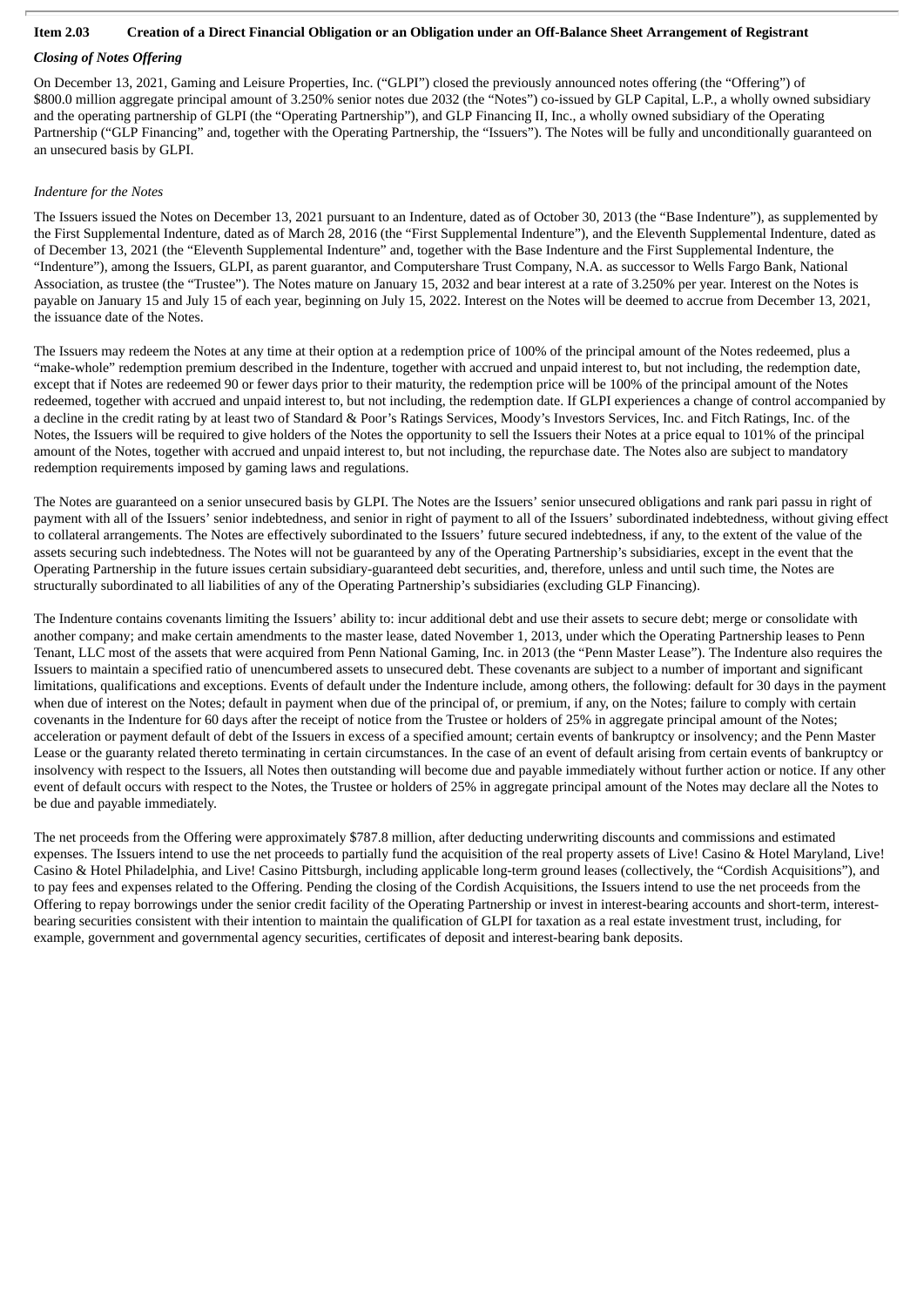There is no assurance that the Cordish Acquisitions will be consummated on the anticipated schedule or at all. In the event the Issuers do not consummate the Cordish Acquisitions, the Issuers intend to use the net proceeds from the offering for working capital and general corporate purposes, which may include the acquisition, development and improvement of properties, the repayment of indebtedness, capital expenditures and other general business purposes.

The foregoing description of the Indenture does not purport to be complete and is subject to, and qualified in its entirety by, reference to the full text of the Base Indenture, the First Supplemental Indenture and the Eleventh Supplemental Indenture (including the form of Note attached thereto), which are filed herewith as Exhibits 4.1, 4.2 and 4.3, respectively, and incorporated herein by this reference.

This Current Report on Form 8-K (the "Report") does not constitute an offer to sell, or a solicitation of an offer to buy, any securities of GLPI or the Issuers, including, without limitation, the Notes offered and sold in the Offering.

#### **Forward-Looking Statements**

This Report includes "forward-looking statements" within the meaning of Section 27A of the Securities Act of 1933, as amended, and Section 21E of the Securities Exchange Act of 1934, as amended (the "Exchange Act"), including GLPI's expectations regarding its ability to apply the net proceeds as indicated, and to complete the Cordish Acquisitions and related transactions and the accretive impact of such transactions. Forward-looking statements can be identified by the use of forward-looking terminology, such as "expects", "believes", "estimates", "intends", "may", "will", "should" or "anticipates" or the negative or other variation of these or similar words, or by discussions of future events, strategies or risks and uncertainties. Such forward looking statements are inherently subject to risks, uncertainties and assumptions about GLPI and its subsidiaries, including risks related to the following: (i) GLPI's ability to successfully consummate the offering and the Cordish Acquisitions and related transactions, including the ability of the parties to satisfy various closing conditions, receipt of required regulatory approvals, or other delays or impediments to completing the proposed transactions; (ii) the effect of pandemics, such as the COVID-19 pandemic, on GLPI as a result of the impact of such pandemics on the business operations of its tenants and their continued ability to pay rent in a timely manner or at all; (iii) GLPI's ability to receive, or delays in obtaining, the regulatory approvals required to own and/or operate its properties; (iv) GLPI's ability to maintain its status as a real estate investment trust ("REIT"); (v) GLPI's ability to access capital through debt and equity markets in amounts and at acceptable rates and costs; (vi) the impact of substantial indebtedness on GLPI's future operations; (vii) changes in the U.S. tax law and other state, federal or local laws, whether or not specific to REITs or to the gaming or lodging industries; and (viii) other factors described in GLPI's Annual Report on Form 10-K for the year ended December 31, 2020, Quarterly Reports on Form 10-Q and Current Reports on Form 8-K, each as filed with the SEC. All subsequent written and oral forward-looking statements attributable to GLPI or persons acting on GLPI's behalf are expressly qualified in their entirety by the cautionary statements included in this Report. GLPI undertakes no obligation to publicly update or revise any forward-looking statements, whether as a result of new information, future events or otherwise, except as required by law. In light of these risks, uncertainties and assumptions, the forward-looking events discussed in this Report may not occur as presented or at all.

#### **Item 9.01. Financial Statements and Exhibits.**

(d) Exhibits

| Exhibit<br>No. | <b>Description</b>                                                                                                                                                                                                                                                                                                                                       |
|----------------|----------------------------------------------------------------------------------------------------------------------------------------------------------------------------------------------------------------------------------------------------------------------------------------------------------------------------------------------------------|
| 4.1            | Indenture, dated as of October 30, 2013, among GLP Capital, L.P. and GLP Financing II, Inc., as Issuers, Gaming and Leisure Properties,<br>Inc., as Parent Guarantor, and Wells Fargo Bank, National Association, as Trustee (incorporated by reference to Exhibit 4.1 to GLPI's<br>Current Report on Form 8-K filed on November 1, 2013)                |
| 4.2            | First Supplemental Indenture, dated as of March 28, 2016, among GLP Capital, L.P. and GLP Financing II, Inc., as Issuers, Gaming and<br>Leisure Properties, Inc., as Parent Guarantor, and Wells Fargo Bank, National Association, as Trustee (incorporated by reference to<br>Exhibit 4.1 to GLPI's Current Report on Form 8-K filed on March 28, 2016) |
| 4.3            | Eleventh Supplemental Indenture, dated as of December 13, 2021, among GLP Capital, L.P. and GLP Financing II, Inc., as Issuers, Gaming<br>and Leisure Properties, Inc., as Parent Guarantor, and Computershare Trust Company, N.A. as successor to Wells Fargo Bank, National<br><b>Association, as Trustee</b>                                          |
| 4.4            | Form of 2032 Note (included in Exhibit 4.3 above)                                                                                                                                                                                                                                                                                                        |

104 Cover Page Interactive Data File (embedded within the Inline XBRL document)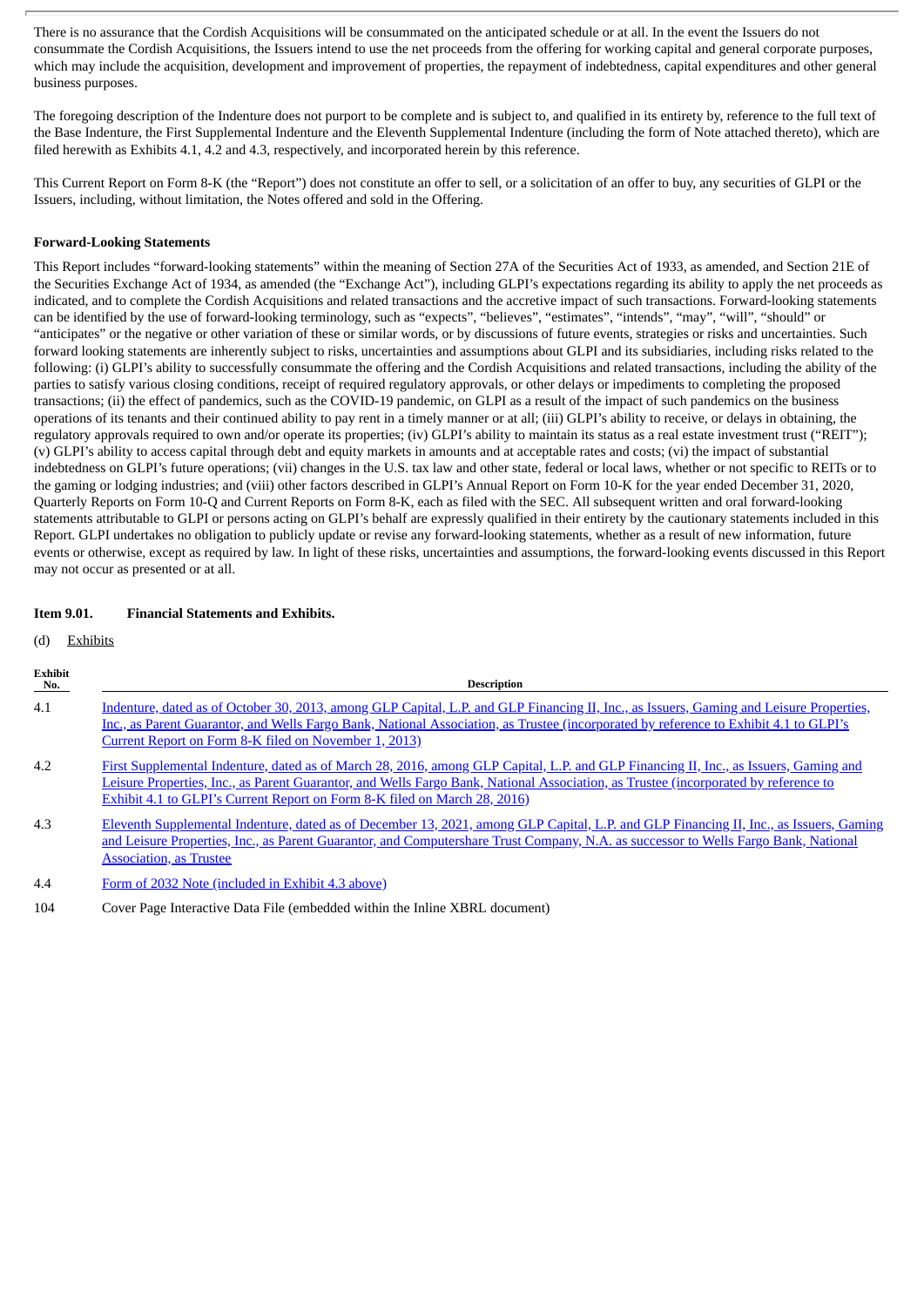**SIGNATURES**

Pursuant to the requirements of the Exchange Act, the registrant has duly caused this Report to be signed on its behalf by the undersigned thereunto duly authorized.

## Dated: December 17, 2021 GAMING AND LEISURE PROPERTIES, INC.

By: /s/ Peter M. Carlino

Name: Peter M. Carlino

Title: Chairman of the Board and Chief Executive Officer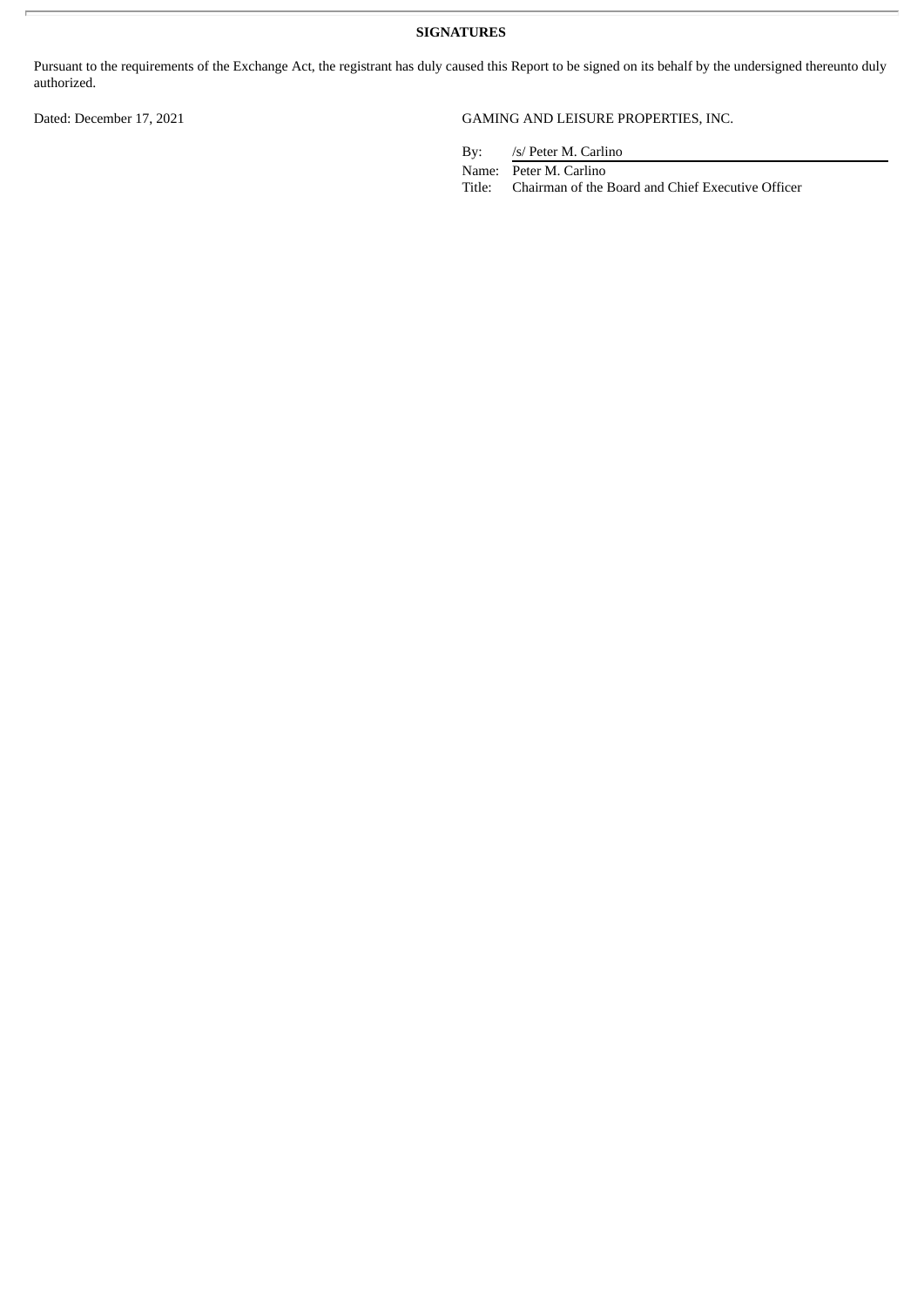**Exhibit 4.3**

*Execution Version*

## <span id="page-4-0"></span>**ELEVENTH SUPPLEMENTAL INDENTURE**,

by and among

## **GLP CAPITAL, L.P. and GLP FINANCING II, INC.**,

*as Issuers,*

and

## **GAMING AND LEISURE PROPERTIES, INC.**,

*as Parent Guarantor*

and

## **COMPUTERSHARE TRUST COMPANY, N.A. as successor to Wells Fargo Bank, National Association**,

*as Trustee*

Dated as of December 13, 2021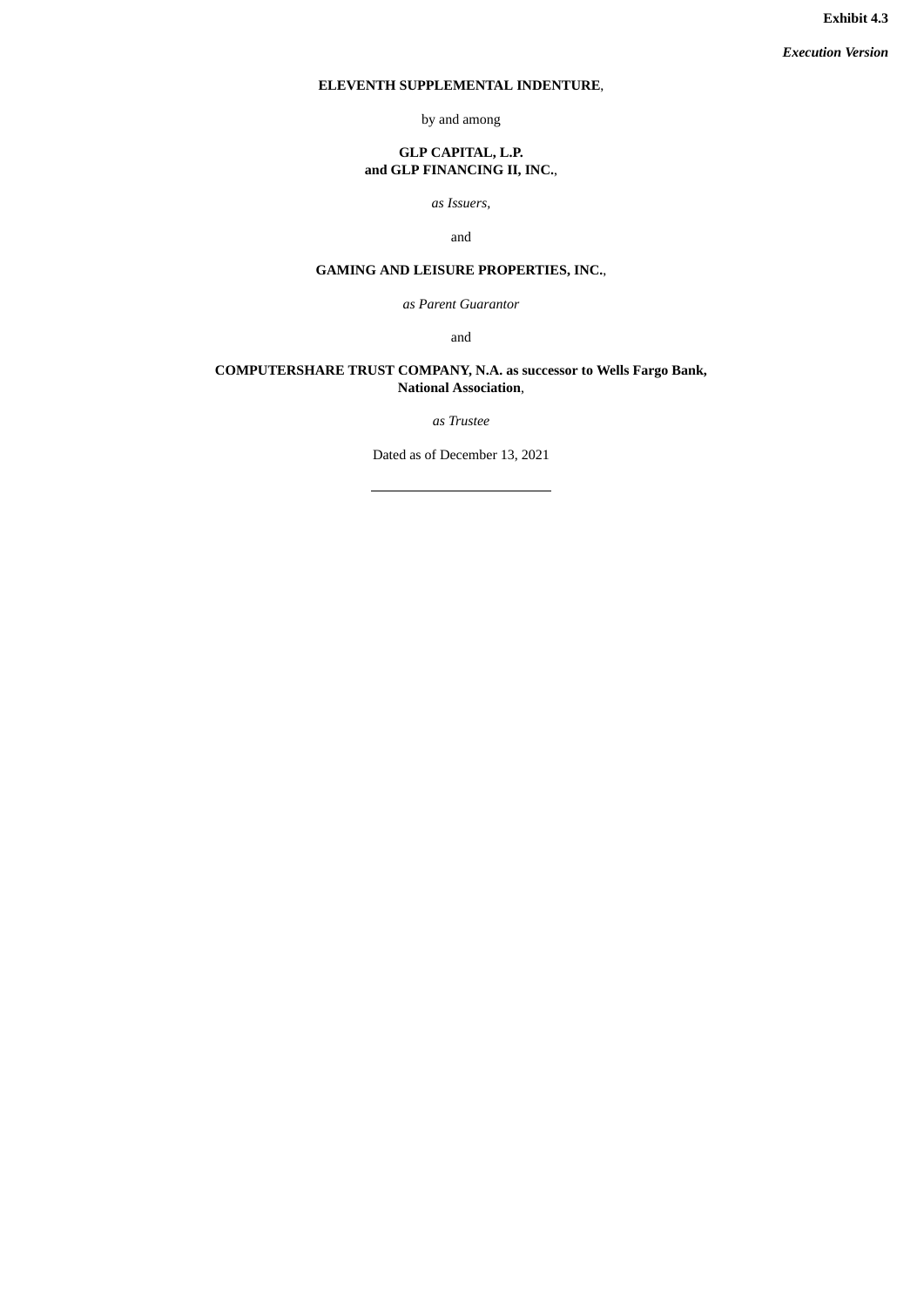## **TABLE OF CONTENTS**

| ARTICLE I.                                 |
|--------------------------------------------|
| DEFINITIONS AND INCORPORATION BY REFERENCE |

| Section 1.01         | Definitions                                                                                  | $\mathbf{1}$               |
|----------------------|----------------------------------------------------------------------------------------------|----------------------------|
|                      | Section 1.02 Other Definitions<br>Section 1.03 Rules of Construction                         | $\, 8$<br>8                |
|                      | <b>ARTICLE II.</b>                                                                           |                            |
|                      | THE NOTES                                                                                    |                            |
|                      |                                                                                              |                            |
|                      | Section 2.01 Creation of the Notes; Designations                                             | 9                          |
|                      | Section 2.02 Forms Generally<br>Section 2.03 Title and Terms of Notes                        | $\boldsymbol{9}$<br>$10\,$ |
|                      | Section 2.04 Transfer and Exchange                                                           | 11                         |
|                      | <b>ARTICLE III.</b>                                                                          |                            |
|                      | REDEMPTION AND PREPAYMENT                                                                    |                            |
|                      |                                                                                              |                            |
|                      | Section 3.03 Notice of Redemption<br>Section 3.07  Optional Redemption and Gaming Redemption | 12<br>12                   |
|                      |                                                                                              |                            |
|                      | <b>ARTICLE IV.</b>                                                                           |                            |
|                      | <b>COVENANTS</b>                                                                             |                            |
| Section 4.03 Reports |                                                                                              | 13                         |
|                      | Section 4.09 Master Lease                                                                    | 13                         |
|                      | Section 4.11 Offer to Repurchase upon Change of Control and Ratings Decline                  | 13                         |
|                      | <b>ARTICLE V.</b>                                                                            |                            |
|                      | <b>SUCCESSORS</b>                                                                            |                            |
|                      | <b>ARTICLE VI.</b>                                                                           |                            |
|                      | <b>DEFAULTS AND REMEDIES</b>                                                                 |                            |

Section 6.01 Events of Default 14<br>Section 6.02 Acceleration 14 Section 6.02 Acceleration

-i-

**Page**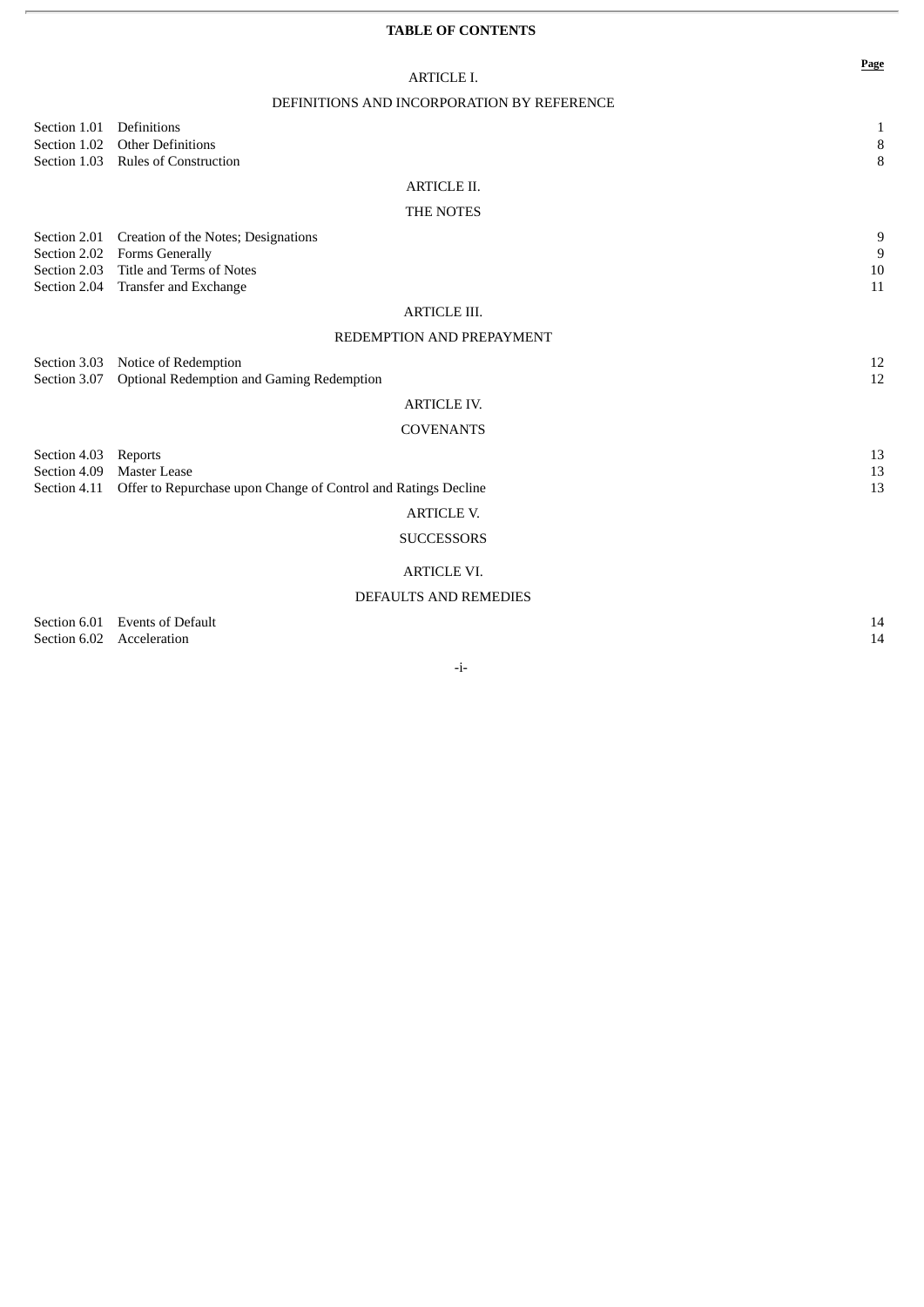|                                | <b>ARTICLE VII.</b>                                                          |          |
|--------------------------------|------------------------------------------------------------------------------|----------|
|                                | <b>TRUSTEE</b>                                                               |          |
| Section 7.12                   | Withholding                                                                  | 15       |
|                                | <b>ARTICLE VIII.</b>                                                         |          |
|                                | LEGAL DEFEASANCE AND COVENANT DEFEASANCE                                     |          |
| Section 8.03                   | Covenant Defeasance                                                          | 15       |
| Section 8.04                   | Conditions to Legal or Covenant Defeasance                                   | 15       |
|                                | <b>ARTICLE IX.</b>                                                           |          |
|                                | AMENDMENT, SUPPLEMENT AND WAIVER                                             |          |
| Section 9.01                   | Without Consent of Holders of Notes                                          | 16       |
| Section 9.02                   | With Consent of Holders of Notes                                             | 16       |
|                                |                                                                              |          |
|                                | <b>ARTICLE X.</b>                                                            |          |
|                                | <b>GUARANTEES</b>                                                            |          |
|                                | Section 10.04 Execution and Delivery of Guarantee and Supplemental Indenture | 16       |
|                                | <b>ARTICLE XI.</b>                                                           |          |
|                                | SATISFACTION AND DISCHARGE                                                   |          |
|                                | <b>ARTICLE XII.</b>                                                          |          |
|                                | <b>MISCELLANEOUS</b>                                                         |          |
|                                |                                                                              |          |
| Section 12.01                  | Effect of Eleventh Supplemental Indenture                                    | 17       |
| Section 12.02<br>Section 12.03 | Governing Law<br>No Adverse Interpretation of Other Agreements               | 17<br>18 |
| Section 12.04                  | Successors                                                                   | 18       |
| Section 12.05                  | Severability                                                                 | 18       |
| Section 12.06                  | Counterpart Originals                                                        | 18       |
| Section 12.07                  | Table of Contents, Headings, etc.                                            | 19       |
| Section 12.08                  | Beneficiaries of this Eleventh Supplemental Indenture                        | 19       |

## Section 12.09 No Personal Liability of Directors, Officers, Employees and Stockholders 19

-ii-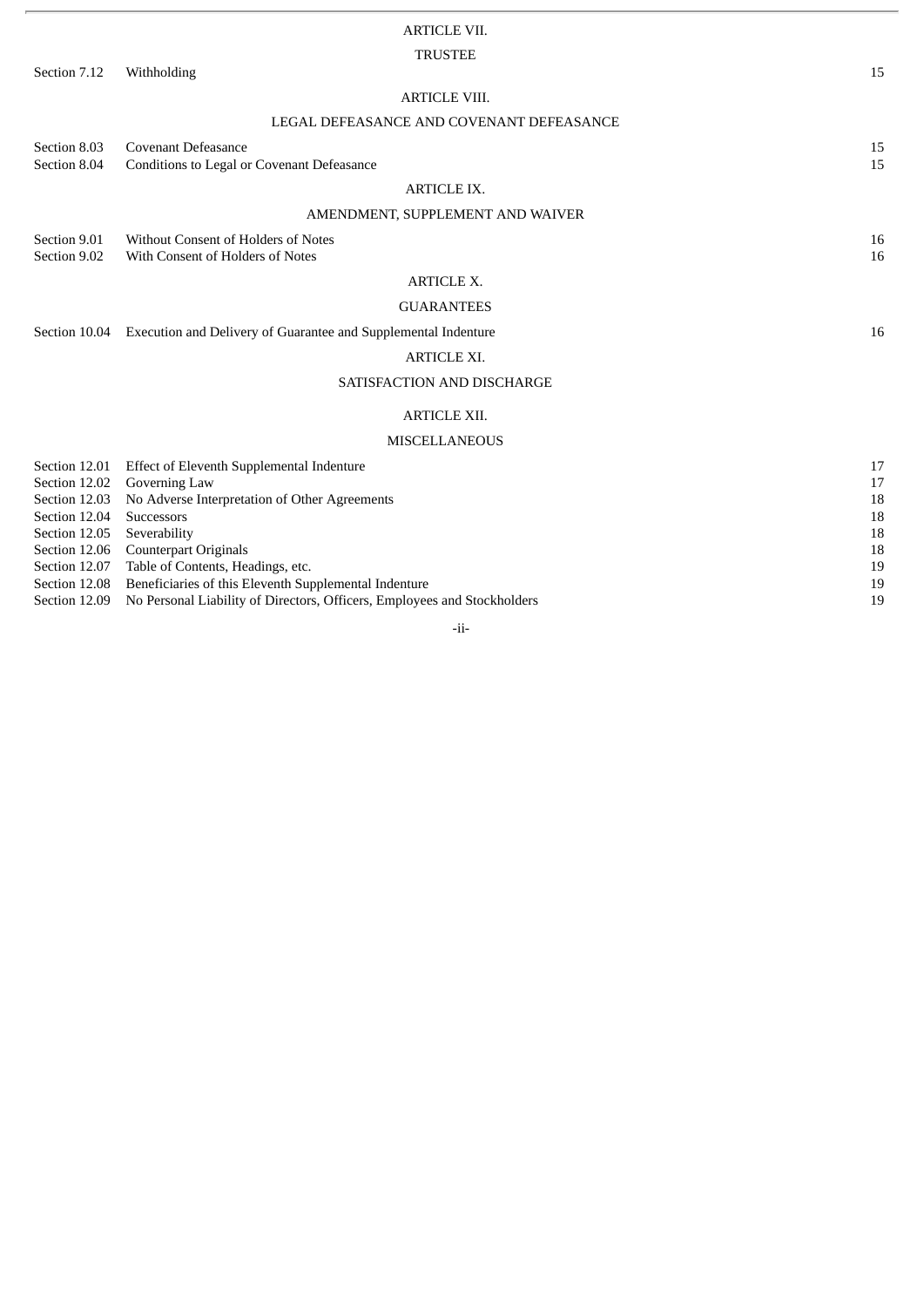**EXHIBITS**

Exhibit A Form of Note Exhibit B Form of Guarantee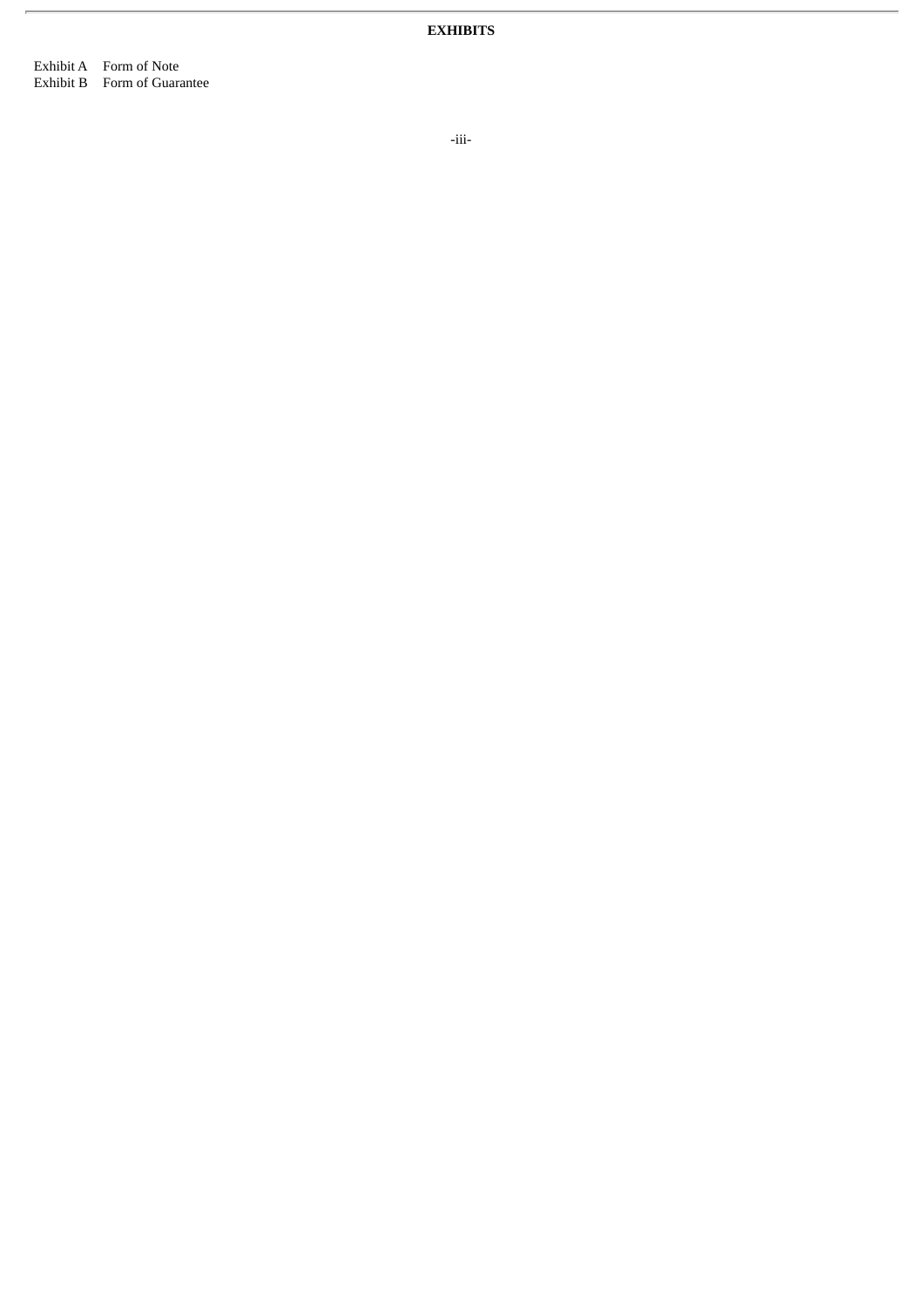ELEVENTH SUPPLEMENTAL INDENTURE (this "*Eleventh Supplemental Indenture*"), dated as of December 13, 2021 (the "*Series Issue Date*"), among GLP Capital, L.P., a Pennsylvania limited partnership (the "*Operating Partnership*"), GLP Financing II, Inc., a Delaware corporation ("*Capital Corp.*" and, together with the Operating Partnership, the "*Issuers*"), Gaming and Leisure Properties, Inc., a Pennsylvania corporation (the "*Parent Guarantor*") and Computershare Trust Company, N.A., as successor to Wells Fargo Bank, National Association, as trustee (the "*Trustee*").

WHEREAS, the Issuers, the Parent Guarantor and the Trustee entered into an Indenture, dated as of October 30, 2013 (the "*Original Indenture*" and, as amended, supplemented and modified by the First Supplemental Indenture, dated as of March 28, 2016, the "*Base Indenture*"), providing for the issuance from time to time of one or more series of the Issuers' Notes;

WHEREAS, Section 2.01 of the Base Indenture permits the forms and terms of the Notes of any series to be established in a Series Supplemental Indenture;

WHEREAS, the Issuers have requested the Trustee to join with them and the Parent Guarantor in the execution of this Eleventh Supplemental Indenture in order to supplement the Base Indenture by, among other things, establishing the forms and certain terms of a series of Notes to be known as the Issuers' 3.250% Senior Notes due 2032 and adding certain provisions thereto for the benefit of the Holders of the Notes of such series;

WHEREAS, the Issuers have furnished the Trustee with a duly authorized and executed Issuers Order dated the date hereof authorizing the execution of this Eleventh Supplemental Indenture and the issuance of the Notes established hereby; and

WHEREAS, all things necessary to make this Eleventh Supplemental Indenture a valid, binding and enforceable agreement of the Issuers, the Parent Guarantor and the Trustee and a valid supplement to the Base Indenture have been done.

NOW, THEREFORE, the Issuers, the Parent Guarantor and the Trustee agree as follows for the benefit of each other and for the equal and ratable benefit of the Holders of the Notes established hereby:

#### ARTICLE I. DEFINITIONS AND INCORPORATION BY REFERENCE

#### Section 1.01 *Definitions.*

The Base Indenture as amended and supplemented by this Eleventh Supplemental Indenture is collectively referred to as the "*Indenture*." All capitalized terms which are used herein and not otherwise defined herein are defined in the Base Indenture and are used herein with the same meanings as in the Base Indenture. If a capitalized term is defined both in the Base Indenture and this Eleventh Supplemental Indenture, the definition in this Eleventh Supplemental Indenture shall apply to the Notes established hereby (and any Guarantee in respect thereof).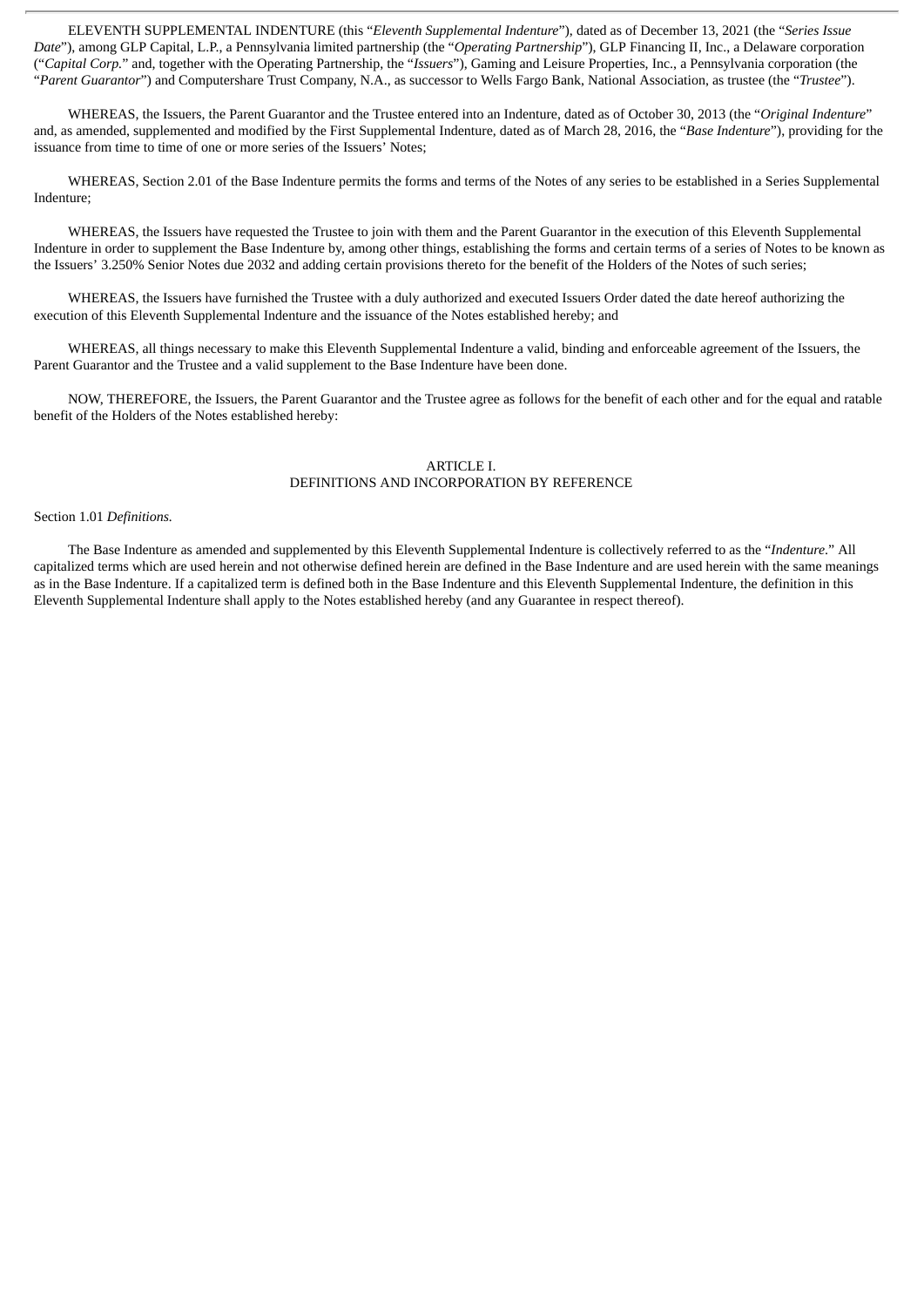"*2013 Offering Memorandum*" means the offering memorandum of the Issuers, dated October 23, 2013.

"*Adjusted Treasury Rate*" means, with respect to any redemption date, the rate per year equal to the arithmetic mean of the weekly average yield to maturity (representing the average of the daily rates for the immediately preceding week) available through the most recent Statistical Release under the heading "Week Ending" for "U.S. Government Securities—Treasury Constant Maturities" for the maturity (rounded to the nearest month) corresponding to the remaining term of the applicable series of notes being redeemed as of such redemption date, calculated as if the maturity date of such notes was the Par Call Date (the "*Remaining Life*"). If no maturity exactly corresponds to such Remaining Life, yields for the next shortest and next longest published maturities most closely corresponding to such Remaining Life shall be calculated pursuant to the immediately preceding sentence and the Adjusted Treasury Rate shall be interpolated or extrapolated from such yields on a straight-line basis, rounding in each of such relevant periods to the nearest month. For the purposes of calculating the Adjusted Treasury Rate, the most recent Statistical Release published at least two business days prior to the redemption date (or at least two business days prior to the relevant Deposit Date (as defined below) in connection with a satisfaction and discharge of the Notes in accordance with the terms of the Indenture) shall be used.

"*Capitalized Value*" means, with respect to the Master Lease Properties or any other group of related properties or any other property, the Property EBITDA of the Master Lease Properties or such other group of related properties or such property, as the case may be, for the most recent four completed fiscal quarters divided by 8.25%.

"*Consolidated EBITDA*" means, for the applicable test period, the net income (or net loss) of the Issuers and their Subsidiaries for such period, determined on a consolidated basis in accordance with GAAP, except to the extent that GAAP is not applicable, including, without limitation, with respect to the determination of all extraordinary, non-cash and non-recurring items  $((x)$  excluding, without duplication, gains (or losses) from dispositions of depreciable real estate investments, property valuation losses and impairment charges and (y) before giving effect to cash dividends on preferred units of the Issuers or charges resulting from the redemption of preferred units of the Issuers attributable to the Issuers and their Subsidiaries for such period determined on a consolidated basis in conformity with GAAP);

(1) *plus*, without duplication and solely to the extent already deducted (and not added back) in arriving at such net income (or net loss), the sum of the following amounts for such period:

(a) interest expense (whether paid or accrued and whether or not capitalized);

- (b) income tax expense;
- (c) depreciation expense;
- (d) amortization expense;

-2-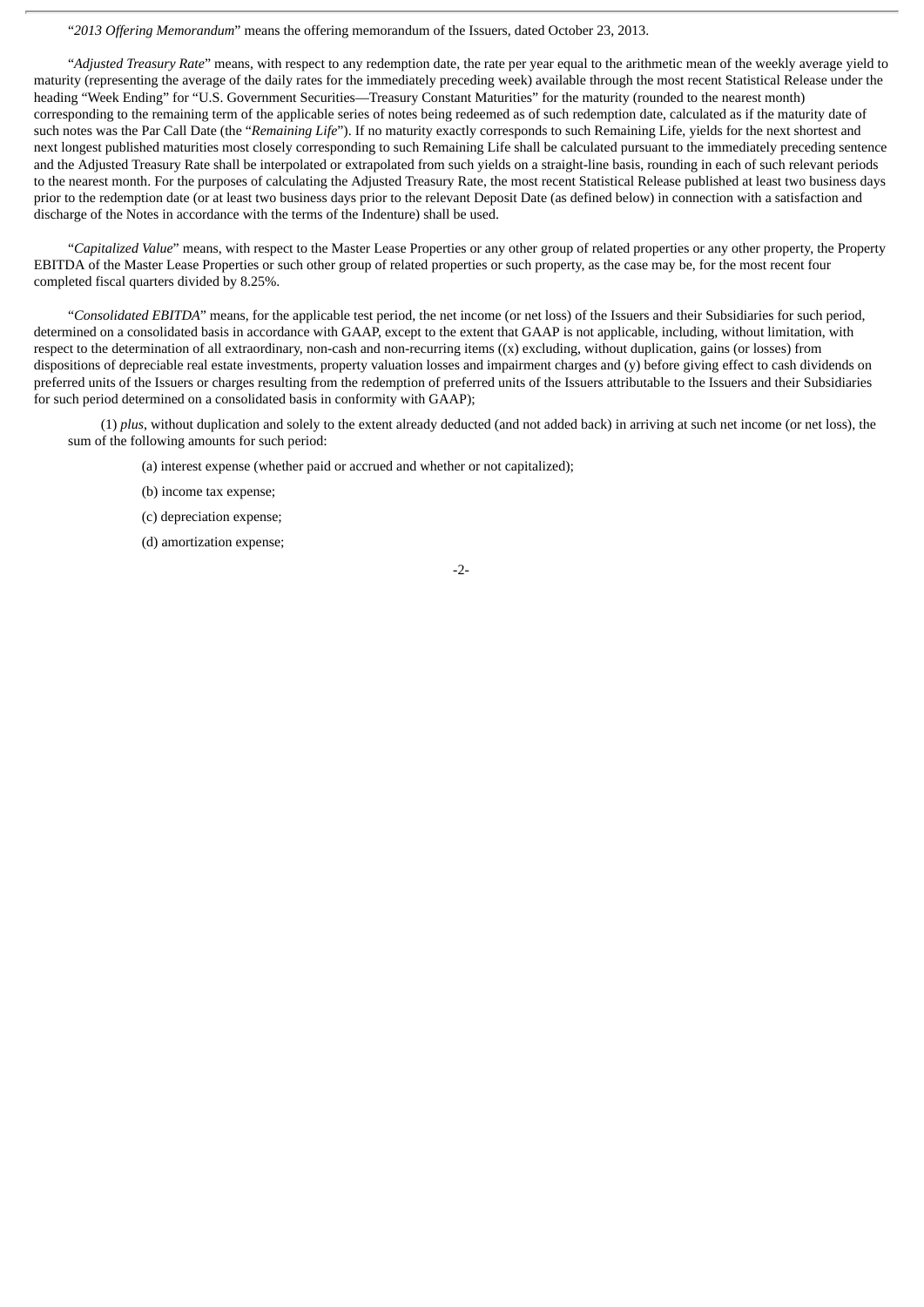(e) extraordinary, non-recurring and unusual items, charges or expenses (including, without limitation, impairment charges, fees, costs and expenses relating to the Transactions, prepayment penalties and costs, fees or expenses incurred in connection with any capital markets offering, debt financing, or amendment thereto, redemption or exchange of indebtedness, lease termination, business combination, acquisition, disposition, recapitalization or similar transaction (regardless of whether such transaction is completed));

(f) expenses and losses associated with hedging agreements;

(g) expenses and losses resulting from fluctuations in foreign exchange rates;

(h) other non-cash items, charges or expenses reducing net income (or increasing net loss) (other than items that will require cash payments and for which an accrual or reserve is, or is required by GAAP to be, made in which case, at the election of the Issuers such items may be added back when accrued and deducted from net income when paid in cash, or given effect (and not added back to net income) when accrued or reserved);

(i) the amount of integration costs deducted (and not added back) in such period in computing the net income (or net loss);

(j) severance, relocation costs, signing costs, retention or completion bonuses, transition costs, curtailments or modifications to pension and post-retirement employee benefit plans (including any settlement of pension liabilities);

(k) equity based compensation; and

(l) to the extent not included in net income or, if otherwise excluded from Consolidated EBITDA due to the operation of clause (2) (a) below, the amount of insurance proceeds received during such period, or after such period and on or prior to the date the calculation is made with respect to such period, attributable to any property which has been closed or had operations curtailed for such period; *provided* that such amount of insurance proceeds shall only be included pursuant to this clause (l) to the extent of the amount of insurance proceeds plus Consolidated EBITDA attributable to such property for such period (without giving effect to this clause (l)) does not exceed Consolidated EBITDA attributable to such property during the most recent four consecutive fiscal quarter period that such property was fully operational (or if such property has not been fully operational for the most recent such period prior to such closure or curtailment, the Consolidated EBITDA attributable to such property during the consecutive fiscal quarter period prior to such closure or curtailment (for which financial results are available) annualized over four fiscal quarters);

-3-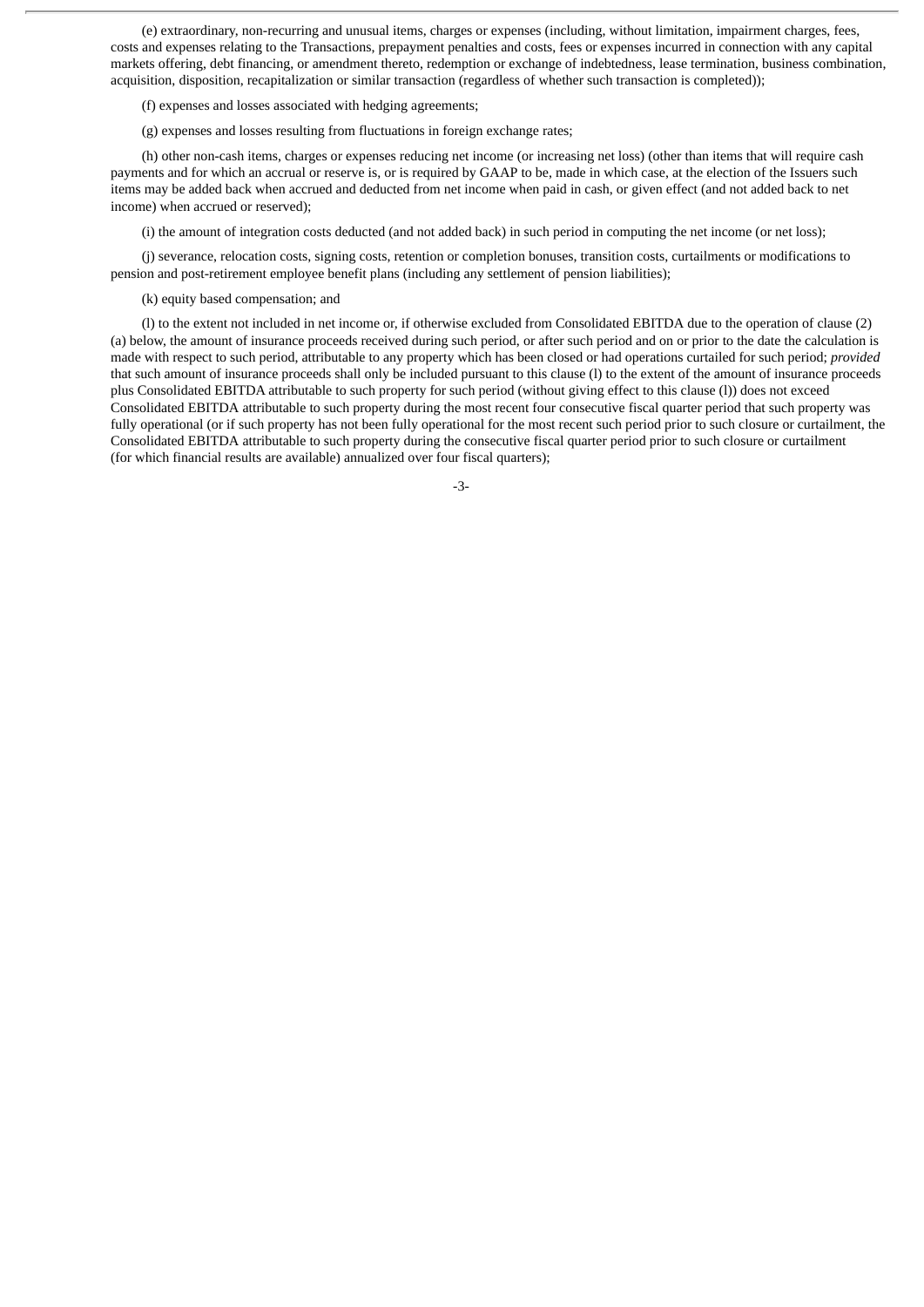(2) *minus*, without duplication and solely to the extent included in arriving at such net income (or net loss), the sum of the following amounts for such period:

- (a) extraordinary, non-recurring and unusual gains (other than insurance proceeds);
- (b) gains attributable to hedging agreements;
- (c) non-cash gains resulting from fluctuations in foreign exchange rates; and
- (d) other non-cash gains increasing net income (or decreasing net loss) other than accruals in the ordinary course.

For purposes of this definition, net income (net loss) shall only include the Issuers' Ownership Share of net income (net loss) of their non-wholly owned Subsidiaries and Unconsolidated Affiliates and, accordingly, there shall be no deduction from net income or Consolidated EBITDA for non-controlling or minority interests in such Persons.

Consolidated EBITDA will be adjusted, without duplication, to give pro forma effect: (x) in the case of any assets having been placed-in-service or removed from service since the beginning of the period and on or prior to the date of determination, to include or exclude, as the case may be, any Consolidated EBITDA earned or eliminated as a result of the placement of such assets in service or removal of such assets from service as if the placement of such assets in service or removal of such assets from service occurred at the beginning of the period; and (y) in the case of any acquisition or disposition of any asset or group of assets since the beginning of the period and on or prior to the date of determination, including, without limitation, by merger, or stock or asset purchase or sale, to include or exclude, as the case may be, any Consolidated EBITDA earned or eliminated as a result of the acquisition or disposition of those assets as if the acquisition or disposition occurred at the beginning of the period. For purposes of calculating Consolidated EBITDA, all amounts shall be as reasonably determined by an Issuer, and in accordance with GAAP except to the extent that GAAP is not applicable, including, without limitation, with respect to the determination of extraordinary, non-cash or non-recurring items.

"*Credit Facility*" means the Credit Agreement, dated October 28, 2013, among the Operating Partnership, as the Borrower, JPMorgan Chase Bank, N.A., as Administrative Agent, L/C Issuer and Swingline Lender and the parties named therein as Co-Syndication Agents, Documentation Agents, Joint Physical Bookrunners and Joint Lead Arrangers, and the lenders from time to time party thereto, including any related notes, guarantees, instruments and agreements executed in connection therewith, and in each case as amended through the Issue Date and as amended, modified, renewed, refunded, restructured, replaced or refinanced from time to time including increases in principal amount (whether the same are provided by the original agents and lenders under such Credit Facility or other agents or other lenders).

"*Existing Notes*" means the Issuers' 5.375% Senior Notes due 2023, 3.350% Senior Notes due 2024, 5.250% Senior Notes due 2025, 5.375% Senior Notes due 2026, 5.750% Senior Notes due 2028, 5.30% Senior Notes due 2029, 4.000% Senior Notes due 2030 and 4.000% Senior Notes due 2031.

"*Fitch*" means Fitch Ratings, Inc. doing business as Fitch Ratings, or any successor thereto.

$$
-4-
$$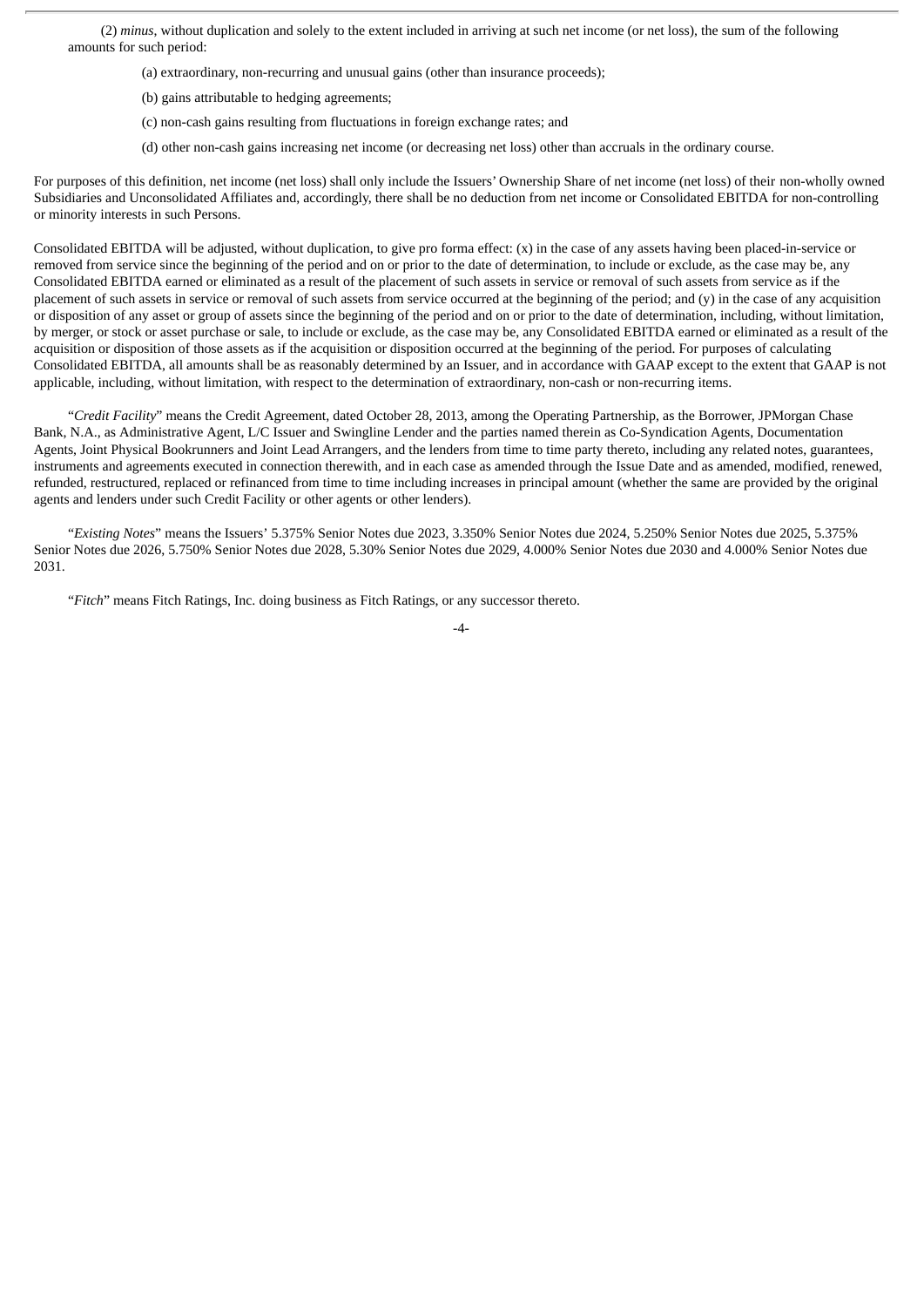"*GAAP*" means generally accepted accounting principles set forth as of the relevant date in the opinions and pronouncements of the Accounting Principles Board of the American Institute of Certified Public Accountants and statements and pronouncements of the Financial Accounting Standards Board (or agencies with similar functions of comparable stature and authority within the U.S. accounting profession), including, without limitation, any Accounting Standards Codifications, which are applicable to the circumstances as of the date of determination; provided that if, as of a particular date as of which compliance with the covenants contained in this Indenture is being determined, there have been changes in generally accepted accounting principles from those that applied to the consolidated financial statements of either Issuer or the Guarantor for the year ended December 31, 2020, the Issuers may, in their sole discretion, determine compliance with the covenants contained in this Indenture using generally accepted accounting principles, consistently applied, as in effect as of the end of any fiscal quarter selected by the Issuers, in its sole discretion, that is on or after December 31, 2020 and prior to the date as of which compliance with the covenants in this Indenture is being determined ("*Fixed GAAP*"), and, solely for purposes of calculating the covenants as of such date, "GAAP" shall mean Fixed GAAP; provided further that, in the case of GAAP or Fixed GAAP, (1) any lease that is accounted for by any Person as an operating lease as of the Series Issue Date, (2) the Pinnacle Master Lease and (3) any similar lease to either lease referred to in clauses (1) and (2) and entered into after the Series Issue Date by any Person may, in the sole discretion of the Operating Partnership, be accounted for as an operating lease for purposes of the Notes and this Indenture (and shall not constitute a capitalized lease).

"*Gaming Approval*" means any and all approvals, licenses, authorizations, permits, consents, rulings, orders or directives (a) relating to any gaming business (including pari-mutuel betting) or enterprise, including to enable the Issuers or any of their Subsidiaries or Affiliates to engage in or manage the casino, gambling, horse racing or gaming business or otherwise continue to conduct or manage such business substantially as is presently conducted or managed or contemplated to be conducted or managed following the Series Issue Date or (b) required by any Gaming Law.

"*Indebtedness*" means, as of any date of determination, all indebtedness for borrowed money of the Issuers and their Subsidiaries that is included as a liability on the Consolidated Financial Statements of the Issuers in accordance with GAAP, excluding: (i) any indebtedness to the extent Discharged or to the extent secured by cash, cash equivalents or marketable securities (it being understood that cash collateral shall be deemed to include cash deposited with a trustee or other agent with respect to third party indebtedness), (ii) Intercompany Debt, (iii) all liabilities associated with customary exceptions to non-recourse indebtedness, such as for fraud, misapplication of funds, environmental indemnities, voluntary bankruptcy, collusive involuntary bankruptcy and other similar exceptions and (iv) any redeemable equity interest in the Issuers; *provided* that Indebtedness of a Subsidiary of any of the Issuers that is not a wholly owned Subsidiary of the Issuers shall be reduced to reflect the Issuers' proportionate interest therein.

"*Issue Date*" means December 13, 2021.

-5-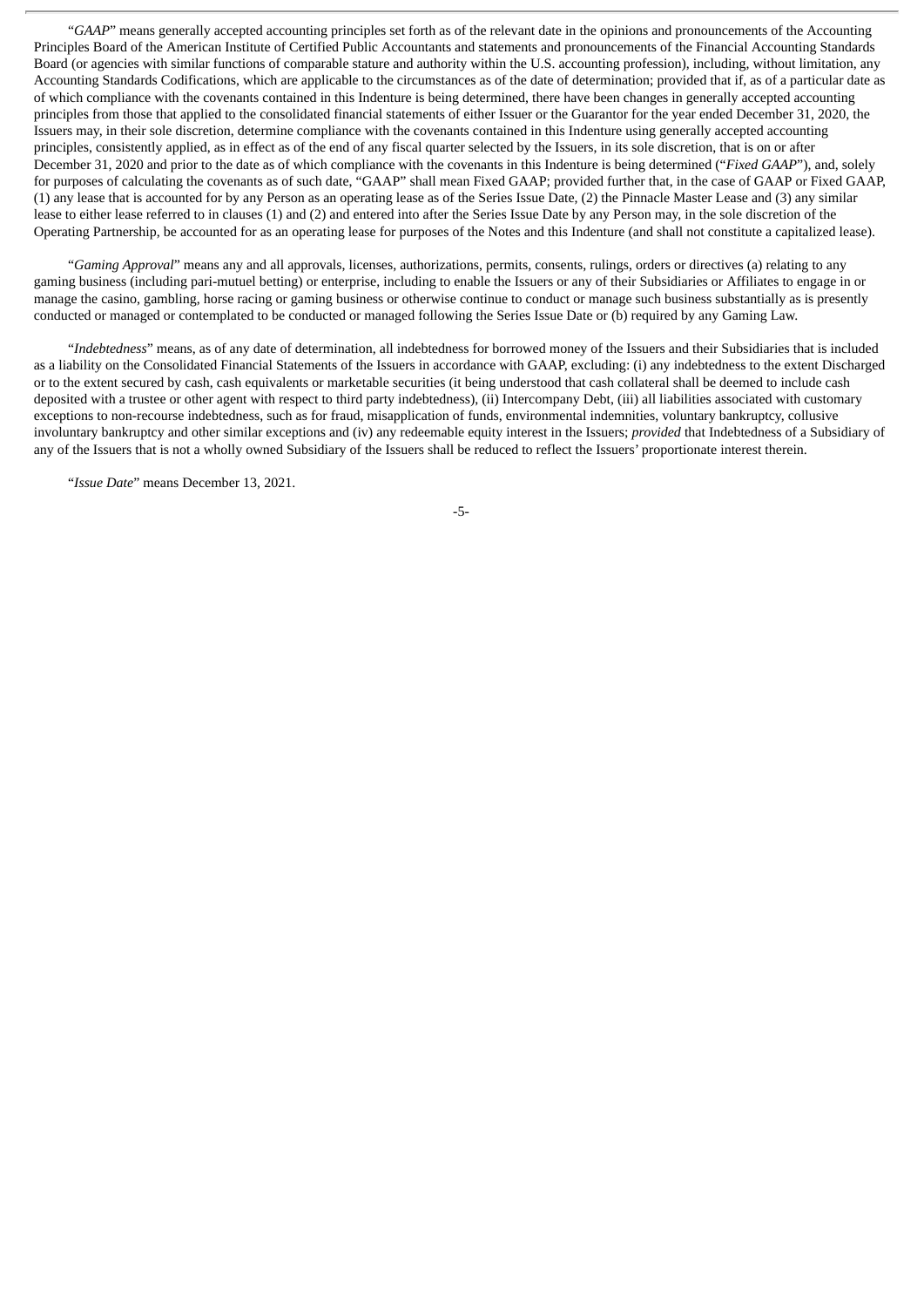#### "*Permitted Debt*" means:

- (1) Indebtedness incurred under the Credit Facilities on or prior to the date of hereof; and
- (2) Indebtedness represented by the Existing Notes.
- "*PNGI*" means Penn National Gaming, Inc., a Pennsylvania corporation.

"*Pinnacle*" means Pinnacle Entertainment, Inc., a Delaware corporation.

"*Pinnacle Master Lease*" means that certain Master Lease, dated as of April 28, 2016, between Pinnacle MLS, LLC, as tenant, and Gold Merger Sub, LLC (as successor to Pinnacle), as landlord, as such Master Lease has been amended through the Issue Date and may be amended, supplemented, or modified from time to time.

#### "*pro forma basis*" means:

(1) For purposes of calculating the amount of Total Debt or Secured Debt or Unsecured Debt under Section 4.07 hereof, there shall be excluded Indebtedness to the extent secured by cash, cash equivalents or marketable securities (it being understood that cash collateral shall be deemed to include cash deposited with a trustee or other agent with respect to third party indebtedness) or which has been repaid, discharged, defeased (whether by covenant or legal defeasance), retired, repurchased or redeemed or otherwise satisfied on or prior to the date such calculation is being made or for which the Parent Guarantor, the Issuers or any of their Subsidiaries has irrevocably made a deposit to repay, defease (whether by covenant or legal defeasance), discharge, repurchase, retire or redeem or otherwise satisfy or called for redemption, defeasance (whether by covenant or legal defeasance), discharge, repurchase or retirement, on or prior to the date such calculation is being made (collectively, "*Discharged*");

#### (2) For purposes of calculating the Coverage Ratio:

(a) in the event that the Issuers or any of their Subsidiaries incurs, assumes, guarantees or Discharges any Indebtedness (other than ordinary working capital borrowings) subsequent to the commencement of the period for which the Coverage Ratio is being calculated and on or prior to the date such calculation is being made, then the Coverage Ratio will be calculated giving *pro forma* effect thereto, and the use of the proceeds therefrom (including any such transaction giving rise to the need to calculate the Coverage Ratio), in each case, as if the same had occurred at the beginning of the applicable four-quarter period and Interest Expense relating to any such Indebtedness that has been Discharged or to the extent secured by cash, cash equivalents or marketable securities (it being understood that cash collateral shall be deemed to include cash deposited with a trustee or other agent with respect to third party indebtedness) shall be excluded;

(b) acquisitions or investments that have been made by the Issuers or any of their Subsidiaries, including through mergers or consolidations and including any related financing transactions, during the four-quarter period or subsequent to such period and on or prior to the date such calculation is being

-6-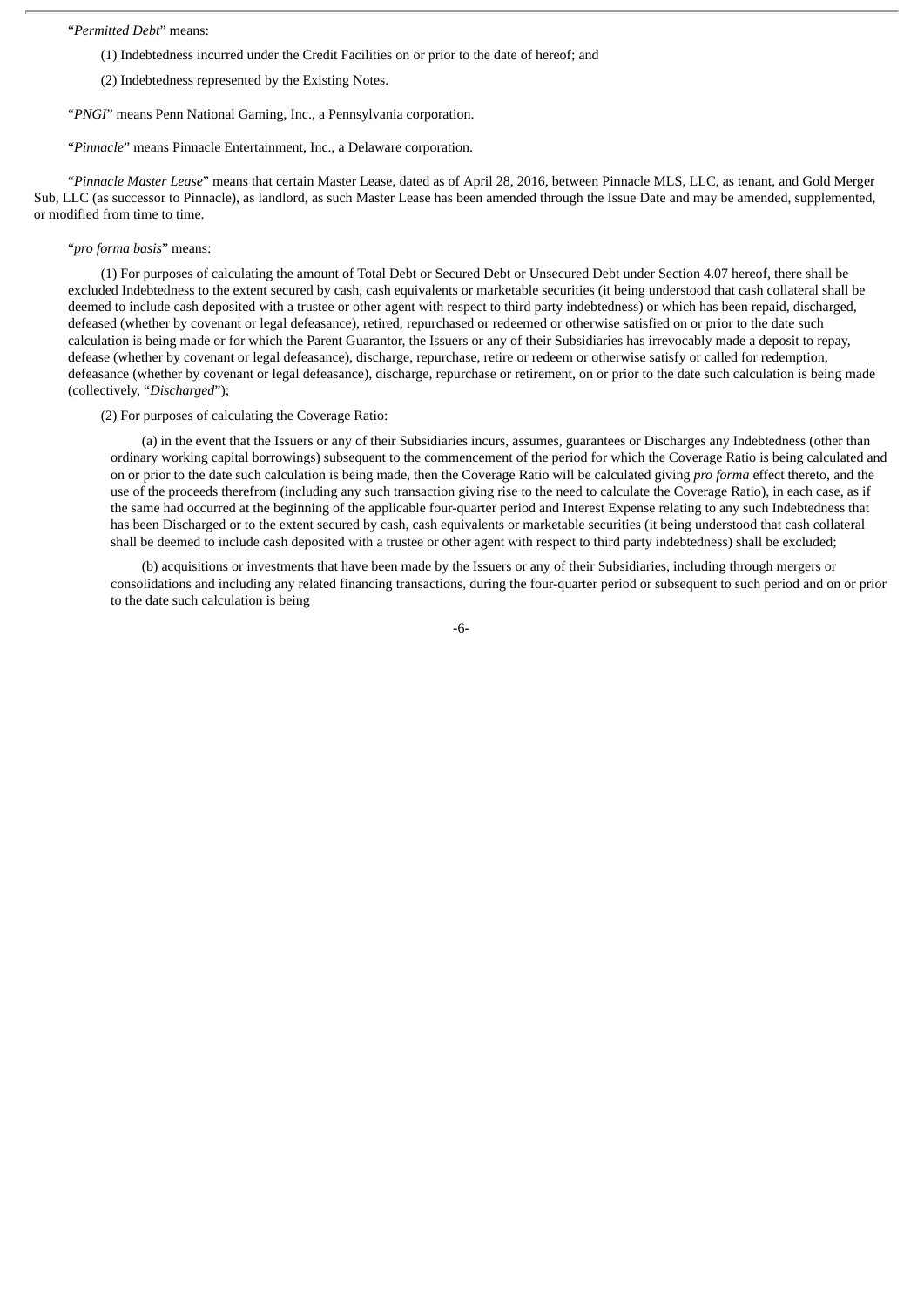made, and the change in Consolidated EBITDA resulting therefrom, will be given *pro forma* effect as if they had occurred on the first day of the four-quarter period, and Consolidated EBITDA for such period shall include the Consolidated EBITDA of the acquired entities or applicable to such investments, and related transactions, and shall otherwise be calculated on a *pro forma* basis;

(c) (a) any Person that is a Subsidiary on the date such calculation is being made will be deemed to have been a Subsidiary at all times during the applicable four-quarter period, and (b) any Person that is not a Subsidiary on the date such calculation is being made will be deemed not to have been a Subsidiary at any time during the applicable four-quarter reference period;

(d) the Consolidated EBITDA attributable to discontinued operations, as determined in accordance with GAAP, and operations or businesses disposed of prior to the date such calculation is being made, will be excluded;

(e) the Interest Expense attributable to discontinued operations, as determined in accordance with GAAP, and operations or businesses disposed of prior to the date such calculation is being made, will be excluded, but only to the extent that the obligations giving rise to such Interest Expense will not be obligations of the Issuers or any of their Subsidiaries following the date such calculation is being made; and

(f) interest on Indebtedness that may optionally be determined at an interest rate based upon a factor of a prime or similar rate, a eurocurrency interbank offered rate, or other rate, shall be deemed to have been based upon the rate actually chosen, or, if none, then based upon such optional rate as the Issuers may designate.

"*Prospectus Supplement*" means the prospectus supplement, dated as of December 7, 2021, relating to the issuance and sale of the Notes.

"*Statistical Release*" means the statistical release designated "H.15" or any successor publication which is published weekly by the Federal Reserve System (or companion online data resource published by the Federal Reserve System) and which establishes yields on actively traded United States government securities adjusted to constant maturities, or, if such statistical release is not published at the time of any determination under this Indenture, then such other reasonably comparable index designated by the Company.

"*Total Asset Value*" means, as of any date, the sum of the following without duplication: (a) the sum of the Asset Values for all assets constituting Income Properties, Development Properties, Redevelopment Properties or undeveloped land owned by the Issuers or any of their Subsidiaries at such date, plus (b) an amount (but not less than zero) equal to all unrestricted cash and cash equivalents on hand of the Issuers and their Subsidiaries (including the proceeds of the Indebtedness to be incurred), plus(c) earnest money deposits associated with potential acquisitions as of such date, plus (d) the book value (determined in accordance with GAAP) (but determined without giving effect to any depreciation or amortization) of all other investments

-7-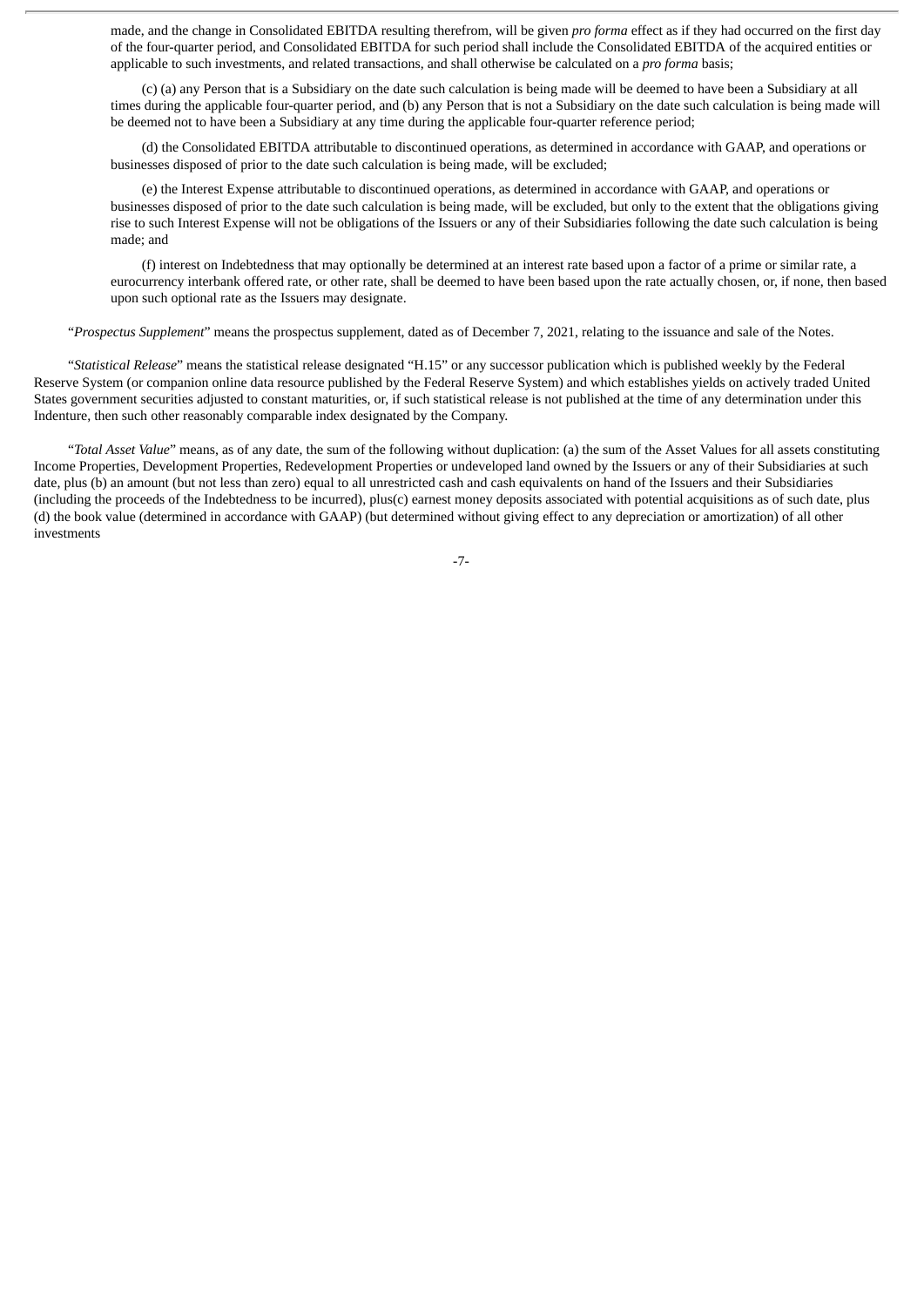held by the Issuers and their Subsidiaries at such date (exclusive of accounts receivable and non-real estate intangible assets). Total Asset Value shall be adjusted in the case of assets owned by Subsidiaries of the Issuers which are not wholly owned Subsidiaries of the Issuers to reflect the Issuers' Ownership Share therein.

"*Total Unencumbered Asset Value*" means, as of any date of determination, the Total Asset Value for all assets owned by the Issuers or one of their Subsidiaries at such date that are not subject to any Lien which secures Indebtedness of the Issuers and their Subsidiaries; *provided*, *however*, that all investments by the Issuers and their Subsidiaries in unconsolidated joint ventures, unconsolidated limited partnerships, unconsolidated limited liability companies and other unconsolidated entities shall be excluded from Total Unencumbered Asset Value to the extent such investments would have otherwise been included.

Section 1.02 *Other Definitions.*

| Additional Notes      | 2.03      |
|-----------------------|-----------|
| Base Indenture        | Preamble  |
| Deposit Date          | 11.01     |
| Interest Payment Date | 2.03(c)   |
| Par Call Date         | Exhibit A |

Section 1.03 *Rules of Construction.*

Unless the context otherwise requires:

(a) a term has the meaning assigned to it;

(b) an accounting term not otherwise defined has the meaning assigned to it in accordance with GAAP;

(c) "or" is not exclusive;

(d) words in the singular include the plural, and in the plural include the singular;

(e) the words "include," "including" and other words of similar import mean "include, without limitation" or "including, without limitation," regardless of whether any reference to "without limitation" or words of similar import is made; and the included items do not limit the scope of the more general terms; and the listed included items are covered whether or not they are within the scope of the more general terms;

(f) references to "defeasance" shall mean both covenant defeasance and legal defeasance, unless otherwise specified;

(g) provisions apply to successive events and transactions; and

-8-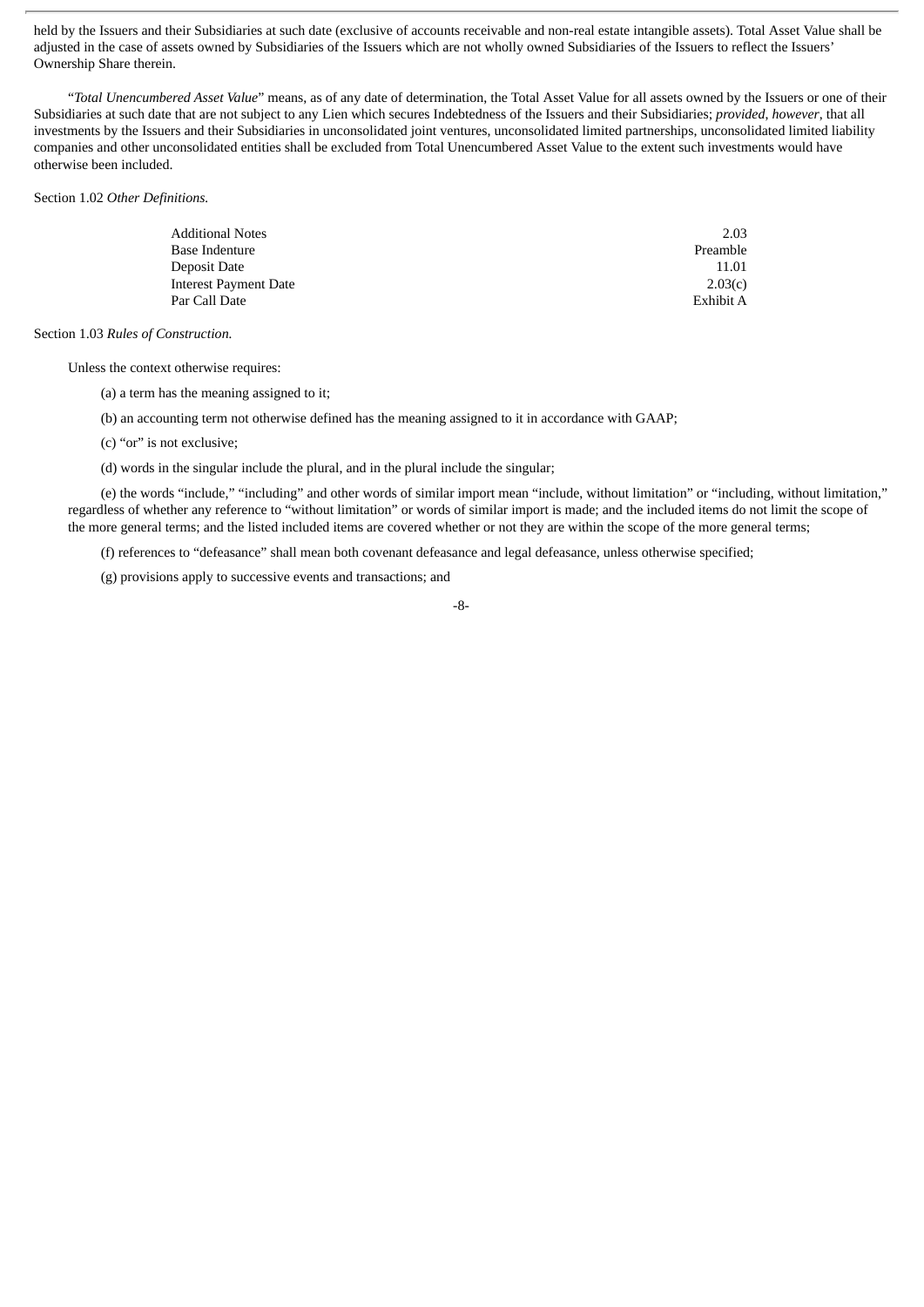(h) references to sections of or rules under the Securities Act shall be deemed to include substitute, replacement or successor sections or rules adopted by the SEC from time to time.

#### ARTICLE II. THE NOTES

#### Section 2.01 *Creation of the Notes; Designations.*

In accordance with Section 2.01 of the Base Indenture, the Issuers hereby create a series of Notes issued pursuant to the Indenture. The Notes of this series shall be known and designated as the "3.250% Senior Notes due 2032" of the Issuers. The Notes of this series shall be entitled to the benefits of the Guarantee of the Parent Guarantor or any Guarantor that may hereafter execute a supplemental indenture in accordance with Section 10.04 of the Base Indenture, each such Guarantee to be governed by Article X of the Base Indenture (including without limitation the provisions for release of such Guarantee in respect of the Notes of this series pursuant to Sections 10.02 and 10.07 of the Base Indenture).

#### Section 2.02 *Forms Generally.*

(a) *General*. The Notes of this series and the Trustee's certificate of authentication will be substantially in the form of Exhibit A hereto. The Notes of this series may have notations, legends or endorsements required by law, stock exchange rule or usage. Each Note of this series shall be dated the date of its authentication. The Notes of this series shall be in denominations of \$2,000 and integral multiples of \$1,000 in excess thereof.

The terms and provisions contained in the Notes of this series will constitute, and are hereby expressly made, a part of this Eleventh Supplemental Indenture and the Issuers, the Parent Guarantor and the Trustee, by their execution and delivery of this Eleventh Supplemental Indenture, expressly agree to such terms and provisions and to be bound thereby. However, to the extent any provision of any Note of this series conflicts with the express provisions of this Eleventh Supplemental Indenture, the provisions of this Eleventh Supplemental Indenture shall govern and be controlling.

(b) *Global Notes*. Notes of this series issued in global form shall be substantially in the form of Exhibit A attached hereto (including the Global Note Legend thereon and the "Schedule of Exchanges of Interests in the Global Note" attached thereto). Notes of this series issued in definitive form will be substantially in the form of Exhibit A hereto (but without the Global Note Legend thereon and without the "Schedule of Exchanges of Interests in the Global Note" attached thereto). Each Global Note of this series of Notes shall represent such of the outstanding Notes of this series as will be specified therein and each shall provide that it shall represent the aggregate principal amount of outstanding Notes of this series from time to time endorsed thereon and that the aggregate principal amount of outstanding Notes of this series represented thereby may from time to time be reduced or increased, as appropriate, to reflect exchanges and redemptions. Any endorsement of a Global Note to reflect the amount of any increase or decrease in the aggregate principal amount of outstanding Notes of this series represented thereby will be made by the Trustee or the Custodian, at the direction of the Trustee, as required by Section 2.07 of the Base Indenture, in accordance with instructions given by the Holder thereof.

 $-a$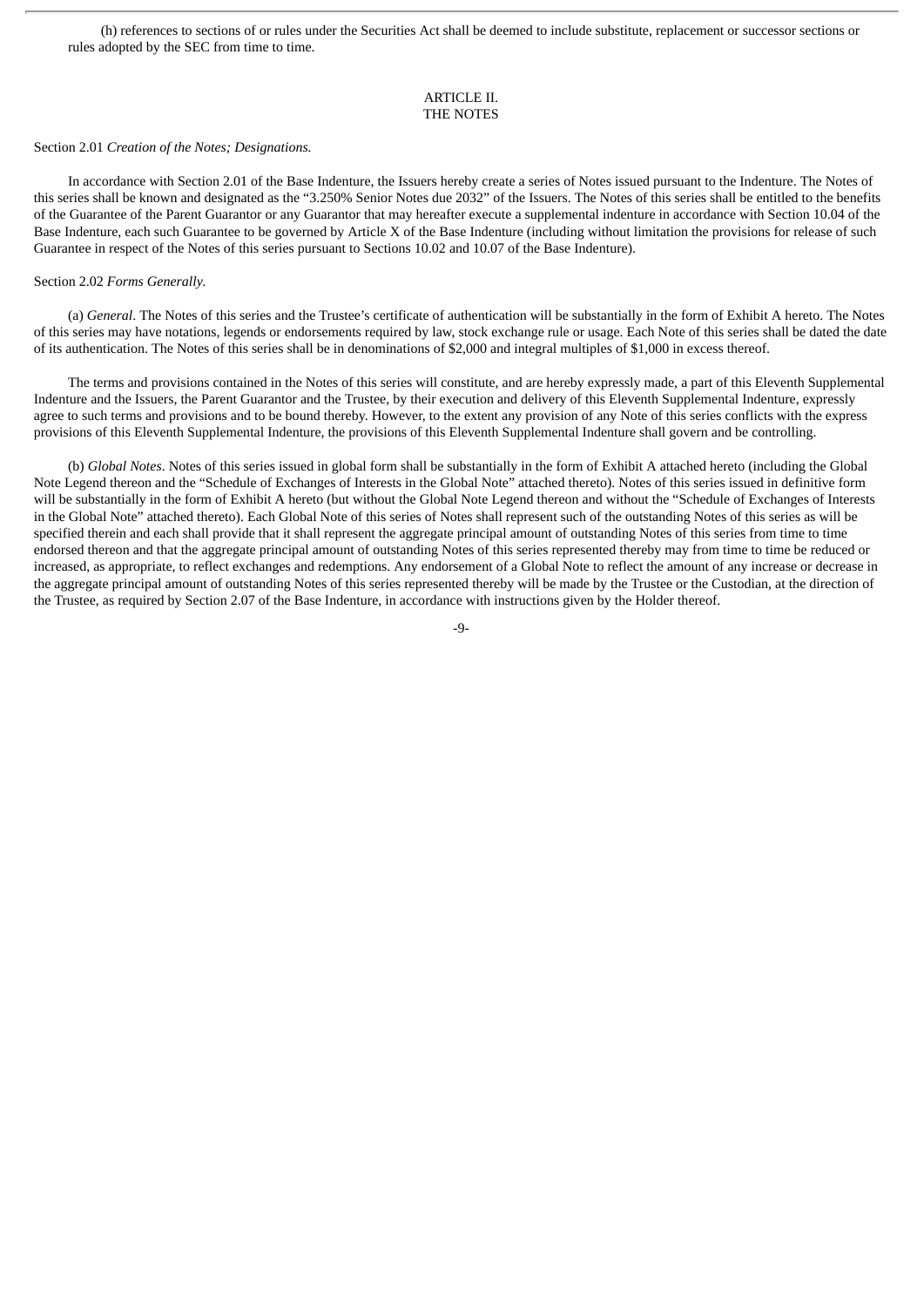#### Section 2.03 *Title and Terms of Notes.*

The aggregate principal amount of Notes of this series which shall be authenticated and delivered on the Series Issue Date under the Indenture shall be \$800,000,000; *provided*, *however*, that subject to the Issuers' compliance with Section 4.07 of the Base Indenture, the Issuers from time to time, without giving notice to or seeking the consent of the Holders of Notes of this series, may issue additional Notes (the "*Additional Notes*") in any amount having the same terms as the Notes of this series in all respects, except for the issue date, the issue price and the initial Interest Payment Date. Any such Additional Notes shall be authenticated by the Trustee upon receipt of an Issuers Order and an Officer's Certificate and Opinion of Counsel to that effect, and when so authenticated, will constitute "Notes" for all purposes of the Indenture and will (together with all other Notes of this series issued under the Indenture) constitute a single series of Notes under the Indenture.

(a) The Notes of this series issued on the Series Issue Date will be issued at an issue price of 99.376% of the principal amount thereof.

(b) The principal amount of the Notes of this series is due and payable in full on January 15, 2032, unless earlier redeemed or repurchased.

(c) The Notes of this series shall bear interest (computed on the basis of a 360-day year comprised of twelve 30-day months) at the rate of 3.250% per annum from the Series Issue Date until maturity; and interest will be payable semi-annually in arrears on January 15 and July 15 of each year (each, an "*Interest Payment Date*"), commencing July 15, 2022, to the Persons in whose name such Notes of this series were registered at the close of business on the preceding January 1 or July 1, respectively.

(d) Principal of and interest on the Notes of this series shall be payable as set forth in Exhibit A.

(e) Other than as provided in Article III of this Eleventh Supplemental Indenture, the Notes of this series shall not be redeemable.

(f) The Notes of this series shall not be entitled to the benefit of any mandatory redemption or sinking fund.

(g) The Notes of this series shall not be convertible into any other securities.

(h) The Notes of this series will be unsubordinated debt securities and will be entitled to unsubordinated Guarantees of the Parent Guarantor in accordance with the terms of the Indenture.

(i) The Issuers initially appoint the Trustee as Registrar and Paying Agent with respect to the Notes of this series until such time as the Trustee has resigned or a successor has been appointed. The Trustee accepts the appointment as Registrar and Paying Agent with respect to the Notes.

 $-10-$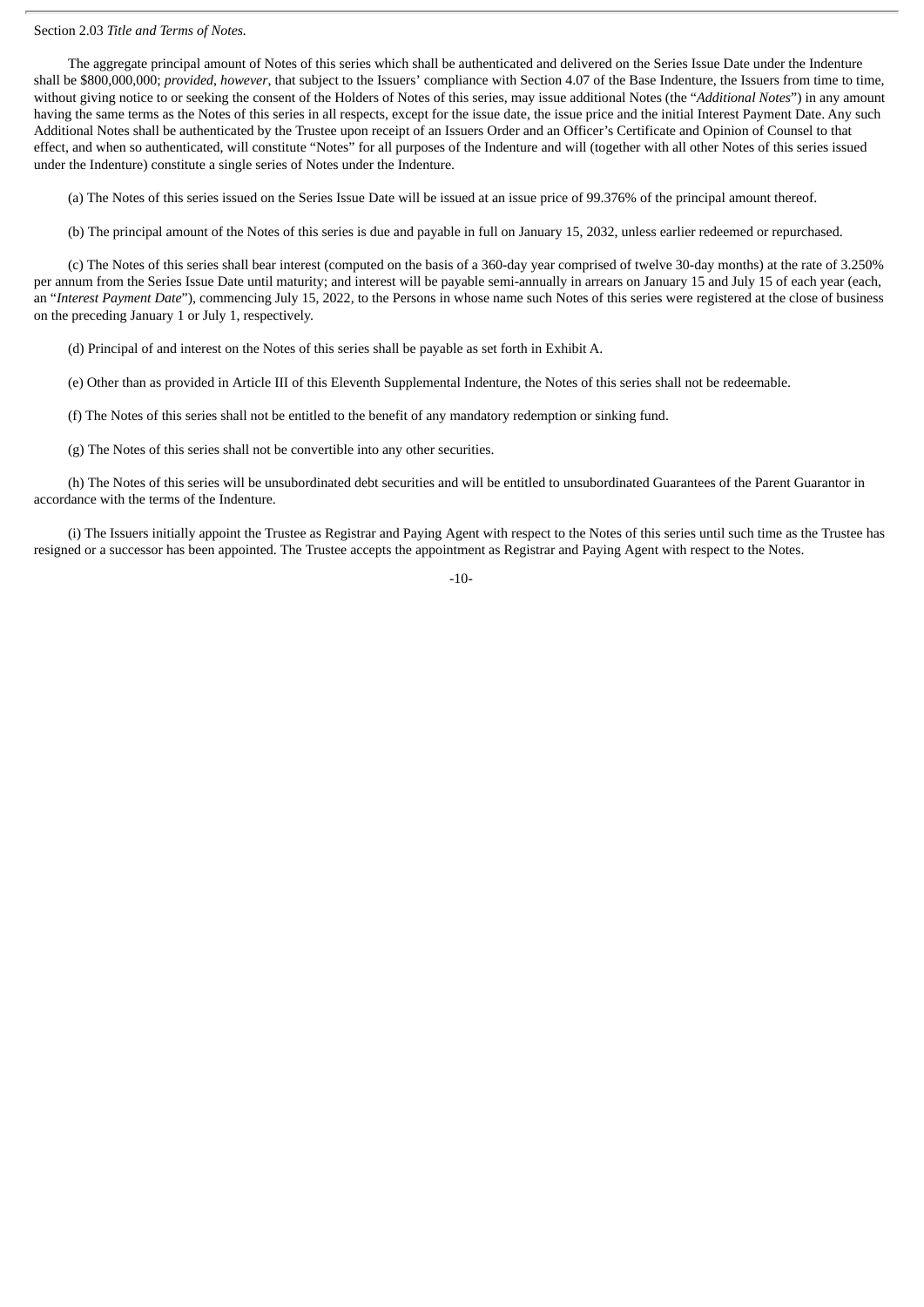(j) The Notes of this series will initially be evidenced by one or more Global Notes issued in the name of Cede & Co., as nominee of The Depository Trust Company.

(k) The Issuers shall pay principal of, premium, if any, and interest on the Notes of this series in such coin or currency of the United States of America as at the time of payment is legal tender for payment of public and private debts.

#### Section 2.04 *Transfer and Exchange.*

The Notes of this series shall be issued in registered form and shall be transferable only upon the presentation or surrender of a Note of this series for registration of transfer and in compliance with Article II of the Base Indenture.

When Notes of this series are presented to the Registrar or a co-registrar with a request to register a transfer or to exchange them for an equal principal amount of Notes of this series of other denominations, the Registrar will register the transfer or make the exchange as requested if its requirements for such transactions are met. To permit registrations of transfers and exchanges, the Issuers shall execute and the Trustee shall authenticate Notes of this series at the Registrar's request. A Holder of Notes of this series may transfer or exchange Notes of this series only in accordance with the Indenture. Upon any transfer or exchange, the Registrar and the Trustee may require a Holder of Notes of this series to, among other things, furnish appropriate endorsements or transfer documents. No service charge shall be made for any registration of transfer or exchange (except as otherwise expressly permitted herein), but the Issuers may require payment of a sum sufficient to cover any transfer tax or similar governmental charge payable in connection therewith.

Prior to due presentment of any Note of this series for registration of transfer, the Issuers, the Trustee, any agent of the Issuers or the Trustee, the Paying Agent and the Registrar may deem and treat the Person in whose name a Note of this series is registered as the absolute owner of such Note for all purposes, including for the purpose of receiving payment of principal of, and any premium and any interest, if any, on such Note, whether or not such Note be overdue, and none of the Issuers, the Trustee, the Paying Agent or the Registrar shall be affected by notice to the contrary.

Any holder of a beneficial interest in a Global Note of this series shall, by acceptance of such beneficial interest, agree that transfers of beneficial interests in such Global Note may be effected only through a book-entry system maintained by (a) the holder of such Global Note (or its agent) or (b) any holder of a beneficial interest in such Global Note, and that ownership of a beneficial interest in such Global Note shall be required to be reflected in a book entry.

All Notes of this series issued upon any transfer or exchange pursuant to the terms of the Indenture shall evidence the same debt and shall be entitled to the same benefits under the Indenture as such Notes surrendered upon such transfer or exchange.

-11-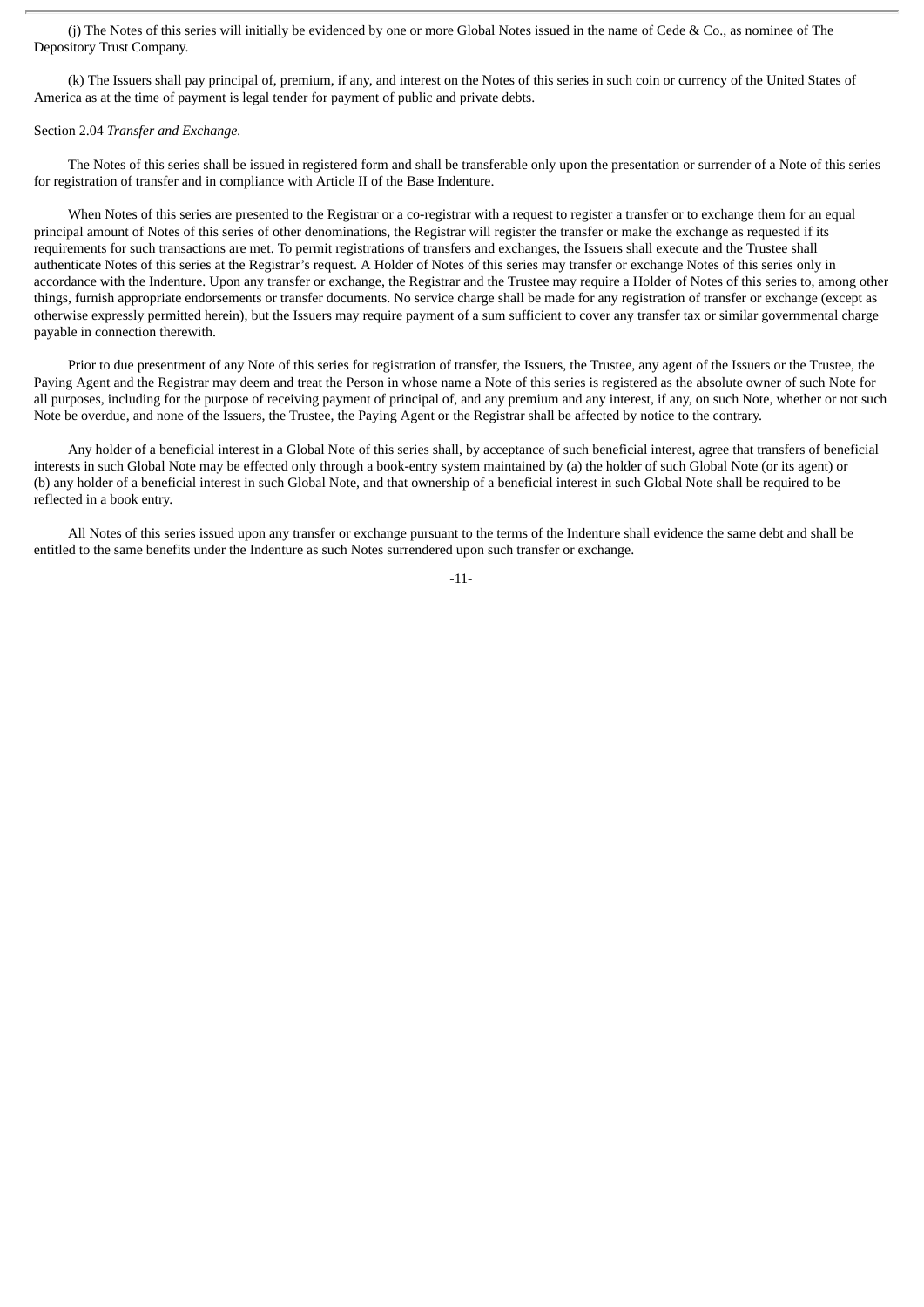With respect to this series of Notes, Section 2.07(i)(ii) of the Base Indenture shall be amended to delete ", 4.11".

#### ARTICLE III. REDEMPTION AND PREPAYMENT

The provisions of Article III of the Base Indenture shall apply in the case of redemption of Notes of this series pursuant to this Article III, other than as amended below:

#### Section 3.01 *Notices to Trustee*.

With respect to this series of Notes, Section 3.01 of the Base Indenture shall be amended by replacing the reference to "30 days" with "15 days."

#### Section 3.02 *Selection of Notes To Be Redeemed*.

With respect to this series of Notes, Section 3.02 of the Base Indenture shall be amended by replacing the reference to "30 days" with "15 days."

#### Section 3.03 *Notice of Redemption.*

With respect to this series of Notes, Section 3.03(a) of the Base Indenture shall be amended and restated in its entirety as follows:

At least 15 days but not more than 60 days before a redemption date for a series of Notes, the Issuers shall mail or cause to be mailed, by first class mail (or in the case of Global Notes, given pursuant to applicable DTC procedures), a notice of redemption to each Holder whose Notes of such series are to be redeemed at its registered address, except that (i) redemption notices may be mailed or given more than 60 days prior to a redemption date if the notice is issued in connection with a defeasance of the Notes (whether by covenant or legal defeasance) or a satisfaction and discharge of this Indenture and (ii) redemption notices may be mailed less than 15 or more than 60 days prior to a redemption date if so required by any applicable Gaming Authority in connection with a redemption described under Section 3.07(b) hereof.

#### Section 3.07 *Optional Redemption and Gaming Redemption.*

With respect to this series of Notes, Section 3.07 of the Base Indenture shall be amended and restated in its entirety as follows:

At the option of the Issuers, the Notes of this series may be redeemed, in whole or in part, at any time or from time to time, subject to the conditions and at the redemption prices set forth in Section 5 of the Form of Note set forth in Exhibit A to this Eleventh Supplemental Indenture, which are hereby incorporated by reference and made part of this Eleventh Supplemental Indenture.

The Issuers shall notify the Trustee in writing of any such redemption as soon as practicable. The Holder or Beneficial Owner applying for license, qualification or a finding of suitability must pay all costs of the licensure or investigation for such qualification or finding of suitability.

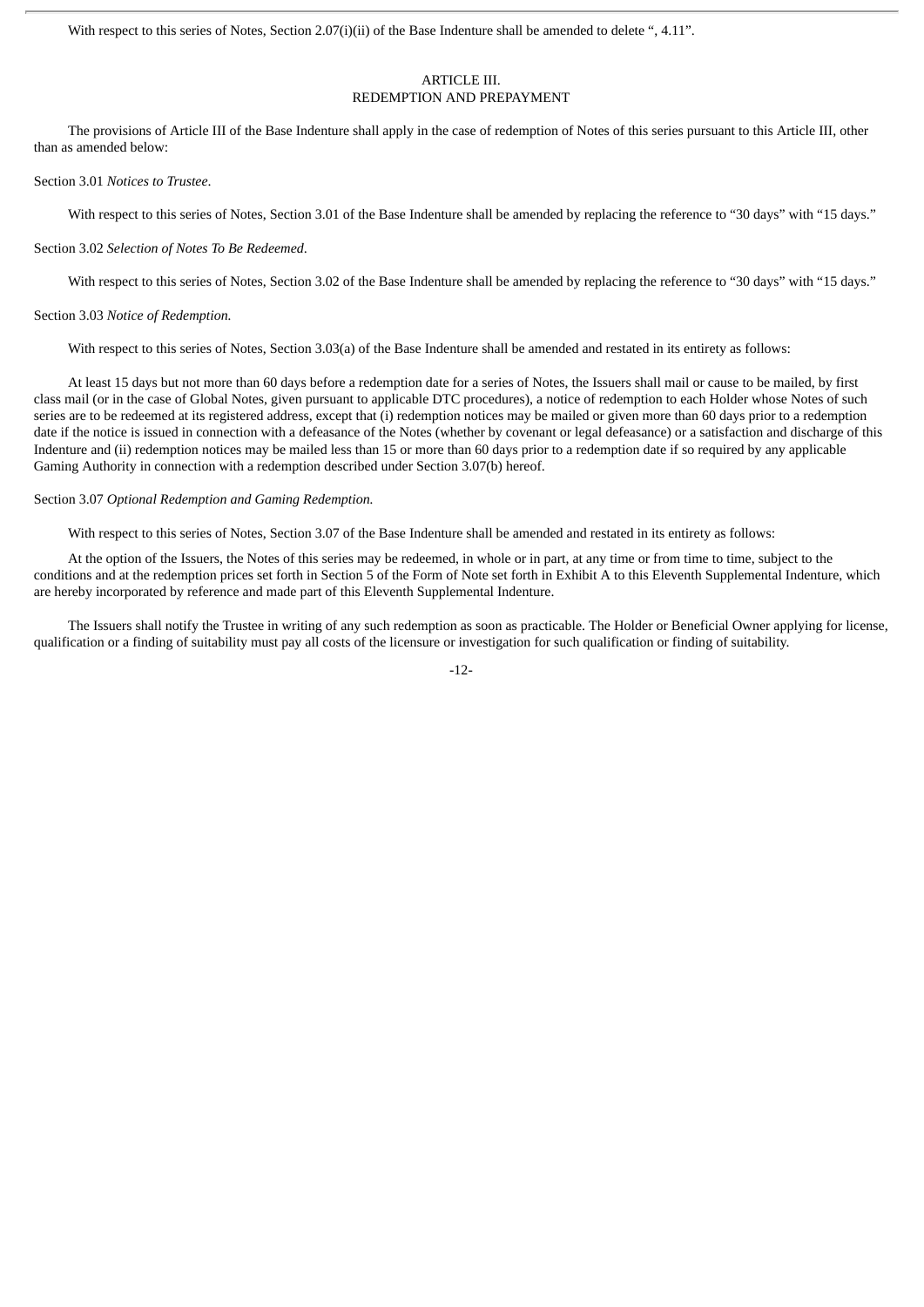Any redemption pursuant to this Section 3.07 shall be made pursuant to the provisions of Sections 3.01 through 3.06 hereof.

#### ARTICLE IV. **COVENANTS**

With respect to this series of Notes, Article IV of the Base Indenture shall be amended as follows:

Section 4.03 *Reports.*

Section 4.03(b) shall be amended by inserting the words "with written instructions" after the first appearance of the word "Trustee" therein.

Section 4.03(d) shall be amended and restated in its entirety as follows: "Intentionally omitted."

Section 4.09 *Master Lease.*

Section 4.09 shall be amended and restated in its entirety as follows: "Intentionally omitted."

Section 4.11 *Offer to Repurchase upon Change of Control and Ratings Decline.*

Section 4.11 shall be amended and restated in its entirety as follows: "Intentionally omitted."

#### ARTICLE V. **SUCCESSORS**

With respect to this series of Notes, Section 5.01 of the Base Indenture shall be amended as follows:

(a) by replacing the first instance of the word "corporation" in paragraph (a) thereof with "entity".

(b) by replacing the words "the Notes, this Indenture and the applicable Registration Rights Agreements(s)" in paragraph (a) thereof with "the Notes and this Indenture";

(c) by replacing the words "the Notes, this Indenture and the Registration Rights Agreement" in paragraph (b) thereof with "the Notes and this Indenture"; and

(d) by deleting clause (4) in paragraph (b) in its entirety.

With respect to this series of Notes, Section 5.02 of the Base Indenture shall be amended to delete the word ", lease" in all instances in which it appears.

-13-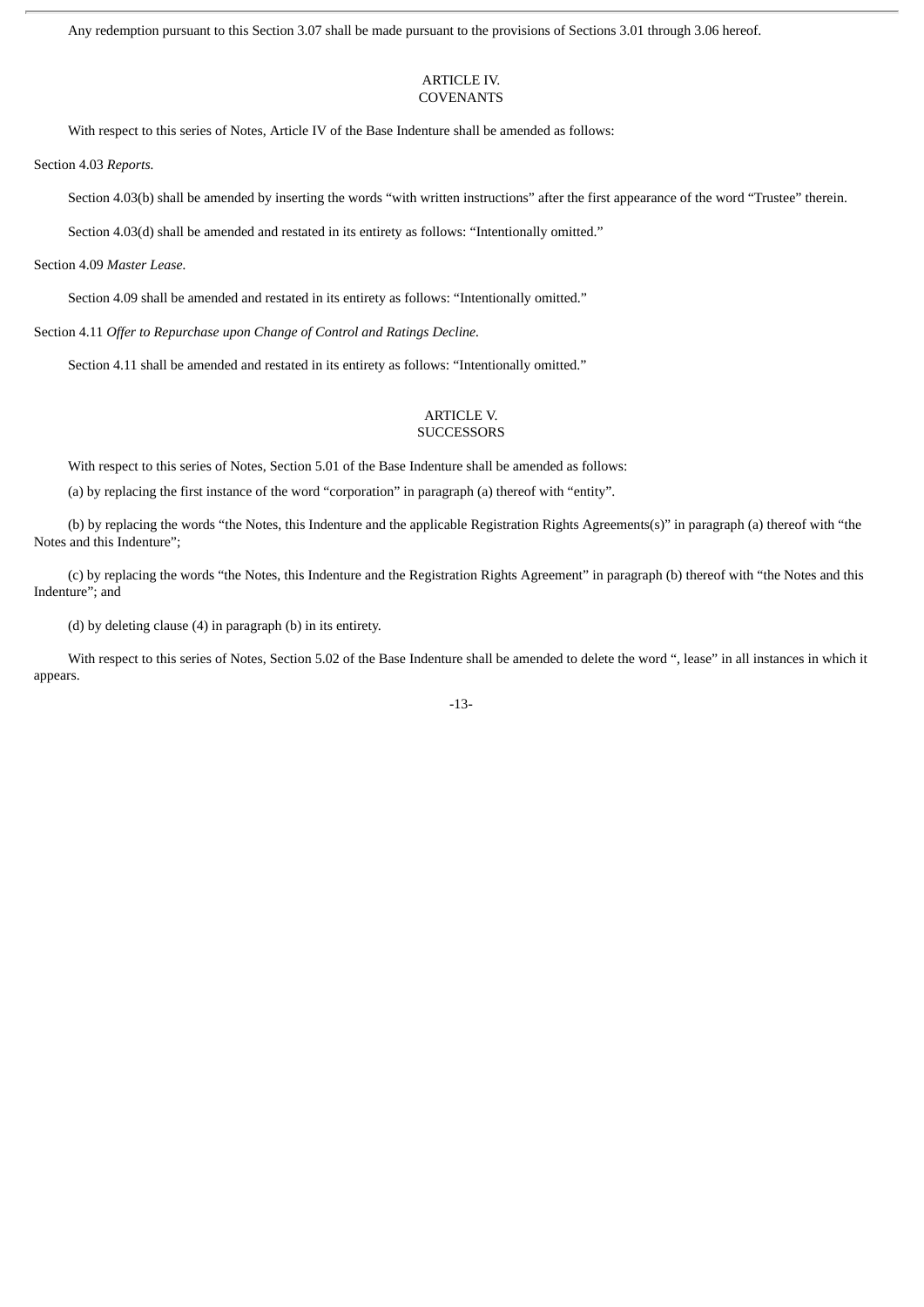#### ARTICLE VI. DEFAULTS AND REMEDIES

With respect to this series of Notes, Article VI of the Base Indenture shall be amended as follows:

Section 6.01 *Events of Default*. *Section 6.01 shall be amended as follows:*

(a) clause (4) of paragraph (a) shall be amended and restated in its entirety as follows:

"a default under any mortgage, indenture or instrument under which there may be issued or by which there may be secured or evidenced any of the Issuers' recourse Indebtedness (or the payment of which the Issuers' guarantee), whether such Indebtedness or guarantee now exists, or is created after the date of this Indenture, if that default: (i) is caused by a failure to pay principal of such Indebtedness at final maturity (a "Payment Default"); or (ii) results in the acceleration of such Indebtedness prior to its express maturity (which, in the case of (i) or (ii), such Indebtedness has not been Discharged or acceleration in respect of such Indebtedness has not been rescinded, annulled or cured within 20 Business Days after receipt by the Issuers of notice from the Trustee or Holders of at least 25% in principal amount of the Notes then outstanding specifying such default), and, in each case, the due and payable principal amount of any such Indebtedness, together with the due and payable principal amount of any other such Indebtedness under which there has been a Payment Default or the maturity of which has been so accelerated, aggregates \$100.0 million or more;" and

(b) clause (7) of paragraph (a) shall be amended and restated in its entirety as follows: "Intentionally omitted."

Section 6.02 *Acceleration.* Section 6.02 shall be amended and restated in its entirety as follows:

"If any Event of Default (other than an Event of Default specified in Section 6.01(a)(5) or (6) hereof with respect to the Issuers) occurs and is continuing, unless otherwise specified for Notes of any series in the applicable Series Supplemental Indenture, as contemplated by Section 2.01, the Trustee or the Holders of at least 25% in principal amount of the then outstanding Notes (or then outstanding Notes of such series in case of an Event of Default specific to such series) may declare all the Notes (or all the Notes of such series, as applicable) to be due and payable immediately. Notwithstanding the foregoing, if an Event of Default specified in Section 6.01(a)(5) or (6) hereof occurs with respect to the Issuers, all outstanding Notes shall be due and payable immediately without further action or notice. The Holders of a majority in aggregate principal amount of the then outstanding Notes (or then outstanding Notes of such series in case of an Event of Default specific to such series) by written notice to the Trustee may on behalf of all of the Holders rescind an acceleration and its consequences if the rescission would not conflict with any judgment or decree and if the Trustee shall have received an Officer's Certificate that all existing Events of Default (except nonpayment of principal, interest or premium that has become due solely because of the acceleration) have been cured or waived."

-14-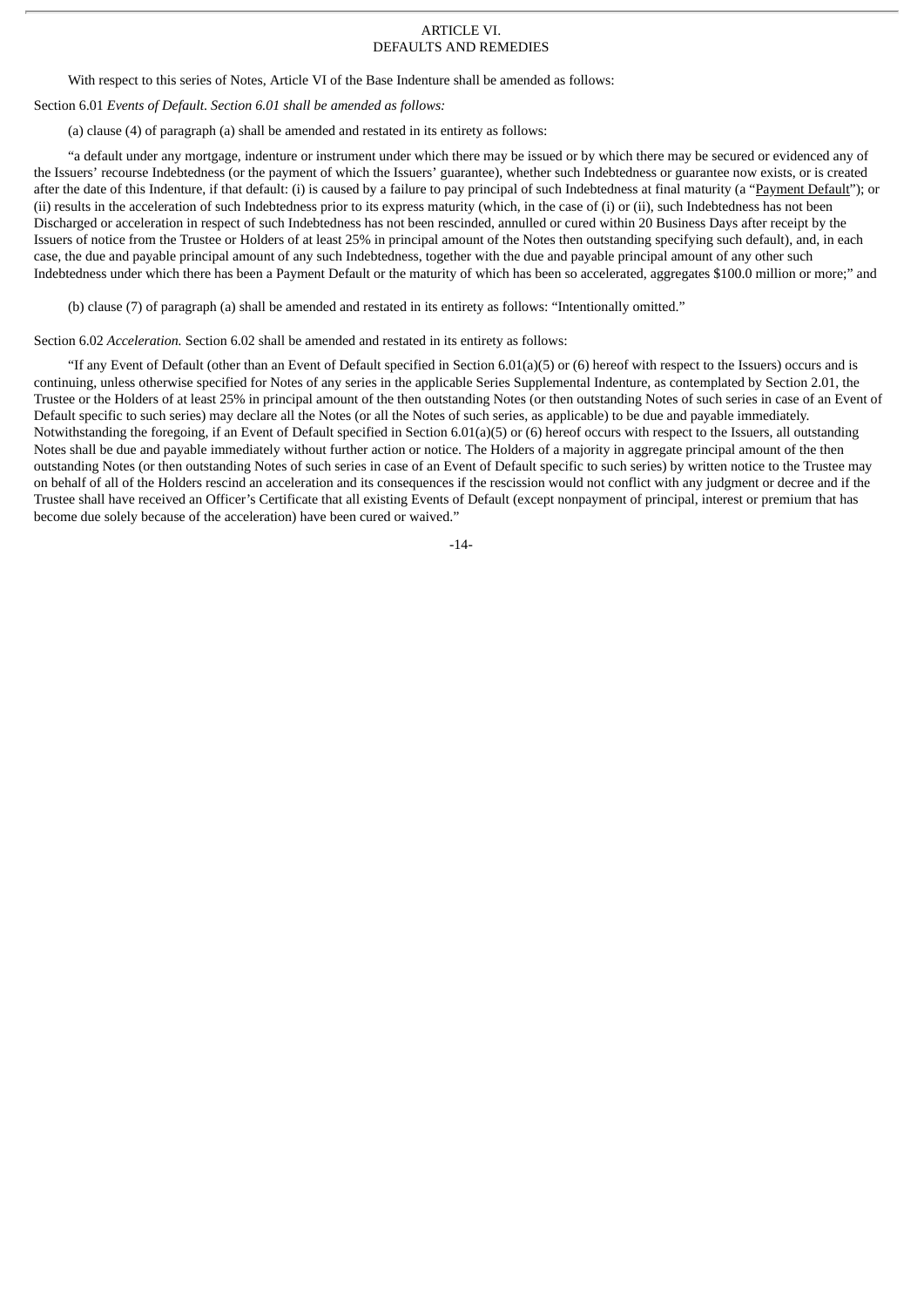#### ARTICLE VII. TRUSTEE

With respect to this series of Notes, Article VII of the Base Indenture shall be amended to add a new Section 7.12 as follows:

Section 7.12 *Withholding.* The Trustee shall be entitled to make a deduction or withholding from any payment which it makes under this Indenture for or on account of any present or future taxes, duties or charges if and to the extent so required by any applicable law and any current or future regulations or agreements thereunder or official interpretations thereof or any law implementing an intergovernmental approach thereto or by virtue of the relevant Holder failing to satisfy any certification or other requirements in respect of the Notes, in which event the Trustee shall make such payment after such withholding or deduction has been made and shall account to the relevant authorities for the amount so withheld or deducted and shall have no obligation to gross up any payment hereunder or pay any additional amount as a result of such withholding tax. In connection with any proposed exchange of a Definitive Note for a beneficial interest in a Global Note, the Issuers shall be required to use commercially reasonable efforts to provide or cause to be provided to the Trustee all information reasonably requested by the Trustee that is necessary to allow the Trustee to comply with any applicable tax reporting obligations, including, without limitation, any cost basis reporting obligations under Section 6045 of the Internal Revenue Code of 1986, as amended. The Trustee shall be entitled to rely on the information provided to it and shall have no responsibility to verify or ensure the accuracy of such information."

#### ARTICLE VIII. LEGAL DEFEASANCE AND COVENANT DEFEASANCE

Section 8.03 Covenant Defeasance. With respect to this series of Notes, Section 8.03 of the Base Indenture shall be amended to delete ",4.09, 4.11".

Section 8.04 *Conditions to Legal or Covenant Defeasance*. With respect to this Series of Notes, paragraph (a) of Section 8.04 of the Base Indenture shall be amended and restated in its entirety as follows:

"(a) the Issuers must irrevocably deposit with the Trustee, in trust, for the benefit of the Holders of such series of Notes to be defeased, cash in U.S. dollars, non-callable Government Securities, or a combination of cash in U.S. dollars and non-callable Government Securities, in amounts as shall be sufficient, in the opinion or based on the report of a nationally recognized firm of independent public accountants, investment bank or appraisal firm to pay the principal of, premium, and accrued and unpaid interest on the outstanding Notes to be defeased on the Stated Maturity or on a redemption date, as the case may be, and the Issuers must specify whether the Notes of such series are being defeased to maturity or to a particular redemption date provided that, with respect to any redemption pursuant to Section 3.07(a), the amount deposited shall be sufficient for purposes of this Indenture to the extent that an amount is so deposited with the Trustee equal to the redemption amount computed using the Adjusted Treasury Rate as of the Deposit Date;"

-15-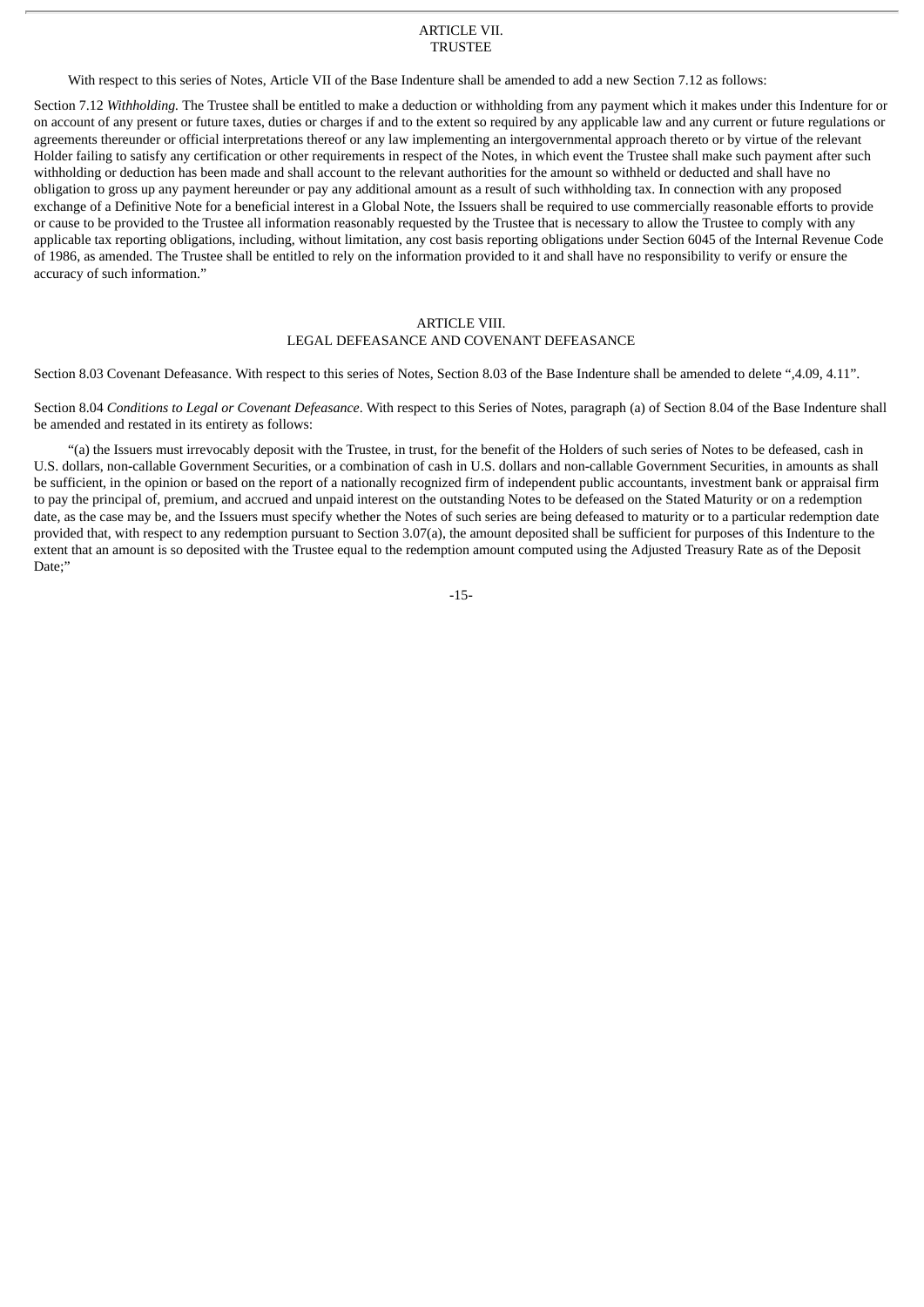#### ARTICLE IX. AMENDMENT, SUPPLEMENT AND WAIVER

With respect to this series of Notes, Article IX of the Base Indenture shall be amended as follows:

Section 9.01 Without Consent of Holders of Notes. Section 9.01(i) shall be amended to include the words "or the Prospectus Supplement" after the *words "Offering Memorandum".*

Section 9.02 *With Consent of Holders of Notes*. *Section 9.02 shall be amended as follows:*

(a) the first paragraph thereof shall be amended to delete "(including Section 4.11 hereof)";

(b) clause (b) thereof shall be amended to delete "other than provisions relating to the covenants described under Section 4.11 hereof);" and

(c) clause (g) thereof shall be amended to delete "(other than a payment required by the covenant described under Section 4.11 hereof)".

#### ARTICLE X. GUARANTEES

Section 10.04 *Execution and Delivery of Guarantee and Supplemental Indenture.*

To evidence its Guarantee of the Notes, each Guarantor hereby agrees that a notation of such Guarantee substantially in the form included in Exhibit B shall be endorsed by an Officer of such Guarantor on each Note authenticated and delivered by the Trustee.

## ARTICLE XI.

## SATISFACTION AND DISCHARGE

With respect to this series of Notes, Section 11.01(a)(ii) of the Base Indenture shall be amended and restated in its entirety as follows:

"all Notes that have not been delivered to the Trustee for cancellation have become due and payable by reason of the mailing of a notice of redemption or otherwise or shall become due and payable within one year and the Issuers have irrevocably deposited or caused to be deposited with the Trustee as trust funds in trust solely for the benefit of the Holders, cash in U.S. dollars, non-callable Government Securities, or a combination of cash in U.S. dollars and non-callable Government Securities, in amounts as shall be sufficient, without consideration of any reinvestment of interest, to pay and discharge the entire indebtedness on the Notes not delivered to the Trustee for cancellation for principal, premium, if any, and accrued and unpaid interest to, but not including the date of maturity or redemption; *provided* that, in the event that any portion of the trust funds so deposited consist of non-callable Government Securities, the sufficiency of such trust funds shall be determined based upon the opinion or the report of a nationally recognized firm of independent public accountants, investment bank or appraisal firm; *provided further* that, with respect to any redemption pursuant to Section 3.07(a), the amount deposited

-16-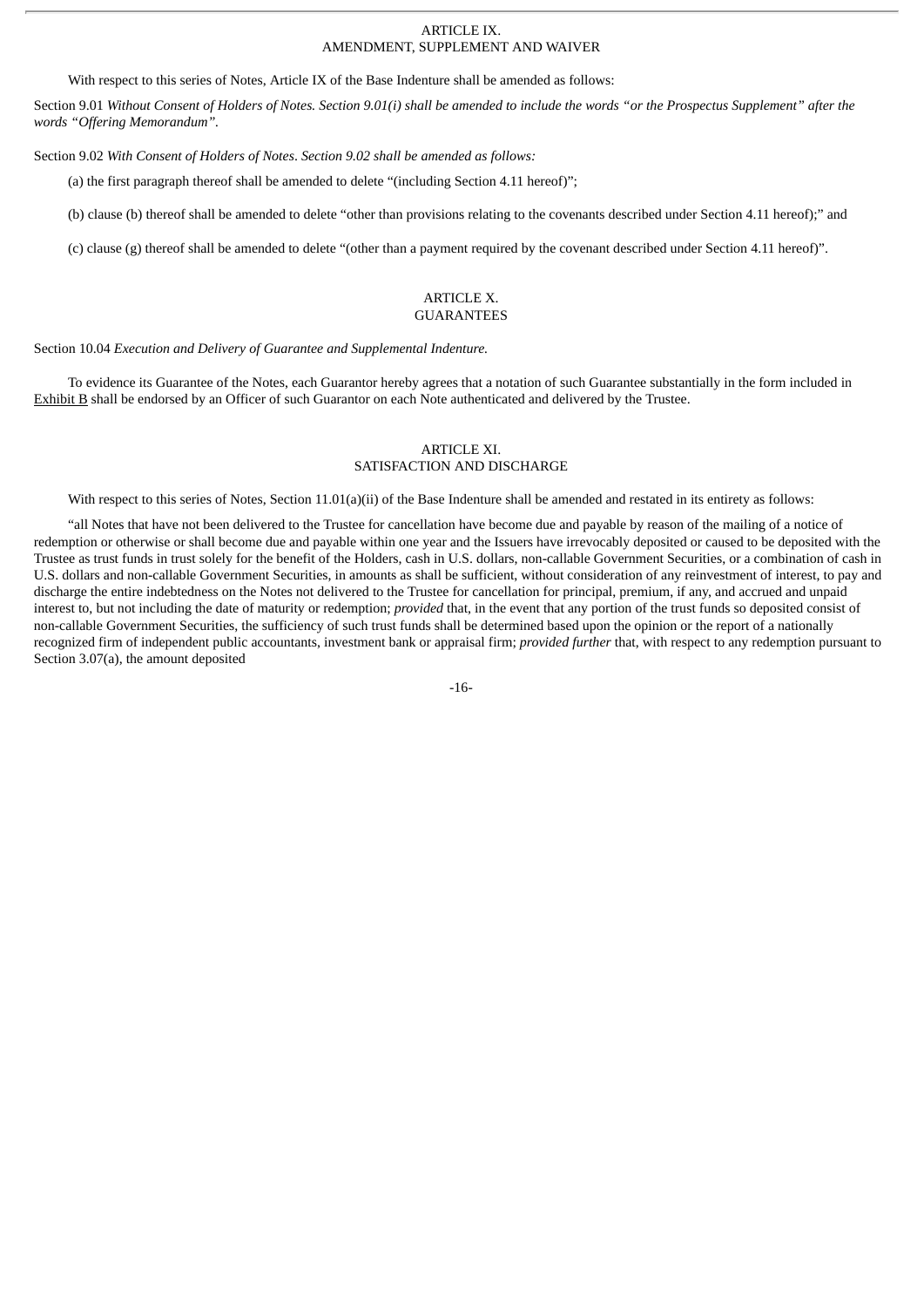shall be sufficient for purposes of this Indenture to the extent that an amount is so deposited with the Trustee equal to the redemption amount computed using the Adjusted Treasury Rate as of the date of such deposit with the Trustee (the date of any such deposit, including any such deposit in connection with a Legal Defeasance or Covenant Defeasance, a "*Deposit Date*");"

#### ARTICLE XII. **MISCELLANEOUS**

#### Section 12.01 *Effect of Eleventh Supplemental Indenture.*

This Eleventh Supplemental Indenture is a Series Supplemental Indenture within the meaning of Section 2.01 of the Base Indenture, and the Base Indenture shall (notwithstanding Section 12.09 thereof or Section 12.03 hereof) be read together with this Eleventh Supplemental Indenture and shall have the same effect over the Notes of this series, in the same manner as if the provisions of the Base Indenture and this Eleventh Supplemental Indenture were contained in the same instrument. The provisions of the Base Indenture providing protections or rights to the Trustee are incorporated herein mutatis mutandis.

In all other respects, the Base Indenture is confirmed by the parties hereto as supplemented by the terms of this Eleventh Supplemental Indenture.

#### Section 12.02 *Governing Law.*

THIS ELEVENTH SUPPLEMENTAL INDENTURE, THE NOTES AND ANY GUARANTEE OF THE NOTES PURSUANT TO THE INDENTURE AS SUPPLEMENTED BY THIS ELEVENTH SUPPLEMENTAL INDENTURE (EACH A "NOTE GUARANTEE") SHALL BE GOVERNED BY AND CONSTRUED IN ACCORDANCE WITH THE LAWS OF THE STATE OF NEW YORK APPLICABLE TO CONTRACTS MADE AND TO BE PERFORMED IN THE STATE OF NEW YORK, INCLUDING, WITHOUT LIMITATION, SECTIONS 5-1401 AND 5-1402 OF THE NEW YORK GENERAL OBLIGATIONS LAW AND NEW YORK CIVIL PRACTICE LAWS AND RULES 327(B).

EACH OF THE PARTIES HERETO (A) IRREVOCABLY AND UNCONDITIONALLY SUBMITS TO THE JURISDICTION OF THE UNITED STATES DISTRICT COURT FOR THE SOUTHERN DISTRICT OF NEW YORK OR, IF SUCH COURT WILL NOT ACCEPT JURISDICTION, THE SUPREME COURT OF THE STATE OF NEW YORK OR ANY COURT OF COMPETENT CIVIL JURISDICTION SITTING IN NEW YORK COUNTY, NEW YORK, (B) UNCONDITIONALLY WAIVES AND AGREES NOT TO ASSERT BY WAY OF MOTION, AS A DEFENSE OR OTHERWISE ANY CLAIMS THAT IT IS NOT SUBJECT TO THE JURISDICTION OF THE ABOVE COURTS, THAT SUCH ACTION OR SUIT IS BROUGHT IN AN INCONVENIENT FORUM OR THAT THE VENUE OF SUCH ACTION, SUIT OR OTHER PROCEEDING IS IMPROPER AND AGREES THAT IT SHALL NOT ATTEMPT TO DENY OR DEFEAT SUCH JURISDICTION BY MOTION OR OTHER REQUEST FOR LEAVE FROM ANY SUCH COURT AND (C) AGREES THAT IT SHALL NOT BRING ANY ACTION RELATING TO THIS ELEVENTH SUPPLEMENTAL INDENTURE OR THE NOTES IN ANY COURT OTHER THAN THE UNITED STATES DISTRICT COURT FOR THE SOUTHERN DISTRICT OF NEW YORK OR, IF SUCH COURT WILL NOT ACCEPT JURISDICTION, THE SUPREME COURT OF THE STATE OF NEW YORK OR ANY COURT OF COMPETENT CIVIL JURISDICTION SITTING IN NEW YORK COUNTY, NEW YORK.

-17-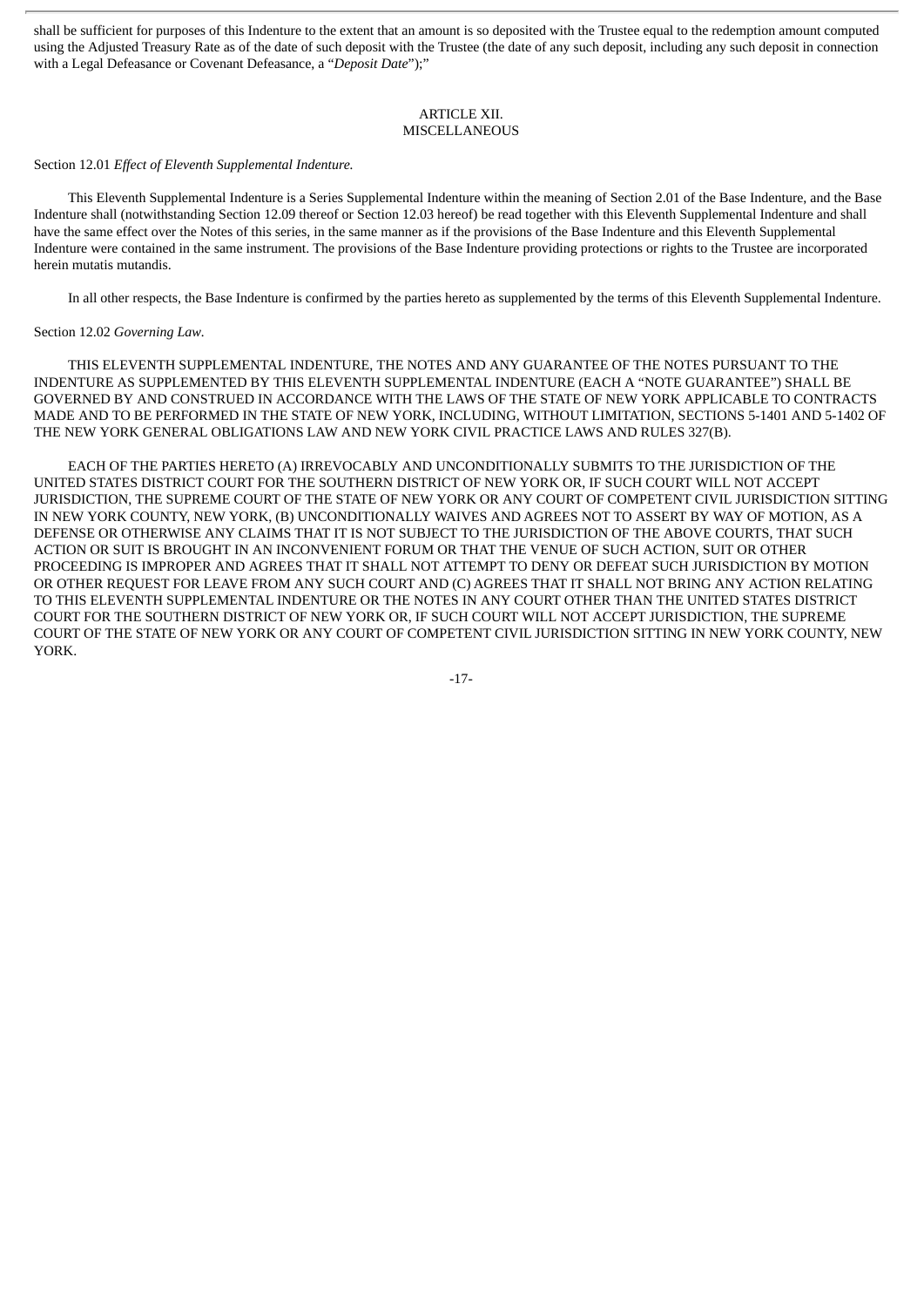#### Section 12.03 *No Adverse Interpretation of Other Agreements.*

Subject to Section 12.01, this Eleventh Supplemental Indenture may not be used to interpret any other indenture, loan or debt agreement of the Issuers or their Subsidiaries or of any other Person. Subject to Section 12.01, any such other indenture, loan or debt agreement may not be used to interpret this Eleventh Supplemental Indenture.

#### Section 12.04 *Successors.*

All agreements of the Issuers in this Eleventh Supplemental Indenture and the Notes shall bind its successors. All agreements of the Trustee in this Eleventh Supplemental Indenture shall bind its successors.

#### Section 12.05 *Severability.*

In case any provision in this Eleventh Supplemental Indenture, the Notes or any Note Guarantee shall be invalid, illegal or unenforceable, the validity, legality and enforceability of the remaining provisions shall not in any way be affected or impaired thereby.

#### Section 12.06 *Counterpart Originals.*

The parties may sign any number of copies of this Eleventh Supplemental Indenture. Each signed copy shall be an original, but all of them together represent the same agreement.

The exchange of copies of this Eleventh Supplemental Indenture and of signature pages by facsimile or PDF transmission shall constitute effective execution and delivery of this Eleventh Supplemental Indenture as to the parties hereto and may be used in lieu of the original Eleventh Supplemental Indenture for all purposes. Signatures of the parties hereto transmitted by facsimile or PDF shall be deemed to be their original signatures for all purposes.

This Eleventh Supplemental indenture shall be valid, binding, and enforceable against a party when executed and delivered by an authorized individual on behalf of the party by means of (i) an original manual signature; (ii) a faxed, scanned, or photocopied manual signature, or (iii) any other electronic signature permitted by the federal Electronic Signatures in Global and National Commerce Act, state enactments of the Uniform Electronic Transactions Act, and/or any other relevant electronic signatures law, including any relevant provisions of the Uniform Commercial Code (collectively, "Signature Law"), in each case to the extent applicable. Each faxed, scanned, or photocopied manual signature, or other electronic signature, shall for all purposes have the same validity, legal effect, and admissibility in evidence as an original manual signature. Each party hereto shall be entitled to conclusively rely upon, and shall have no liability with respect to, any faxed, scanned, or photocopied manual signature, or other electronic signature, of any other party and shall have no duty to investigate, confirm or otherwise verify

-18-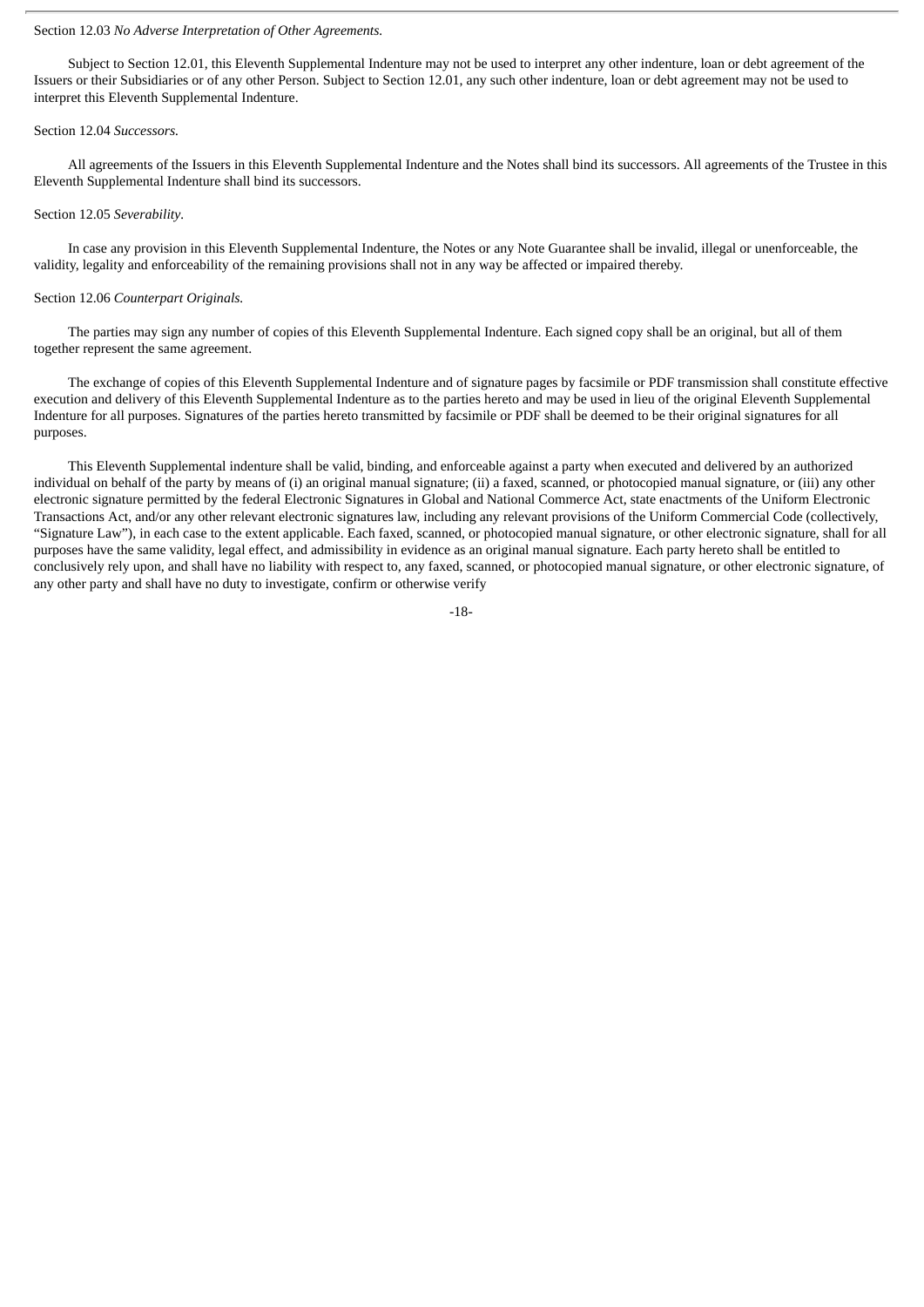the validity or authenticity thereof. This Eleventh Supplemental Indenture may be executed in any number of counterparts, each of which shall be deemed to be an original, but such counterparts shall, together, constitute one and the same instrument. For the avoidance of doubt, original manual signatures shall be used for execution or indorsement of writings when required under the UCC or other Signature Law due to the character or intended character of the writings.

#### Section 12.07 *Table of Contents, Headings, etc.*

The Table of Contents, Cross-Reference Table and Headings of the Articles and Sections of this Eleventh Supplemental Indenture have been inserted for convenience of reference only, are not to be considered a part of this Eleventh Supplemental Indenture and shall in no way modify or restrict any of the terms or provisions hereof.

Section 12.08 *Beneficiaries of this Eleventh Supplemental Indenture.*

Nothing in this Eleventh Supplemental Indenture, the Notes of this series or any Note Guarantee, expressed or implied, shall give to any Person, other than the parties hereto and their successors hereunder, and the Holders of the Notes of this series, any benefit or any legal or equitable right, remedy or claim under this Eleventh Supplemental Indenture.

## Section 12.09 *No Personal Liability of Directors, Officers, Employees and Stockholders.*

No director, officer, employee, incorporator or direct or indirect partner, member or stockholder, past, present or future, of the Issuers, the Parent Guarantor, any other Guarantor or any successor entity, as such, will have any liability for any obligations of the Issuers or the Guarantors under this Eleventh Supplemental Indenture, the Notes or any Note Guarantee or for any claim based on, in respect of, or by reason of, such obligations or their creation. Each Holder of Notes of this series by accepting a Note waives and releases all such liability. The waiver and release are part of the consideration for issuance of the Notes. The waiver may not be effective to waive liabilities under the federal securities laws.

[Signatures on following page]

-19-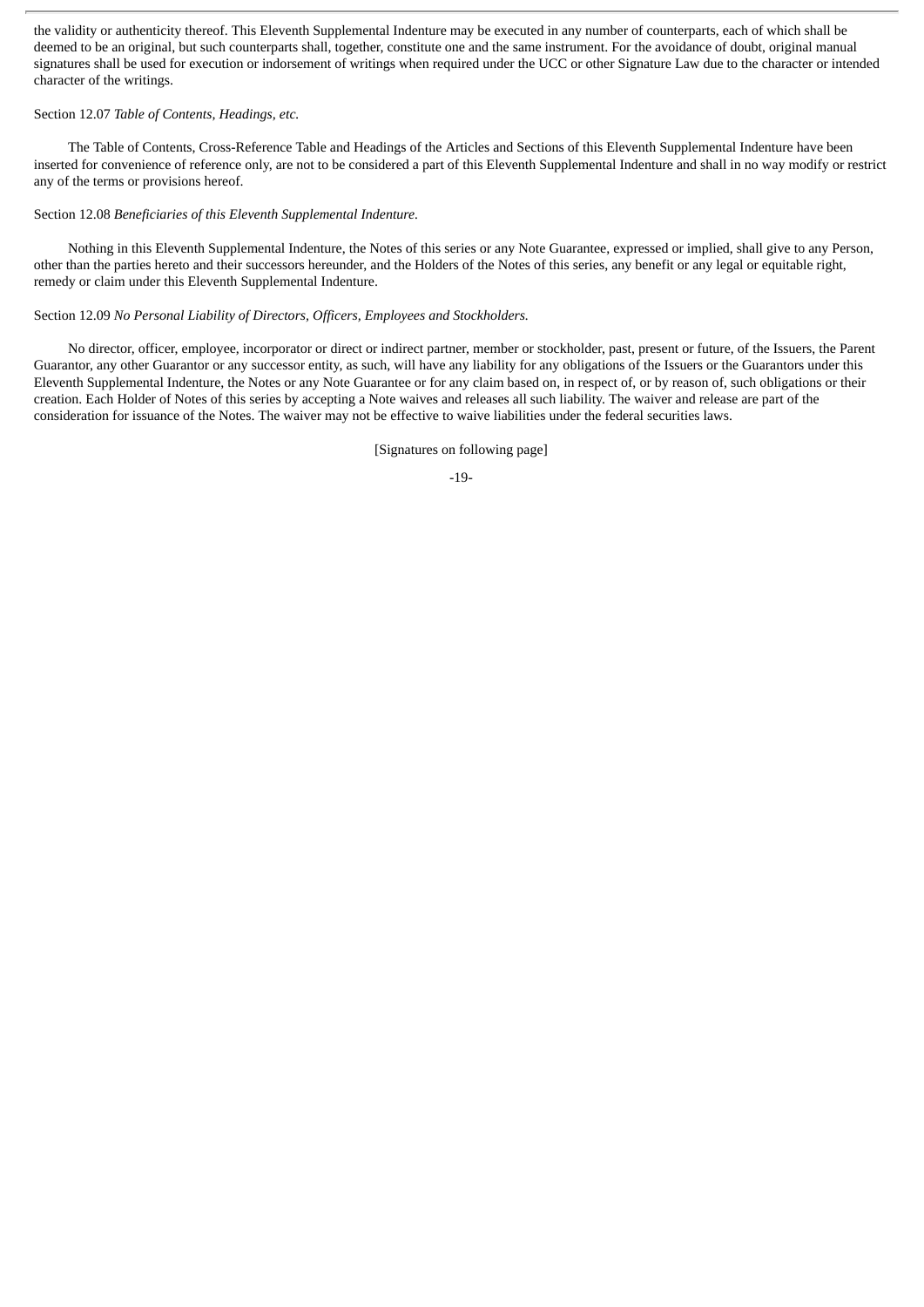IN WITNESS WHEREOF, the parties hereto have caused this Eleventh Supplemental Indenture to be duly executed, all as of the date first written above.

## GLP CAPITAL, L.P.

By: GAMING AND LEISURE PROPERTIES, INC., its general partner

By: /s/ Brandon J. Moore

Name: Brandon J. Moore Title: Executive Vice President, General Counsel and Secretary

GLP FINANCING II, INC.

By: /s/ Brandon J. Moore

Name: Brandon J. Moore Title: Vice President and Secretary

GAMING AND LEISURE PROPERTIES, INC., as Parent Guarantor

By: /s/ Brandon J. Moore

Name: Brandon J. Moore Title: Executive Vice President, General Counsel and Secretary

[Signature page to Eleventh Supplemental Indenture]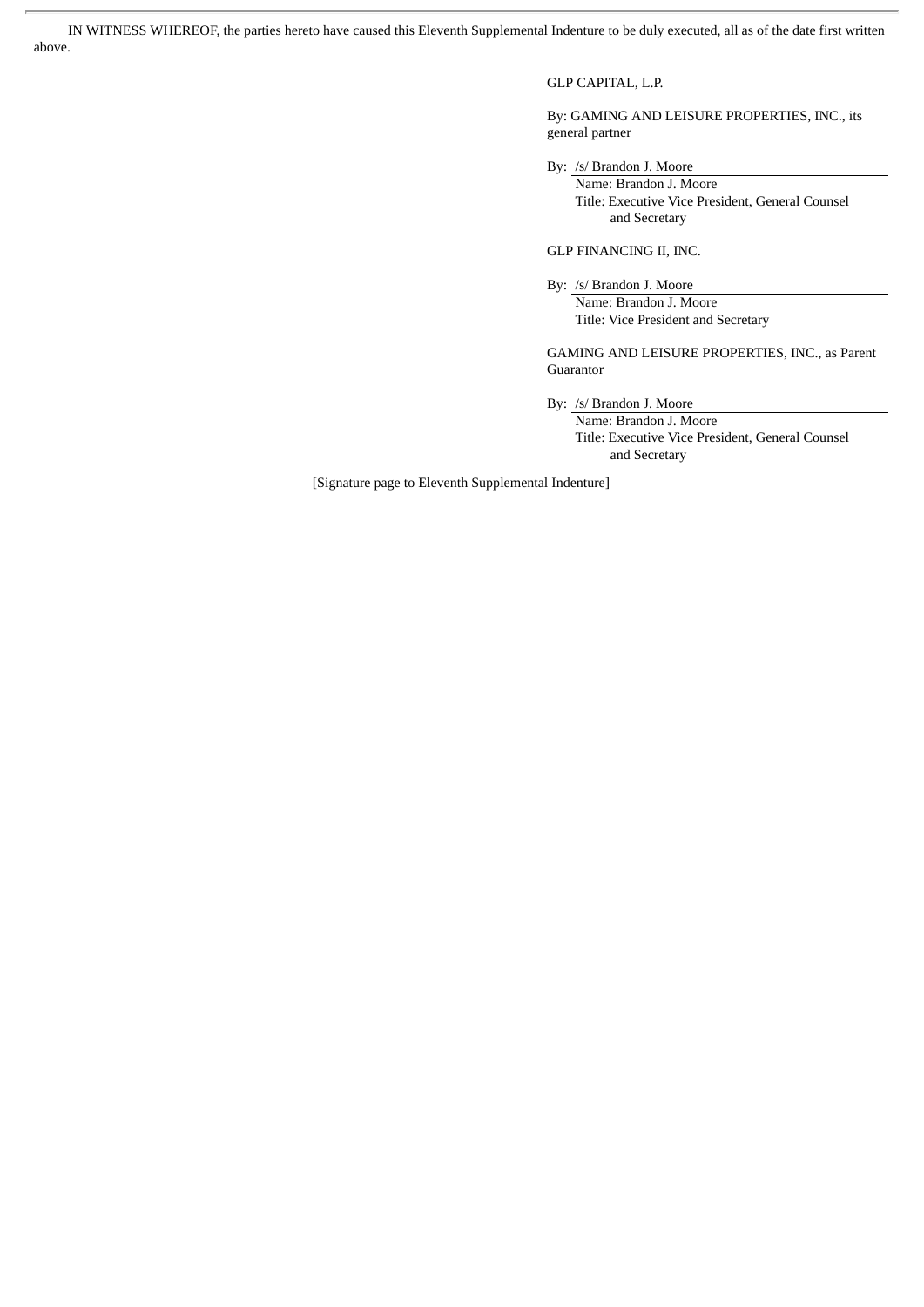COMPUTERSHARE TRUST COMPANY, N.A., as Trustee

By: /s/ Gregory S. Clarke

Name: Gregory S. Clarke Title: Vice President

[Signature page to Eleventh Supplemental Indenture]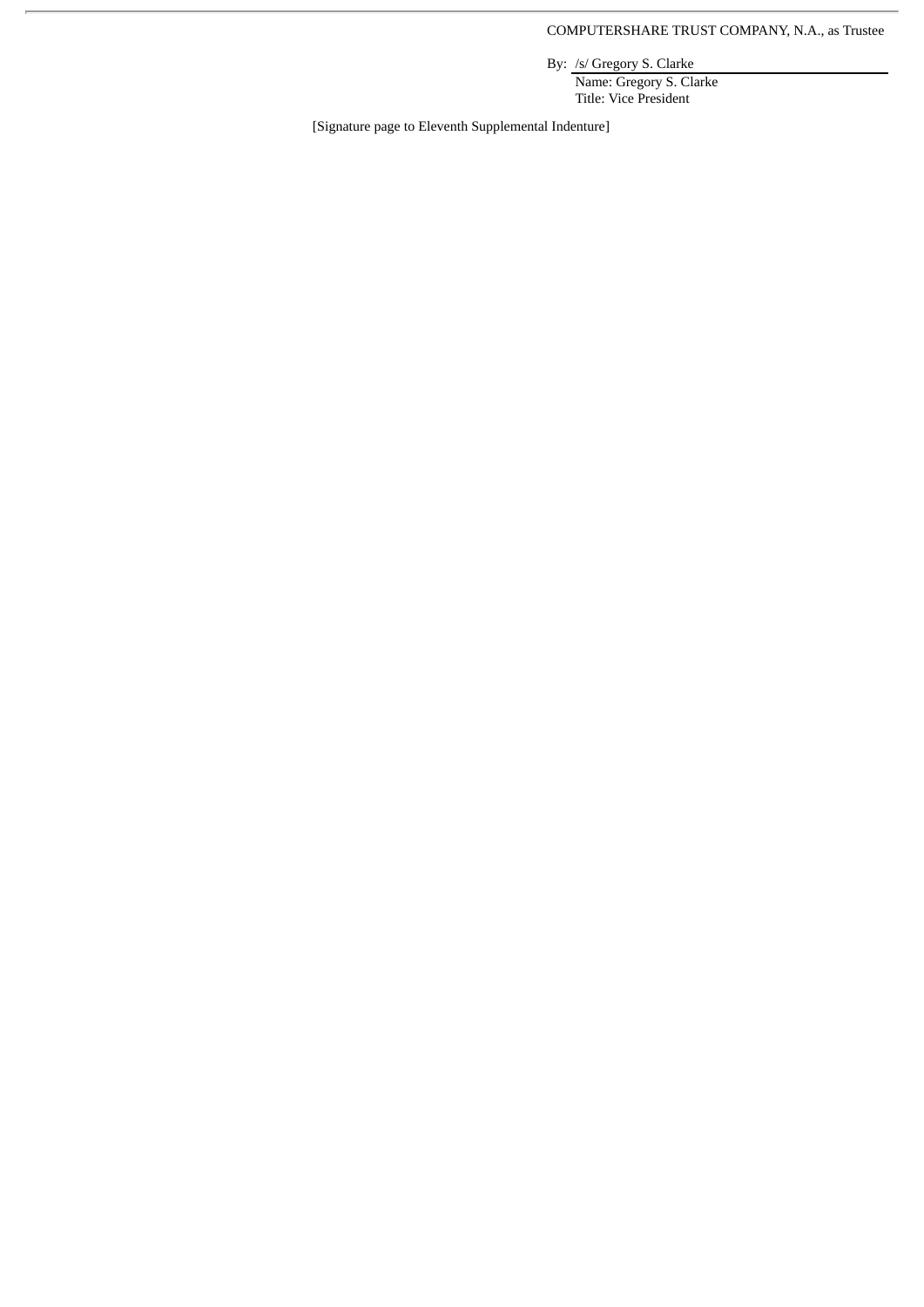## **FORM OF NOTE**

UNLESS THIS CERTIFICATE IS PRESENTED BY AN AUTHORIZED REPRESENTATIVE OF THE DEPOSITORY TRUST COMPANY, A NEW YORK CORPORATION ("DTC"), NEW YORK, NEW YORK, TO GLP CAPITAL, L.P. AND GLP FINANCING II, INC., OR THEIR AGENT FOR REGISTRATION OF TRANSFER, EXCHANGE OR PAYMENT, AND ANY CERTIFICATE ISSUED IS REGISTERED IN THE NAME OF CEDE & CO. OR SUCH OTHER NAME AS IS REQUIRED BY AN AUTHORIZED REPRESENTATIVE OF DTC (AND ANY PAYMENT IS MADE TO CEDE & CO., OR TO SUCH OTHER ENTITY AS IS REQUESTED BY AN AUTHORIZED REPRESENTATIVE OF DTC), ANY TRANSFER, PLEDGE OR OTHER USE HEREOF FOR VALUE OR OTHERWISE BY OR TO ANY PERSON IS WRONGFUL INASMUCH AS THE REGISTERED OWNER HEREOF, CEDE & CO., HAS AN INTEREST HEREIN.

TRANSFERS OF THIS GLOBAL SECURITY SHALL BE LIMITED TO TRANSFERS IN WHOLE, BUT NOT IN PART, TO DTC, TO NOMINEES OF DTC OR TO A SUCCESSOR THEREOF OR SUCH SUCCESSOR'S NOMINEE AND TRANSFERS OF PORTIONS OF THIS GLOBAL SECURITY SHALL BE LIMITED TO TRANSFERS MADE IN ACCORDANCE WITH RESTRICTIONS SET FORTH IN THE INDENTURE REFERRED TO ON THE REVERSE HEREOF.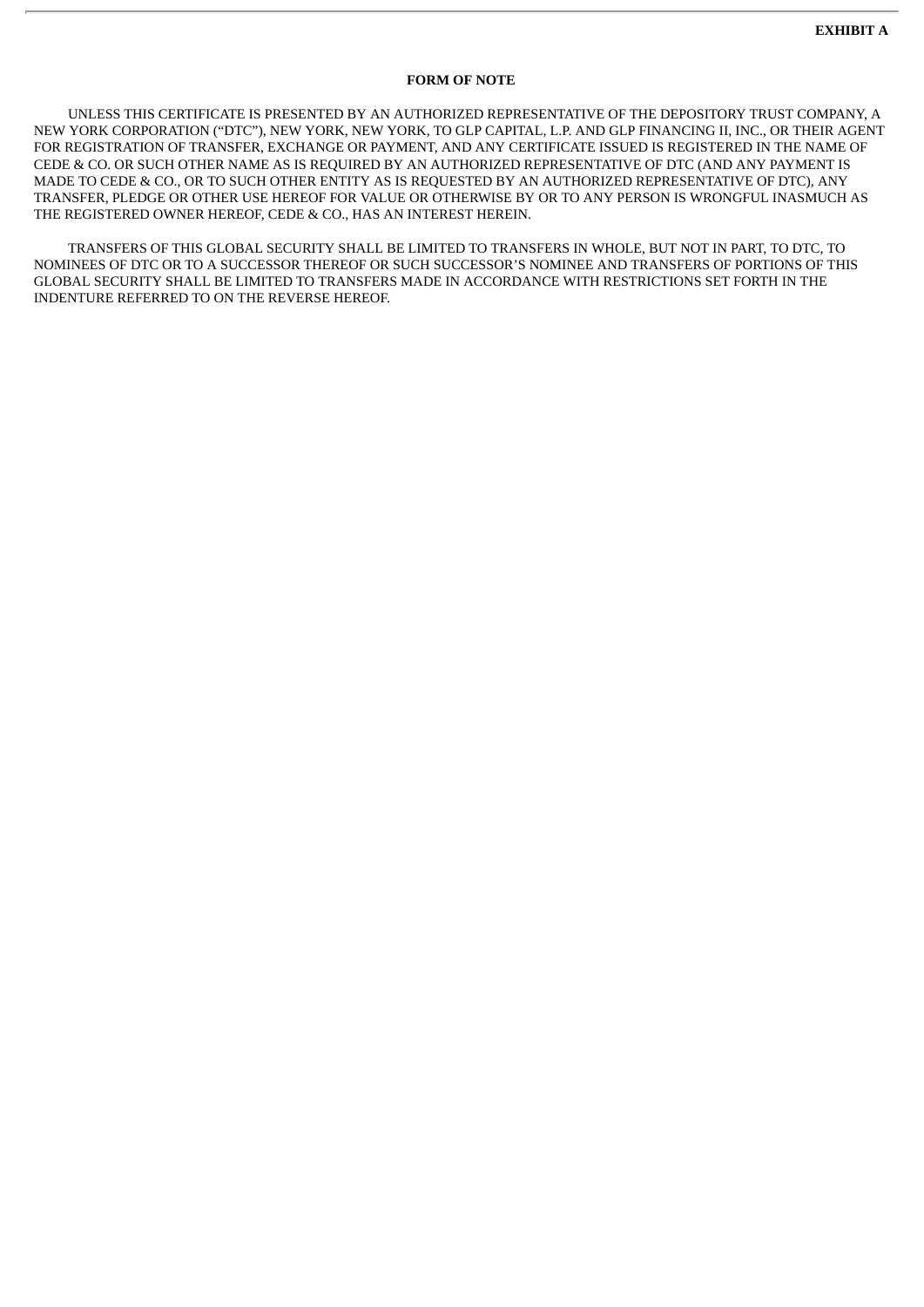[Face of Note]

3.250% Senior Notes due 2032

No.  $[$  ]  $$[$ 

GLP CAPITAL, L.P. and GLP FINANCING II, INC. promise to pay to CEDE & CO. or registered assigns, the principal sum of [ ] Dollars on January 15, 2032.

Interest Payment Dates: January 15 and July 15

Record Dates: January 1 and July 1

## **GLP CAPITAL, L.P.**

**By: GAMING AND LEISURE PROPERTIES, INC., its general partner**

By:

Name: Title:

## **GLP FINANCING II, INC.**

By:

Name: Title: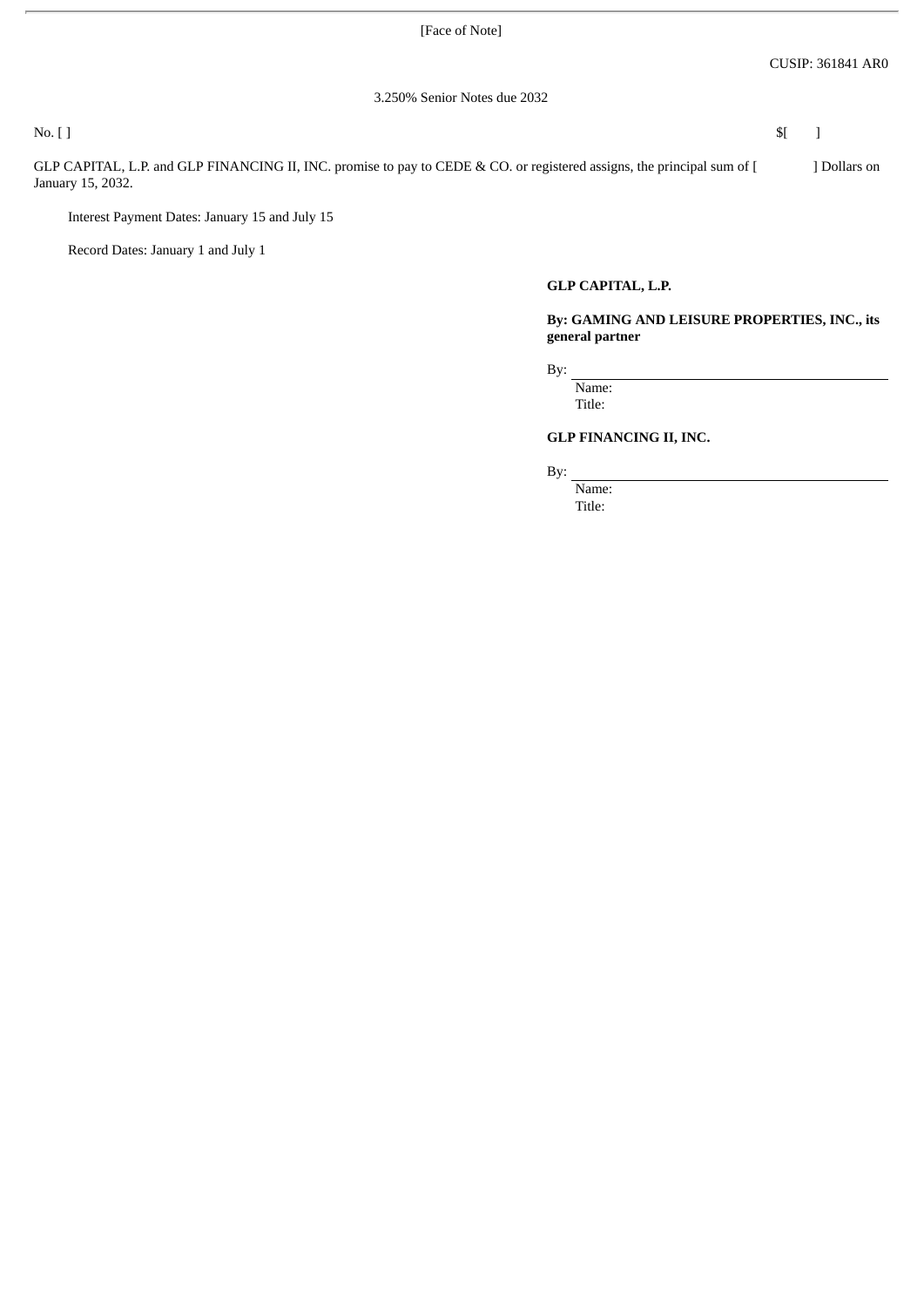This is one of the Notes referred to in the within-mentioned Indenture:

## **COMPUTERSHARE TRUST COMPANY, N.A., as Trustee**

By:

Authorized Signatory

Dated: ,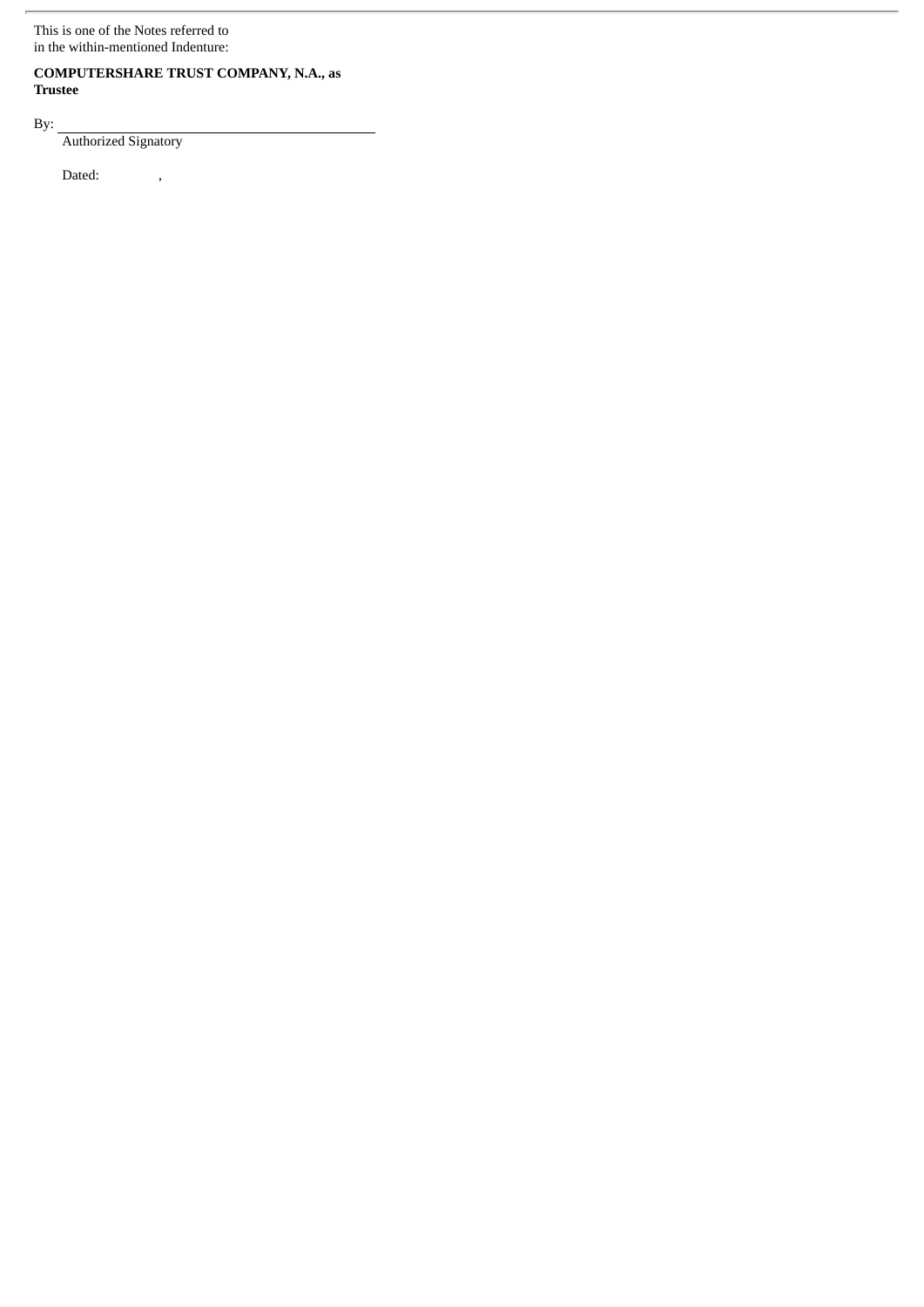#### [Back of Note]

#### **3.250% Senior Notes due 2032**

This Note is one of a duly authorized series of notes (the "Notes") of the Issuers designated as its 3.250% Senior Notes due 2032 (the "Notes"). The Notes are all issued or to be issued under and pursuant to an Indenture, dated as of October 30, 2013, as supplemented by the First Supplemental Indenture, dated as of March 28, 2016, and the Eleventh Supplemental Indenture, dated as of December 13, 2021 (the "Indenture"), duly executed and delivered by and among GLP Capital, L.P., a Pennsylvania limited partnership (the "Operating Partnership"), GLP Financing II, Inc., a Delaware corporation (together with the Operating Partnership, the "Issuers"), Gaming and Leisure Properties, Inc., as Parent Guarantor, and Computershare Trust Company, N.A., as successor to Wells Fargo Bank, National Association, as Trustee, to which the Indenture and all indentures supplemental thereto reference is hereby made for a statement of the respective rights thereunder of the Issuers, the Parent Guarantor, the Trustee and the Holders of the Notes and the terms upon which the Notes are to be authenticated and delivered. The terms of individual series of Notes may vary with respect to interest rate or interest rate formulas, issue dates, maturity, redemption, repayment, currency of payment and otherwise. Capitalized terms used herein shall have the meanings assigned to them in the Indenture unless otherwise indicated.

1. Interest. The Issuers promise to pay interest on the principal amount of this Note at 3.250% per annum until maturity. The Issuers shall pay interest semi-annually in arrears on January 15 and July 15 of each year, or if any such day is not a Business Day, on the next succeeding Business Day (each an "Interest Payment Date"). Interest on the Notes will accrue from the most recent date to which interest has been paid or, if no interest has been paid, from the date of issuance; *provided* that if there is no existing Default in the payment of interest, and if this Note is authenticated between a record date referred to on the face hereof and the next succeeding Interest Payment Date, interest shall accrue from such next succeeding Interest Payment Date; *provided*, further, that the first Interest Payment Date shall be July 15, 2022. The Issuers shall pay interest (including post-petition interest in any proceeding under any Bankruptcy Law) on overdue principal and premium from time to time on demand at a rate that is 1% per annum in excess of the rate then in effect; it shall pay interest (including post-petition interest in any proceeding under any Bankruptcy Law) on overdue installments of interest (without regard to any applicable grace periods) from time to time on demand at the same rate to the extent lawful. Interest will be computed on the basis of a 360-day year of twelve 30-day months.

2. Method of Payment. The Issuers will pay interest on the Notes (except defaulted interest), if any, to the Persons who are registered Holders of Notes at the close of business on January 1 and July 1 preceding the Interest Payment Date, even if such Notes are canceled after such record date and on or before such Interest Payment Date, except as provided in Section 2.13 of the Indenture with respect to defaulted interest. The Notes will be payable as to principal, premium and Liquidated Damages, if any, and interest at the office or agency of the Issuers maintained for such purpose within the City and State of New York, or, at the option of the Issuers, payment of interest and any Liquidated Damages may be made by check mailed to the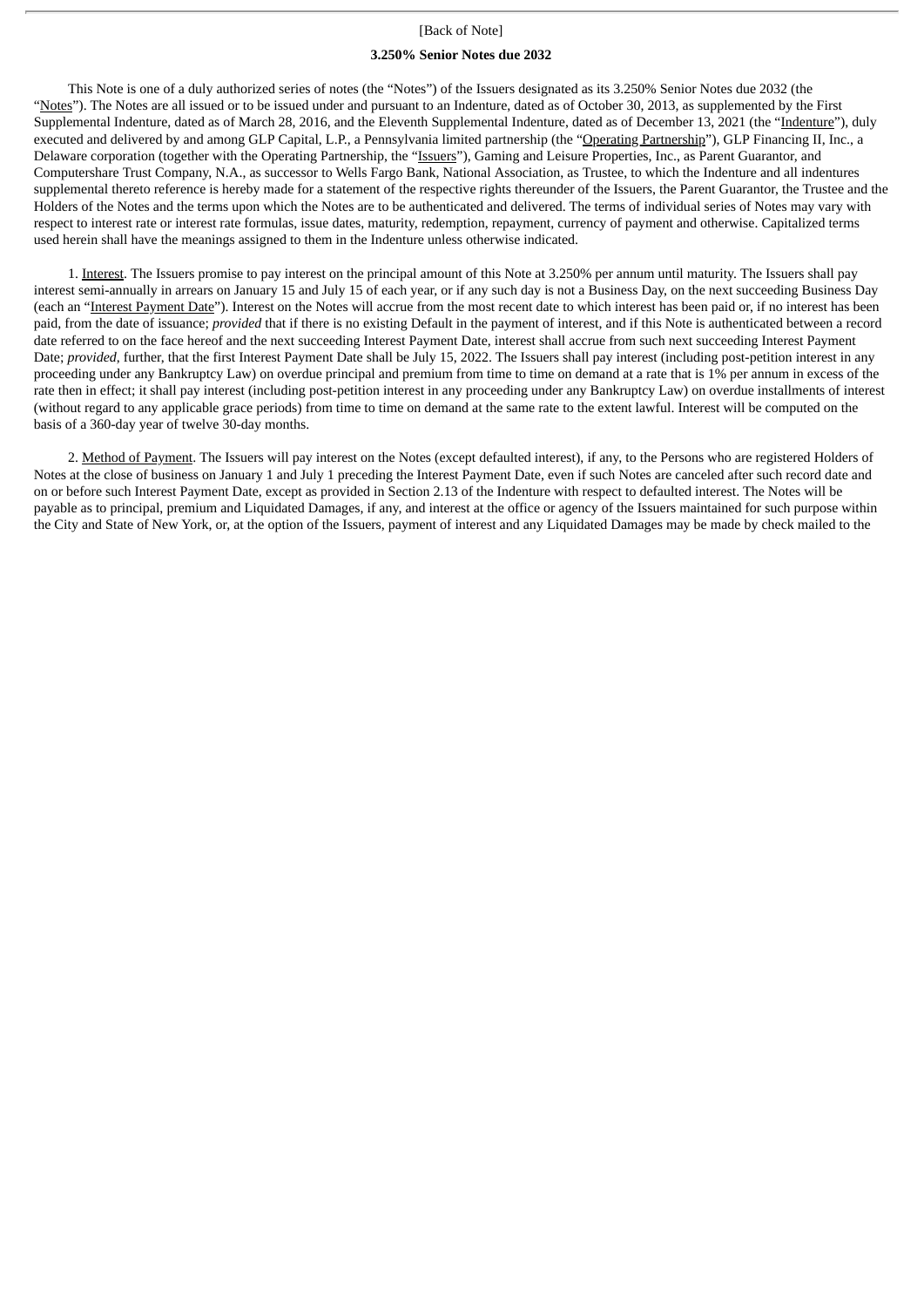Holders at their addresses set forth in the register of Holders, and provided that payment by wire transfer of immediately available funds will be required with respect to principal of and interest, premium and any Liquidated Damages on, all Global Notes and all other Notes the Holders of which hold at least \$1,000,000 in principal amount of the Notes and shall have provided wire transfer instructions to the Issuers or the Paying Agent. Such payment shall be in such coin or currency of the United States of America as at the time of payment is legal tender for payment of public and private debts.

3. Paying Agent and Registrar. Initially, Computershare Trust Company, N.A., as successor to Wells Fargo Bank, National Association. the Trustee under the Indenture, will act as Paying Agent and Registrar. The Issuers may change any Paying Agent or Registrar without notice to any Holder. The Issuers or any of their Subsidiaries may act in any such capacity.

4. Indenture. The Issuers issued the Notes under the Indenture. The terms of the Notes include those stated in the Indenture and those made part of the Indenture by reference to the Trust Indenture Act of 1939, as amended (15 U.S. Code §§ 77aaa-77bbbb). The Notes are subject to all such terms, and Holders are referred to the Indenture and such Act for a statement of such terms. To the extent any provision of this Note conflicts with the express provisions of the Indenture, the provisions of the Indenture shall govern and be controlling.

5. Optional Redemption. The Issuers may redeem all or part of the Notes at any time at their option at a redemption price equal to the greater of: (1) 100% of the principal amount of the Notes to be redeemed, and (2) the sum of the present values of the remaining scheduled payments of principal and interest on the Notes to be redeemed that would be due if such Notes matured three months prior to their maturity date (the "Par Call Date") but for the redemption thereof (exclusive of interest accrued to, but not including, the date of redemption) discounted to the date of redemption on a semiannual basis (assuming a 360-day year consisting of twelve 30-day months) at the Adjusted Treasury Rate plus 30 basis points, plus, in the case of both clauses (1) and (2) above, accrued and unpaid interest on the principal amount of the Notes being redeemed to, but not including, the date of redemption; *provided, however*, that if the Issuers redeem the Notes on or after the Par Call Date, the redemption price will equal 100% of the principal amount of the Notes to be redeemed plus accrued and unpaid interest on the amount being redeemed to, but not including, the date of redemption; *provided, further*, that installments of interest that are due and payable on any interest payment dates falling on or prior to a redemption date shall be payable on such interest payment dates to the persons who were registered Holders of the Notes at the close of business on the applicable record dates.

In addition to the foregoing, if any Gaming Authority requires that a Holder or Beneficial Owner of Notes must be licensed, qualified or found suitable under any applicable Gaming Laws and such Holder or Beneficial Owner (i) fails to apply for a license, qualification or a finding of suitability within 30 days (or such shorter period as may be required by the applicable Gaming Authority) after being requested to do so by the Gaming Authority, or (ii) is denied such license or qualification or not found suitable, or if any Gaming Authority otherwise requires that Notes from any Holder or Beneficial Owner be redeemed, subject to applicable Gaming Laws, the Issuers shall have the right, subject to applicable Gaming Laws, at their option (i) to require any such Holder or Beneficial Owner to dispose of its Notes within 30 days (or such earlier date as may be required by the applicable Gaming Authority) of receipt of such notice or finding by such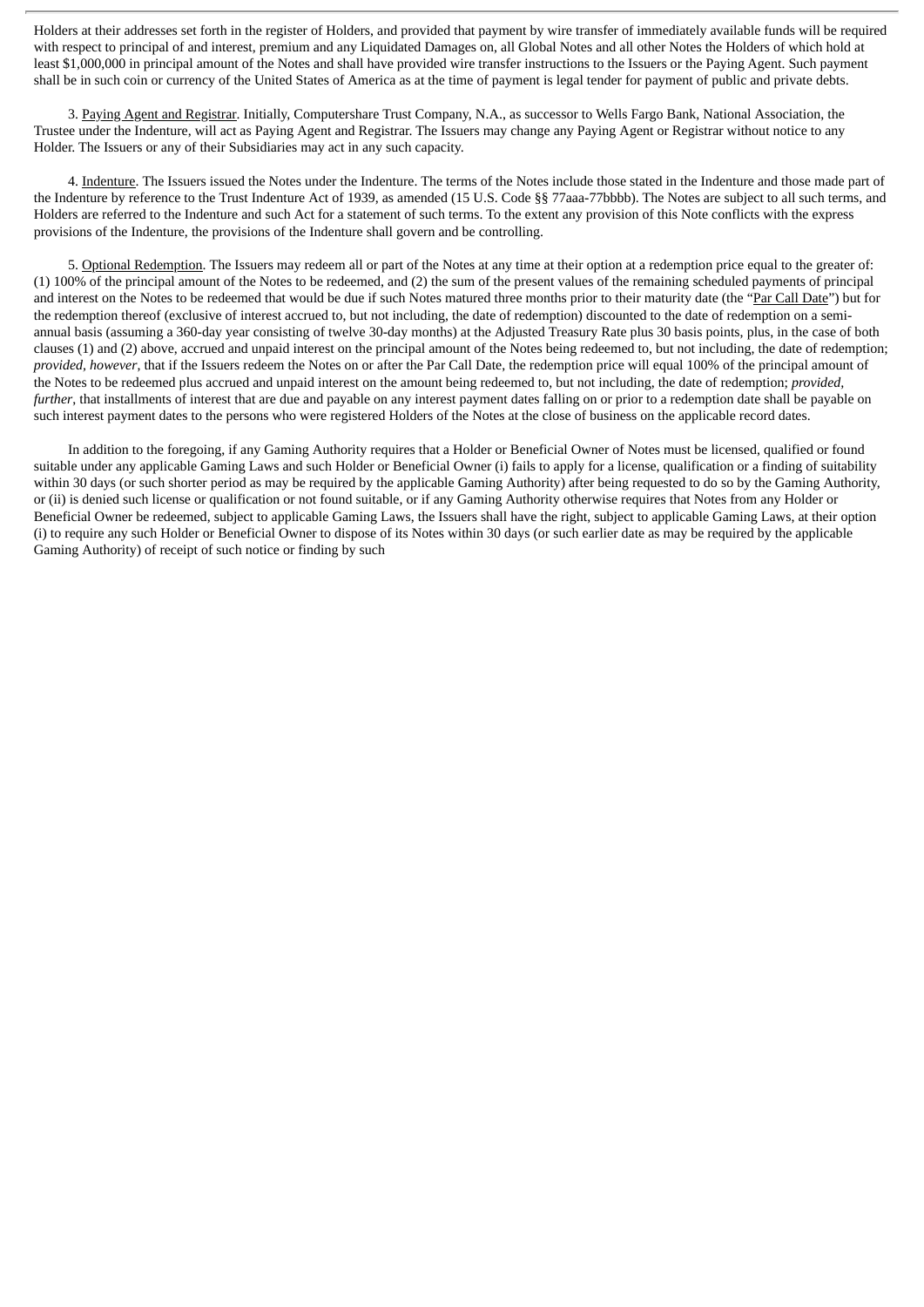Gaming Authority, or (ii) to call for the redemption of the Notes of such Holder or Beneficial Owner at a redemption price equal to the least of (A) the principal amount thereof, together with accrued interest to the earlier of the date of redemption or the date of the denial of license or qualification or of the finding of unsuitability by such Gaming Authority, (B) the price at which such Holder or Beneficial Owner acquired the Notes, together with accrued interest to the earlier of the date of redemption or the date of the denial of license or qualification or of the finding of unsuitability by such Gaming Authority, or (C) such other lesser amount as may be required by any Gaming Authority.

6. Mandatory Redemption. The Issuers shall not be required to make mandatory redemption payments with respect to the Notes.

- 7. [Reserved].
- 8. [Reserved].

9. Notice of Redemption. Except as otherwise provided in the Indenture, including as provided in Section 3.03(a) of the Indenture, notice of redemption will be mailed at least 15 days but not more than 60 days before the redemption date to each Holder of Notes to be redeemed at its registered address. Notes in denominations larger than \$2,000 may be redeemed in part but only in whole multiples of \$1,000, unless all of the Notes held by a Holder are to be redeemed. On and after the redemption date interest ceases to accrue on Notes or portions thereof called for redemption.

10. Denominations, Transfer, Exchange. The Notes are in registered form without coupons in denominations of \$2,000 and integral multiples of \$1,000 in excess thereof. The transfer of Notes may be registered and Notes may be exchanged as provided in the Indenture. The Registrar and the Trustee may require a Holder, among other things, to furnish appropriate endorsements and transfer documents and the Issuers may require a Holder to pay any taxes and fees required by law or permitted by the Indenture. The Issuers need not exchange or register the transfer of any Note or portion of a Note selected for redemption, except for the unredeemed portion of any Note being redeemed in part. Also, the Issuers need not exchange or register the transfer of any Notes for a period of 15 days before the mailing of a notice of redemption or during the period between a record date and the corresponding Interest Payment Date.

11. Persons Deemed Owners. The registered Holder of a Note may be treated as its owner for all purposes.

12. Amendment, Supplement and Waiver. Subject to Sections 6.04 and 6.07 of the Indenture, the Holders of a majority in aggregate principal amount of the Notes then outstanding voting as a single class may waive compliance in a particular instance by the Issuers with any provision of the Indenture or the Notes. However, without the consent of each Holder affected, an amendment or waiver under Section 9.02 of the Indenture may not: (i) reduce the principal amount of Notes whose Holders must consent to an amendment, supplement or waiver; (ii) reduce the principal of or change the fixed maturity of any Note or alter the provisions with respect to the redemption of the Notes; (iii) reduce the rate of or change the time for payment of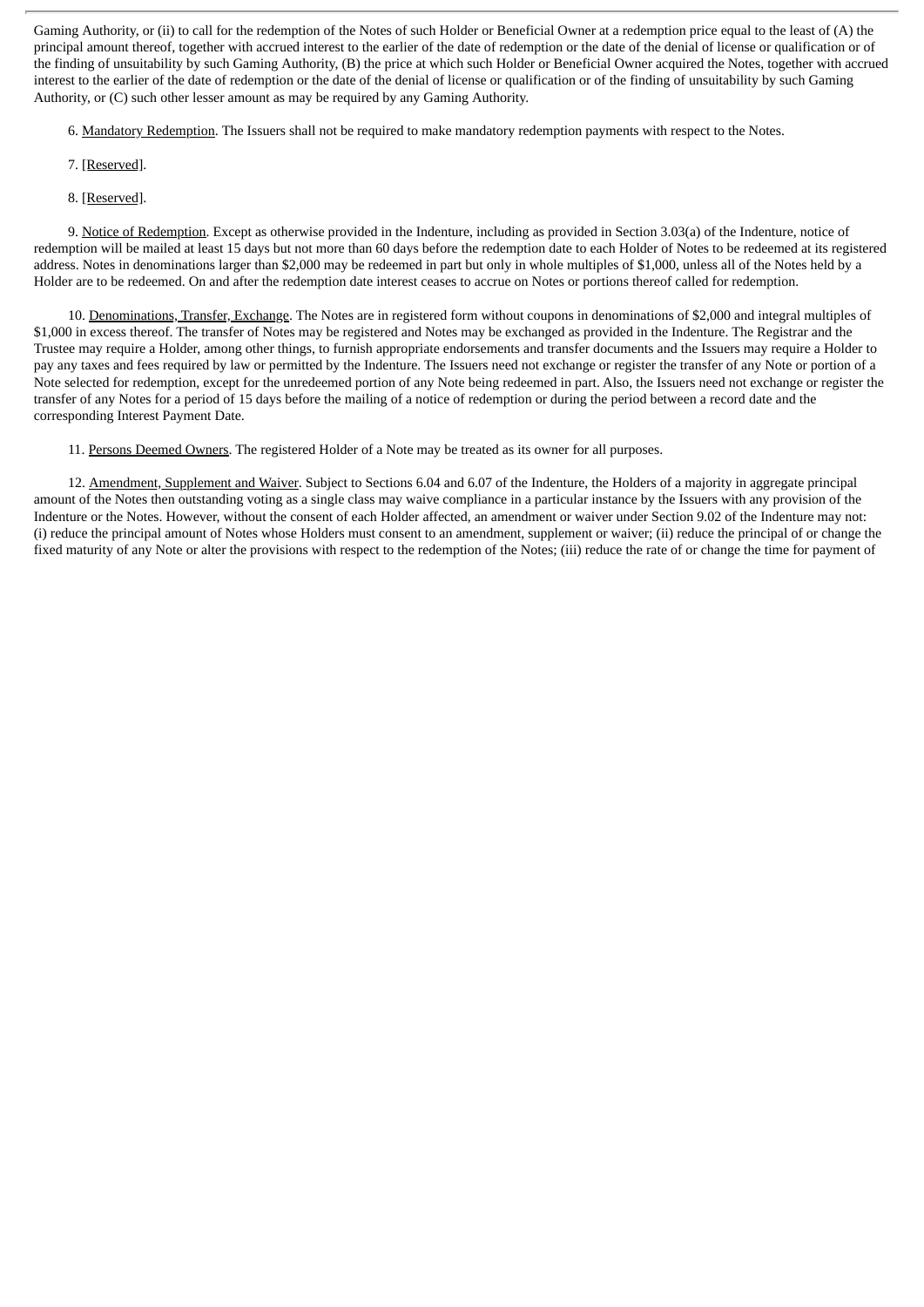interest on any Note; (iv) waive a Default or Event of Default in the payment of principal of, or interest or premium on the Notes (except a rescission of acceleration of the Notes by the Holders of at least a majority in aggregate principal amount of the Notes and a waiver of the payment default that resulted from such acceleration); (v) make any Note payable in money other than that stated in the Notes; (vi) make any change in the provisions of the Indenture relating to waivers of past Defaults or the rights of Holders of Notes to receive payments of principal of, or interest or premium on the Notes; (vii) waive a redemption payment with respect to any Note; or (viii) make any change in Section 6.04 or 6.07 of the Indenture or in the foregoing amendment and waiver provisions.

Notwithstanding Section 9.02 of the Indenture, the Issuers and the Trustee may amend or supplement the Indenture or this Note without the consent of any Holder of a Note: (i) to cure any ambiguity, defect, mistake or inconsistency; (ii) to provide for uncertificated Notes in addition to or in place of certificated Notes or to alter the provisions of Article II of the Indenture (including the related definitions) in a manner that does not materially adversely affect any Holder; (iii) to provide for the assumption of the Issuers' obligations to the Holders of the Notes by a successor to the Issuers pursuant to Article V of the Indenture; (iv) to comply with the rules of any applicable securities depositary; to comply with applicable Gaming Laws, to the extent that such amendment or supplement is not materially adverse to the Holders of Notes; (v) to provide for the issuance of additional Notes of any series in accordance with the limitations set forth in the Indenture; (vi) to make any change that would provide any additional rights or benefits to the Holders of Notes (including to provide for any Guarantees of the Notes or any collateral securing the Notes or any Guarantees of the Notes) or that does not materially adversely affect the legal rights under the Indenture of any such Holder of the Note; (vii) to comply with requirements of the SEC in order to effect or maintain the qualification of the Indenture under the TIA; or (viii) to conform the text of the Indenture or the Notes to any provision of the "Description of the Notes" section contained in the 2013 Offering Memorandum or the Prospectus Supplement filed in connection with the Notes as set forth in an Officer's Certificate.

13. Defaults and Remedies. The following are "Events of Default" under the Indenture with respect to Notes of a particular series: (i) the Issuers default in the payment when due of interest on the Notes of such series and such default continues for a period of 30 days; (ii) the Issuers default in the payment when due of the principal of or premium, if any, on the Notes of such series when the same becomes due and payable at maturity, upon redemption (including in connection with an offer to purchase) or otherwise; (iii) subject to the last paragraph of Section 6.01 of the Indenture, the Issuers or any of their Subsidiaries fail to observe or perform any other covenant, representation, warranty or other agreement (other than a covenant or agreement included in the Indenture for the benefit of one or more series of Notes other than such series of Notes) in the Indenture or the Notes of such series for 60 days after the Issuers' receipt of notice from the Trustee or the Holders of at least 25% in aggregate principal amount of the Notes then outstanding that have such covenant, representation, warranty or other agreement; (iv) a default under any mortgage, indenture or instrument under which there may be issued or by which there may be secured or evidenced any of the Issuers' recourse Indebtedness (or the payment of which the Issuers' guarantee), whether such Indebtedness or guarantee now exists, or is created after the date of the Indenture, if that default: (x) is caused by a Payment Default; or (y) results in the acceleration of such Indebtedness prior to its express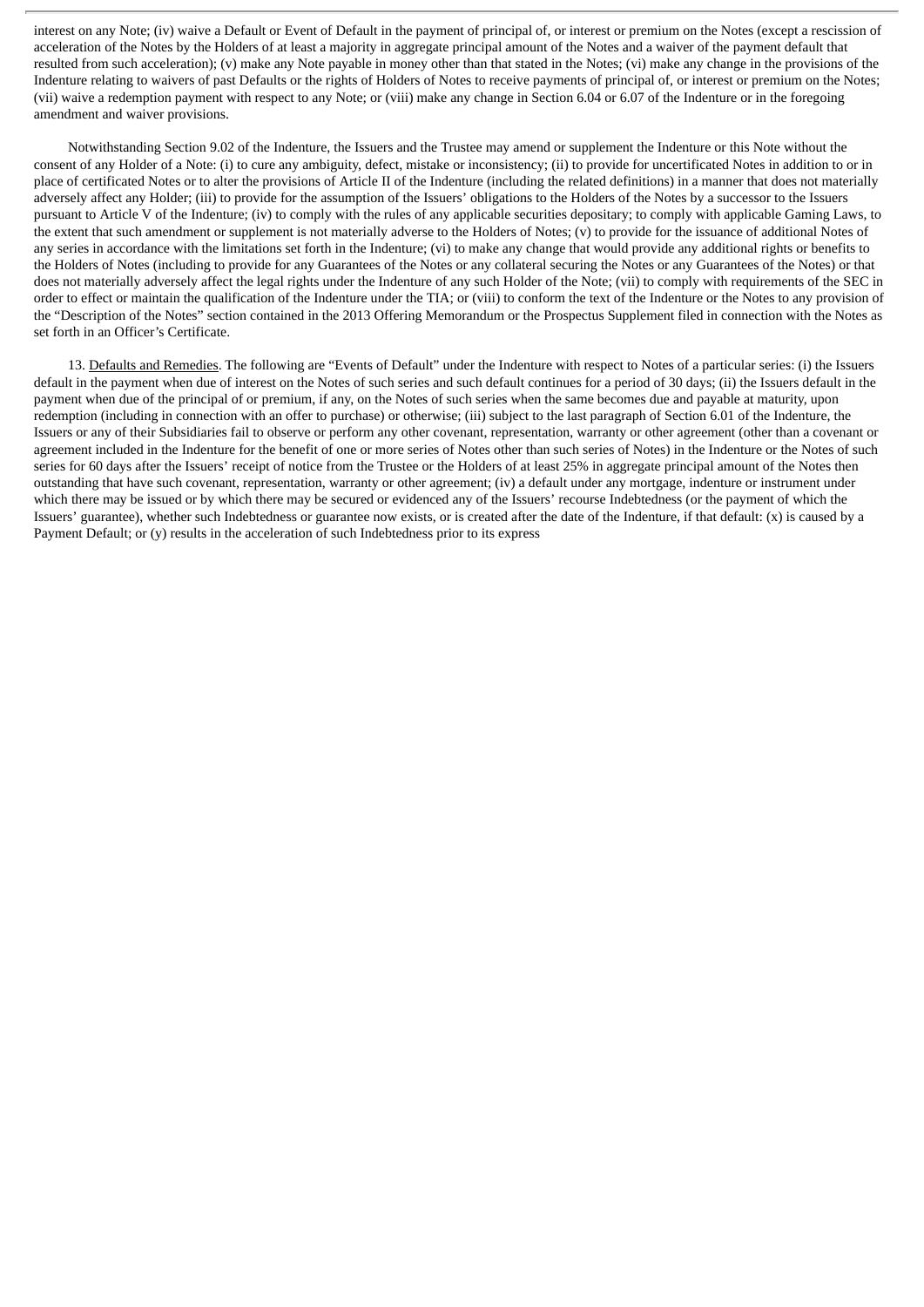maturity (which, in the case of (x) or (y), such Indebtedness has not been Discharged or acceleration in respect of such Indebtedness has not been rescinded, annulled or cured within 20 Business Days after receipt by the Issuers of notice from the Trustee or Holders of at least 25% in principal amount of the Notes then outstanding specifying such default), and, in each case, the due and payable principal amount of any such Indebtedness, together with the due and payable principal amount of any other such Indebtedness under which there has been a Payment Default or the maturity of which has been so accelerated, aggregates \$100.0 million or more; and (v) certain events of bankruptcy or insolvency with respect to the Issuers or any of their Subsidiaries that is a Significant Subsidiary or any group of Subsidiaries that, taken as a whole, would constitute a Significant Subsidiary. If any Event of Default occurs and is continuing, the Trustee or the Holders of at least 25% in principal amount of the then outstanding Notes may declare all the Notes to be due and payable.

Notwithstanding the foregoing, in the case of an Event of Default arising from certain events of bankruptcy or insolvency with respect to the Issuers, all outstanding Notes shall become due and payable without further action or notice. Holders may not enforce the Indenture or the Notes except as provided in the Indenture. Subject to certain limitations, Holders of a majority in principal amount of the then outstanding Notes may direct the Trustee in its exercise of any trust or power. The Trustee may withhold from Holders of the Notes notice of any continuing Default or Event of Default (except a Default or Event of Default relating to the payment of principal, interest or Liquidated Damages) if it determines that withholding notice is in their interest. The Holders of a majority in aggregate principal amount of the Notes then outstanding by written notice to the Trustee may on behalf of the Holders of all of the Notes waive any existing Default or Event of Default and its consequences under the Indenture except a continuing Default or Event of Default in the payment of interest or Liquidated Damages on, or the principal of, the Notes; provided, however, that the Holders of a majority in aggregate principal amount of the then outstanding Notes by written notice to the Trustee may on behalf of all the Holders rescind an acceleration and its consequences. The Issuers are required to deliver to the Trustee annually a statement regarding compliance with the Indenture, and the Issuers are required upon becoming aware of any Default or Event of Default, to deliver to the Trustee a statement specifying such Default or Event of Default.

14. Trustee Dealings with Issuers. The Trustee, in its individual or any other capacity, may make loans to, accept deposits from, and perform services for the Issuers or their Affiliates, and may otherwise deal with the Issuers or their Affiliates, as if it were not the Trustee.

15. No Recourse Against Others. No director, officer, employee, incorporator or direct or indirect partner, member or stockholder, past, present or future, of the Issuers, the Parent Guarantor, any other Guarantor or any successor entity, as such, shall have any liability for any obligations of the Issuers or the Guarantors under the Indenture, the Notes or the Note Guarantees or the Indenture or for any claim based on, in respect of, or by reason of, such obligations or their creation. Each Holder of Notes by accepting a Note waives and releases all such liability. The waiver and release are part of the consideration for issuance of the Notes. The waiver may not be effective to waive liabilities under the federal securities laws.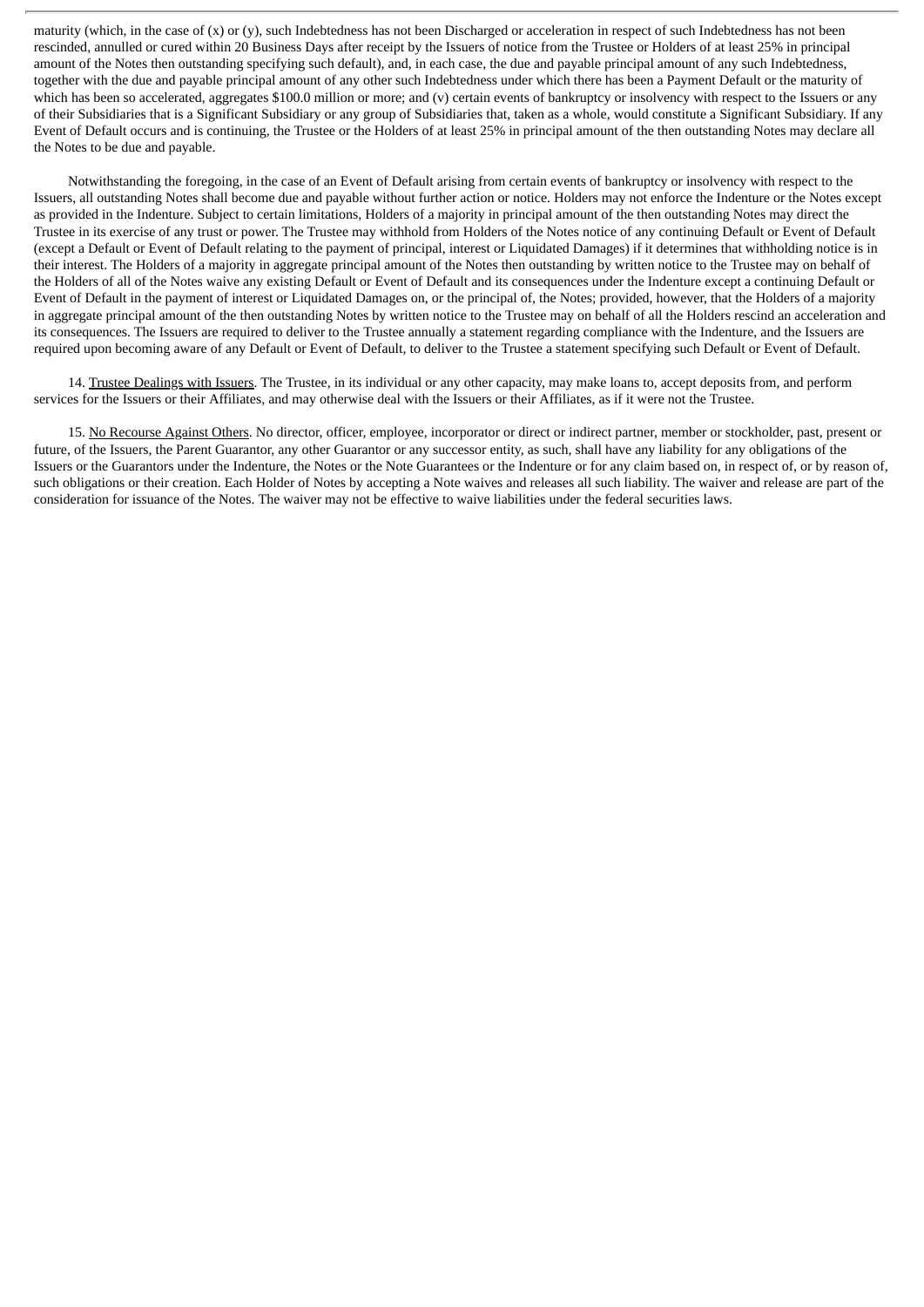16. Authentication. This Note shall not be valid until authenticated by the manual signature of the Trustee or an authenticating agent.

17. Abbreviations. Customary abbreviations may be used in the name of a Holder or an assignee, such as: TEN COM (= tenants in common), TEN ENT (= tenants by the entireties), JT TEN (= joint tenants with right of survivorship and not as tenants in common), CUST (= Custodian), and U/G/M/A (= Uniform Gifts to Minors Act).

18. CUSIP Numbers. Pursuant to a recommendation promulgated by the Committee on Uniform Security Identification Procedures, the Issuers have caused CUSIP numbers to be printed on the Notes and the Trustee may use CUSIP numbers in notices of redemption as a convenience to Holders. No representation is made as to the accuracy of such numbers either as printed on the Notes or as contained in any notice of redemption and reliance may be placed only on the other identification numbers placed thereon.

The Issuers will furnish to any Holder upon written request and without charge a copy of the Indenture. Requests may be made to:

GLP Capital, L.P. and GLP Financing II, Inc. Wyomissing Professional Center 845 Berkshire Boulevard, Suite 200 Wyomissing, PA 19610 Attention: Brandon J. Moore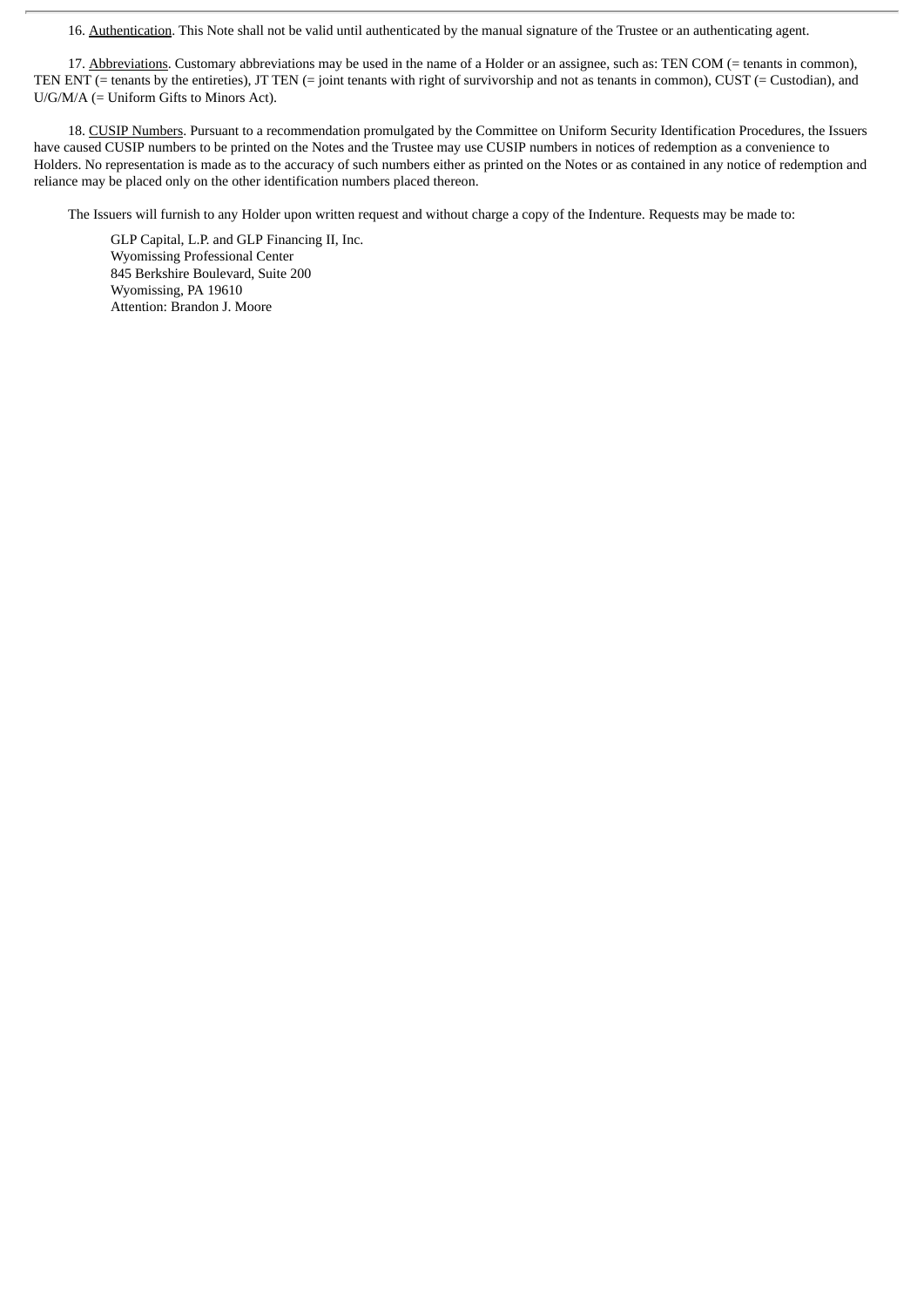| <b>ASSIGNMENT FORM</b>                                          |                                                              |                                                                  |  |
|-----------------------------------------------------------------|--------------------------------------------------------------|------------------------------------------------------------------|--|
| To assign this Note, fill in the form below:                    |                                                              |                                                                  |  |
| (I) or (we) assign and transfer this Note to:                   |                                                              | (Insert assignee's legal name)                                   |  |
|                                                                 |                                                              |                                                                  |  |
|                                                                 |                                                              | (Insert assignee's soc. sec. or tax I.D. no.)                    |  |
|                                                                 |                                                              | (Print or type assignee's name, address and zip code)            |  |
| and irrevocably appoint _<br>substitute another to act for him. |                                                              | to transfer this Note on the books of the Issuers. The agent may |  |
| Date:                                                           | Your Signature:                                              |                                                                  |  |
|                                                                 | (Sign exactly as your name appears on the face of this Note) |                                                                  |  |
| Signature<br>Guarantee*:                                        |                                                              |                                                                  |  |

\* Participant in a recognized Signature Guarantee Medallion Program (or other signature guarantor acceptable to the Trustee).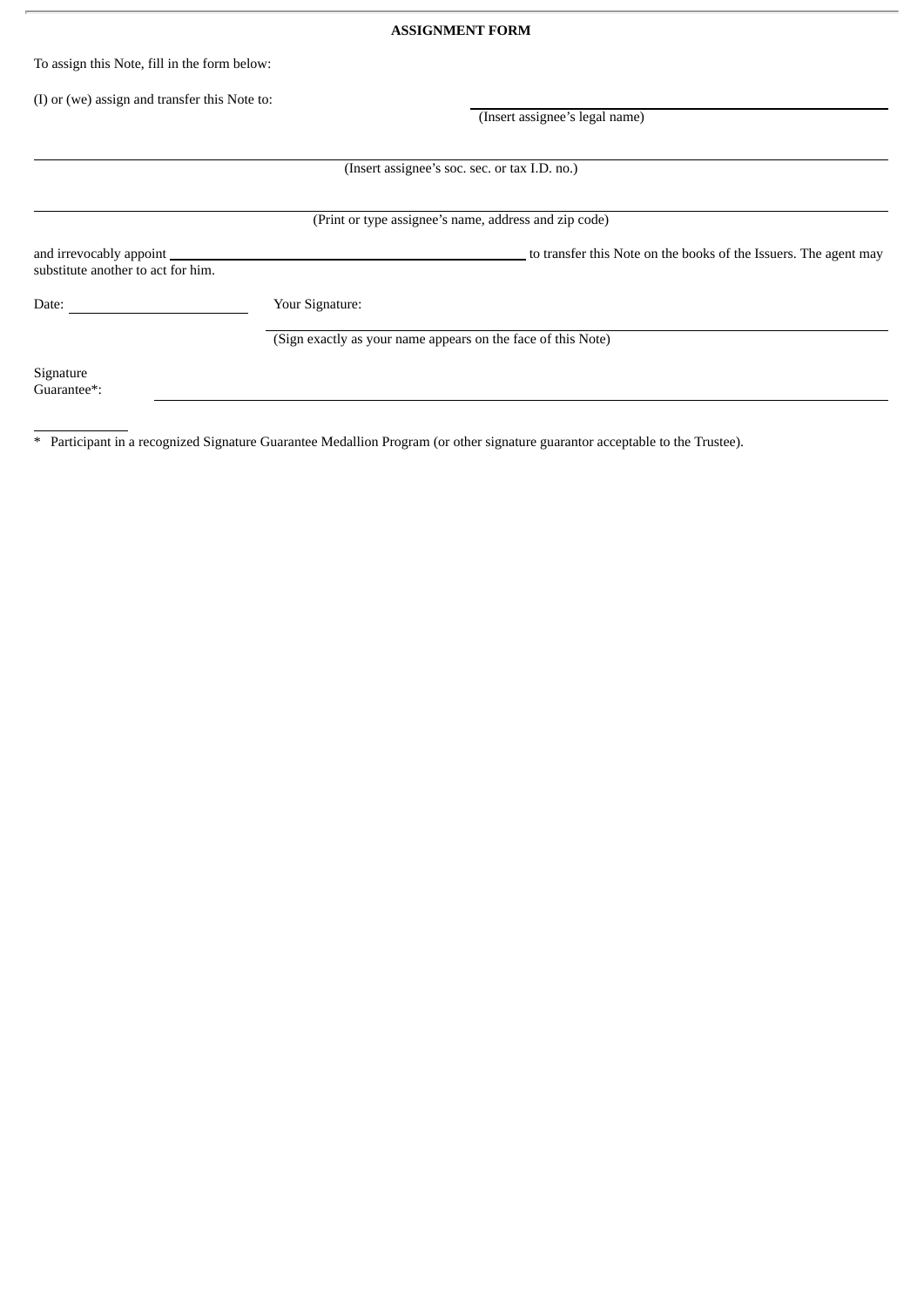## **SCHEDULE OF EXCHANGES OF INTERESTS IN THE GLOBAL NOTE(1)**

The following exchanges of a part of this Global Note for an interest in another Global Note or for a Definitive Note, or exchanges of a part of another Global Note or Definitive Note for an interest in this Global Note, have been made:

|                 | Amount of<br>Decrease in | Amount of<br>Increase in | <b>Principal Amount of</b><br><b>This Global Note</b> | Signature of<br>Authorized |
|-----------------|--------------------------|--------------------------|-------------------------------------------------------|----------------------------|
|                 | <b>Principal Amount</b>  | Principal                | <b>Following Such</b>                                 | <b>Signatory of</b>        |
| Date of         | of This Global           | Amount of This           | Decrease (or                                          | <b>Trustee or Note</b>     |
| <b>Exchange</b> | Note                     | Global Note              | Increase)                                             | Custodian                  |

(1) This schedule should be included only if the Note is issued in global form.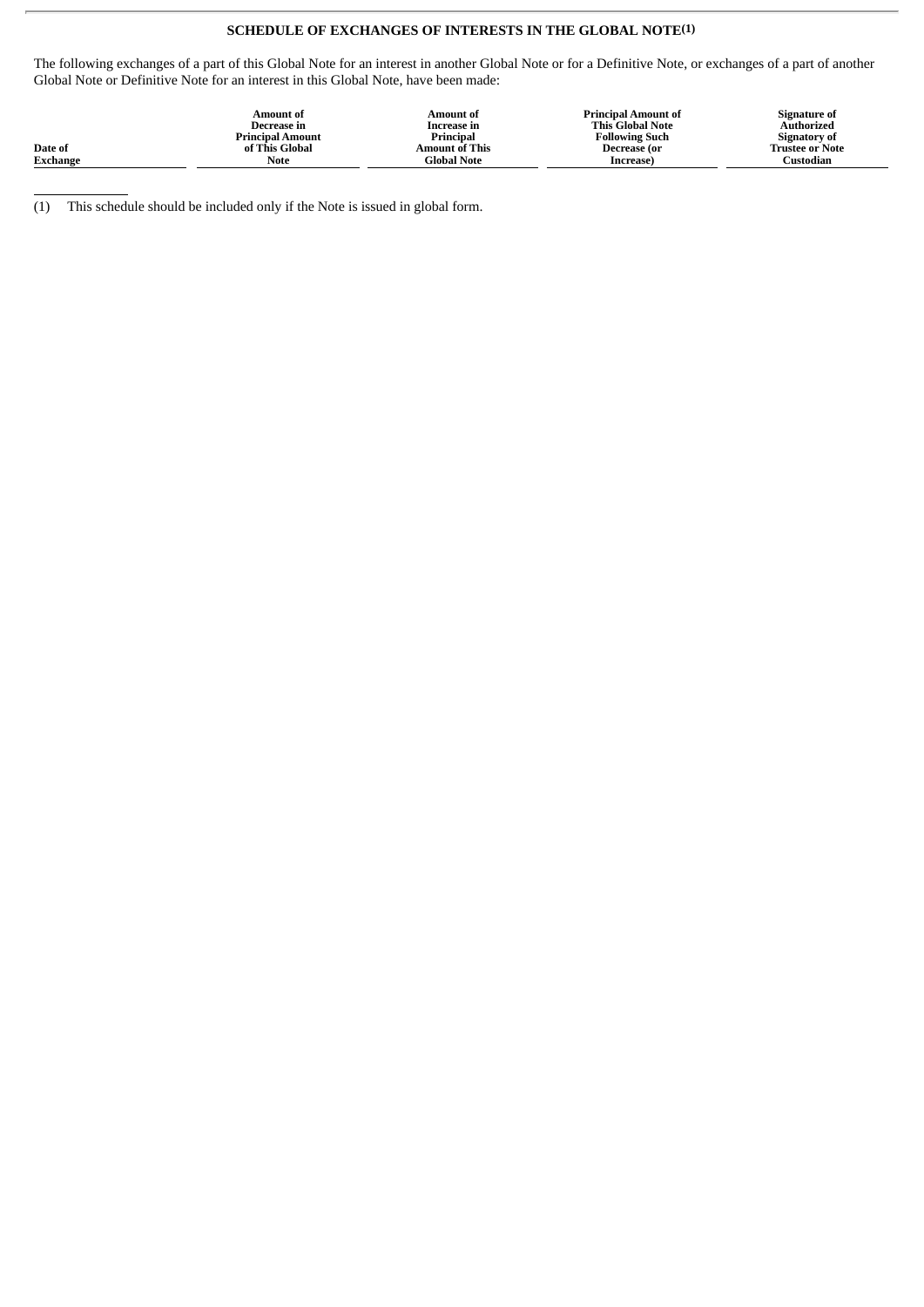#### **FORM OF GUARANTEE**

For value received, each Guarantor (which term includes any successor Person under the Indenture) has, jointly and severally, guaranteed, to the extent set forth in the Indenture and subject to the provisions in the Indenture, dated as of October 30, 2013, as amended, supplemented and modified by the First Supplemental Indenture, dated as of March 28, 2016, and as further amended, supplemented and modified by the Eleventh Supplemental Indenture, dated as of December 13, 2021 (collectively, the "Indenture"), among GLP Capital, L.P. and GLP Financing II, Inc., as issuers (the "Issuers"), Gaming and Leisure Properties, Inc., as Parent Guarantor, and Computershare Trust Company, N.A., as successor to Wells Fargo Bank, National Association, as trustee (the "Trustee"), (a) the due and punctual payment of the principal of, premium, if any, and interest on the Issuers' 3.250% Senior Notes due 2032 (the "Notes"), whether at maturity, by acceleration, redemption or otherwise, the due and punctual payment of interest on overdue principal and premium or Liquidated Damages, if any, and, to the extent permitted by law, interest, and the due and punctual performance of all other obligations of the Issuers to the Holders or the Trustee all in accordance with the terms of the Indenture and (b) in case of any extension of time of payment or renewal of any Notes or any of such other obligations, that the same will be promptly paid in full when due or performed in accordance with the terms of the extension or renewal, whether at stated maturity, by acceleration or otherwise. The obligations of the Guarantors to the Holders of Notes and to the Trustee pursuant to the Guarantee and the Indenture are expressly set forth in Article X of the Indenture and reference is hereby made to the Indenture for the precise terms of the Guarantee. Each Holder of a Note, by accepting the same, agrees to and shall be bound by such provisions.